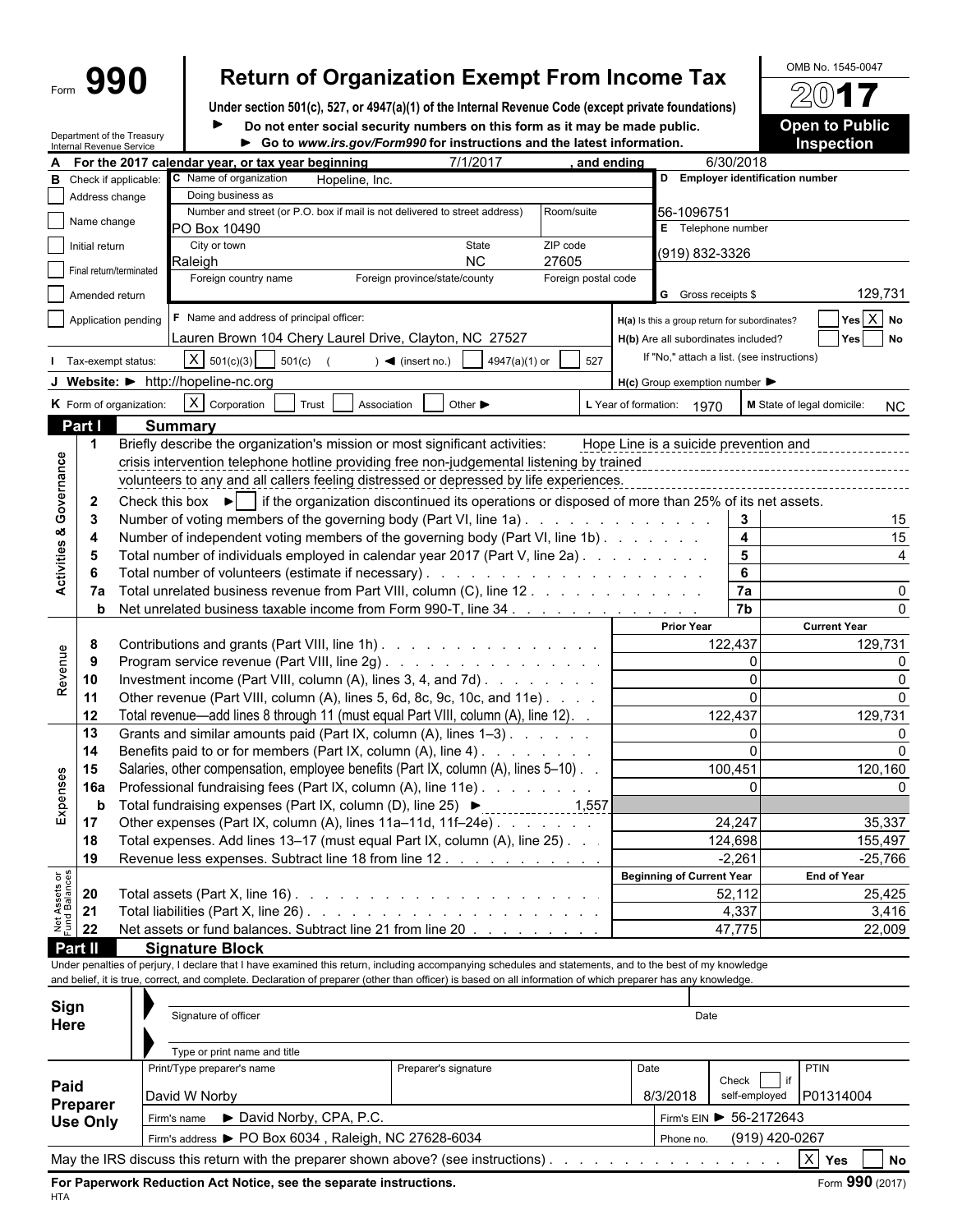|                         | Form 990 (2017) | Hopeline, Inc.                                                                                                                                                                                                                                                                                            | 56-1096751      | Page 2     |
|-------------------------|-----------------|-----------------------------------------------------------------------------------------------------------------------------------------------------------------------------------------------------------------------------------------------------------------------------------------------------------|-----------------|------------|
|                         | <b>Part III</b> | <b>Statement of Program Service Accomplishments</b>                                                                                                                                                                                                                                                       |                 |            |
|                         |                 | Check if Schedule O contains a response or note to any line in this Part III                                                                                                                                                                                                                              |                 |            |
| -1                      |                 | Briefly describe the organization's mission:                                                                                                                                                                                                                                                              |                 |            |
|                         |                 | To prevent suicides                                                                                                                                                                                                                                                                                       |                 |            |
|                         |                 |                                                                                                                                                                                                                                                                                                           |                 |            |
|                         |                 |                                                                                                                                                                                                                                                                                                           |                 |            |
| $\overline{\mathbf{2}}$ |                 | Did the organization undertake any significant program services during the year which were not listed on                                                                                                                                                                                                  |                 |            |
|                         |                 |                                                                                                                                                                                                                                                                                                           | $\vert \ \vert$ | Yes $X$ No |
|                         |                 | If "Yes," describe these new services on Schedule O.                                                                                                                                                                                                                                                      |                 |            |
| 3                       |                 | Did the organization cease conducting, or make significant changes in how it conducts, any program                                                                                                                                                                                                        | $\mathbf{I}$    | Yes $X$ No |
|                         |                 | If "Yes," describe these changes on Schedule O.                                                                                                                                                                                                                                                           |                 |            |
| 4                       |                 | Describe the organization's program service accomplishments for each of its three largest program services, as measured by                                                                                                                                                                                |                 |            |
|                         |                 | expenses. Section 501(c)(3) and 501(c)(4) organizations are required to report the amount of grants and allocations to others,                                                                                                                                                                            |                 |            |
|                         |                 | the total expenses, and revenue, if any, for each program service reported.                                                                                                                                                                                                                               |                 |            |
|                         |                 |                                                                                                                                                                                                                                                                                                           |                 |            |
|                         |                 | 4a (Code: _________________) (Expenses \$ _______138,390 including grants of \$ _________88,816 ) (Revenue \$<br>Hopeline is a suicide prevention and crisis intervention telephone hotline providing free,<br>Hopeline is a suicide prevention and crisis intervention telephone hotline providing free, |                 | 40,915)    |
|                         |                 | non-judgemental listening by trained volunteers to any and all callers feeling distressed or<br>non-judgemental listening by trained volunteers to any and all callers feeling distressed or                                                                                                              |                 |            |
|                         |                 | depressed by life experiences.                                                                                                                                                                                                                                                                            |                 |            |
|                         |                 |                                                                                                                                                                                                                                                                                                           |                 |            |
|                         |                 |                                                                                                                                                                                                                                                                                                           |                 |            |
|                         |                 |                                                                                                                                                                                                                                                                                                           |                 |            |
|                         |                 |                                                                                                                                                                                                                                                                                                           |                 |            |
|                         |                 |                                                                                                                                                                                                                                                                                                           |                 |            |
|                         |                 |                                                                                                                                                                                                                                                                                                           |                 |            |
|                         |                 |                                                                                                                                                                                                                                                                                                           |                 |            |
|                         |                 |                                                                                                                                                                                                                                                                                                           |                 |            |
| 4b                      | (Code:          |                                                                                                                                                                                                                                                                                                           |                 |            |
|                         |                 |                                                                                                                                                                                                                                                                                                           |                 |            |
|                         |                 |                                                                                                                                                                                                                                                                                                           |                 |            |
|                         |                 |                                                                                                                                                                                                                                                                                                           |                 |            |
|                         |                 |                                                                                                                                                                                                                                                                                                           |                 |            |
|                         |                 |                                                                                                                                                                                                                                                                                                           |                 |            |
|                         |                 |                                                                                                                                                                                                                                                                                                           |                 |            |
|                         |                 |                                                                                                                                                                                                                                                                                                           |                 |            |
|                         |                 |                                                                                                                                                                                                                                                                                                           |                 |            |
|                         |                 |                                                                                                                                                                                                                                                                                                           |                 |            |
|                         |                 |                                                                                                                                                                                                                                                                                                           |                 |            |
| 4c                      | (Code:          | ________________ including grants of \$ __________________ ) (Revenue \$<br>) (Expenses \$                                                                                                                                                                                                                |                 |            |
|                         |                 |                                                                                                                                                                                                                                                                                                           |                 |            |
|                         |                 |                                                                                                                                                                                                                                                                                                           |                 |            |
|                         |                 |                                                                                                                                                                                                                                                                                                           |                 |            |
|                         |                 |                                                                                                                                                                                                                                                                                                           |                 |            |
|                         |                 |                                                                                                                                                                                                                                                                                                           |                 |            |
|                         |                 |                                                                                                                                                                                                                                                                                                           |                 |            |
|                         |                 |                                                                                                                                                                                                                                                                                                           |                 |            |
|                         |                 |                                                                                                                                                                                                                                                                                                           |                 |            |
|                         |                 |                                                                                                                                                                                                                                                                                                           |                 |            |
|                         |                 |                                                                                                                                                                                                                                                                                                           |                 |            |
|                         |                 |                                                                                                                                                                                                                                                                                                           |                 |            |
|                         |                 | 4d Other program services. (Describe in Schedule O.)                                                                                                                                                                                                                                                      |                 |            |
|                         | (Expenses \$    | 0) (Revenue \$<br>0 including grants of \$                                                                                                                                                                                                                                                                |                 |            |
| 4e                      |                 | 138,390<br>Total program service expenses                                                                                                                                                                                                                                                                 |                 |            |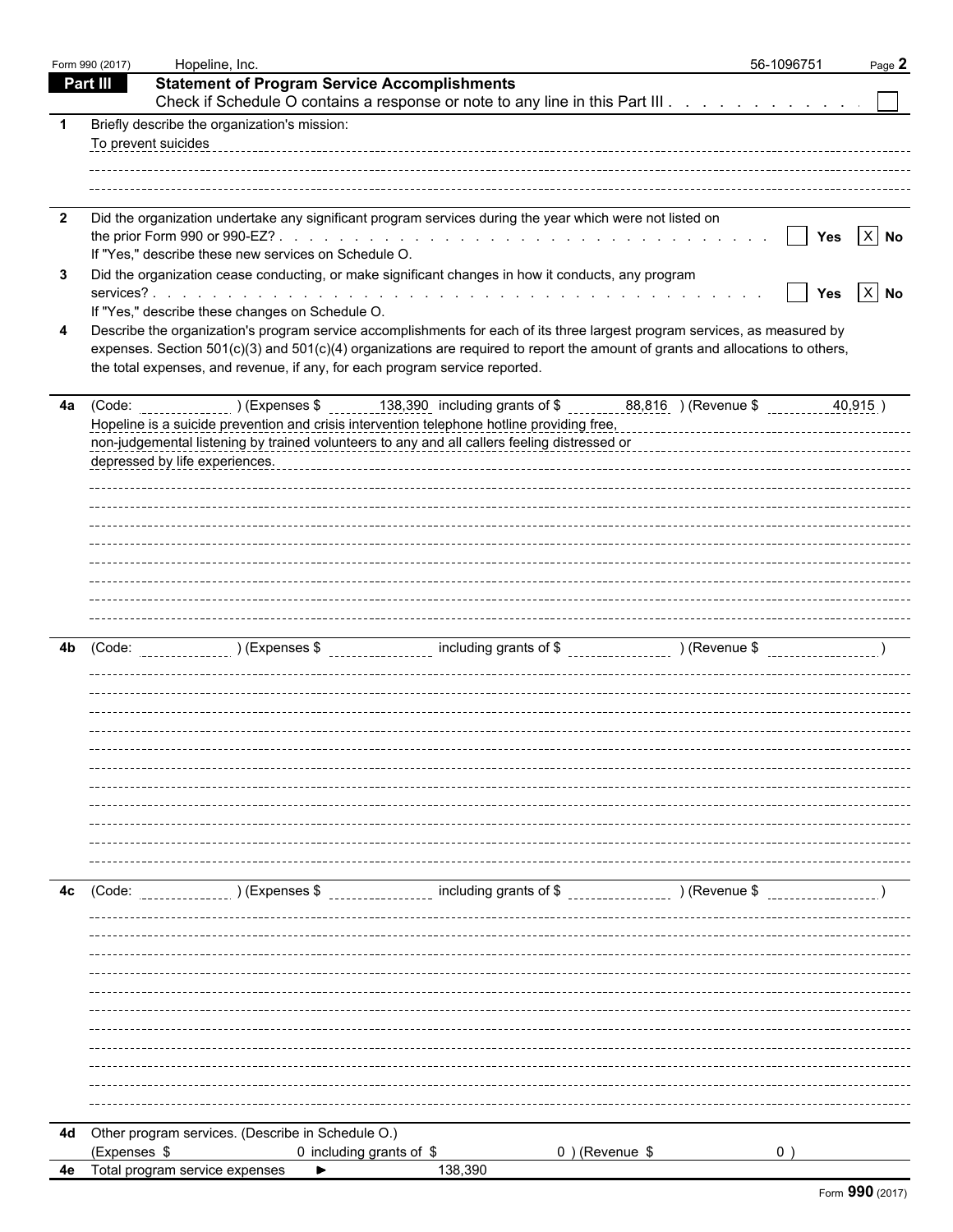|              |                | Form 990 (2017) Hopeline, Inc.                                                                                                                                                                                                                                                                                            | 56-1096751           |                |              | Page 3                       |
|--------------|----------------|---------------------------------------------------------------------------------------------------------------------------------------------------------------------------------------------------------------------------------------------------------------------------------------------------------------------------|----------------------|----------------|--------------|------------------------------|
|              | <b>Part IV</b> | <b>Checklist of Required Schedules</b>                                                                                                                                                                                                                                                                                    |                      |                |              |                              |
|              |                |                                                                                                                                                                                                                                                                                                                           |                      |                | Yes No       |                              |
|              |                | Is the organization described in section $501(c)(3)$ or $4947(a)(1)$ (other than a private foundation)? If "Yes,"                                                                                                                                                                                                         |                      |                | $\mathsf{X}$ |                              |
| $\mathbf{2}$ |                | Is the organization required to complete Schedule B, Schedule of Contributors (see instructions)?                                                                                                                                                                                                                         |                      |                |              | $\mathsf{X}$                 |
| 3            |                | Did the organization engage in direct or indirect political campaign activities on behalf of or in opposition to                                                                                                                                                                                                          | $\mathbf{3}$         |                |              | $\mathsf{X}$                 |
| 4            |                | Section 501(c)(3) organizations. Did the organization engage in lobbying activities, or have a section 501(h)                                                                                                                                                                                                             | $\overline{4}$       |                |              | $\mathsf{X}$                 |
| 5            |                | Is the organization a section $501(c)(4)$ , $501(c)(5)$ , or $501(c)(6)$ organization that receives membership dues,<br>assessments, or similar amounts as defined in Revenue Procedure 98-19? If "Yes," complete Schedule C,                                                                                             |                      |                |              |                              |
| 6            |                | Did the organization maintain any donor advised funds or any similar funds or accounts for which donors<br>have the right to provide advice on the distribution or investment of amounts in such funds or accounts? If                                                                                                    | $5\overline{5}$<br>6 |                |              | $\mathsf{X}$<br>$\mathsf{X}$ |
|              |                | Did the organization receive or hold a conservation easement, including easements to preserve open space,                                                                                                                                                                                                                 |                      |                |              |                              |
| 8            |                | the environment, historic land areas, or historic structures? If "Yes," complete Schedule D, Part II.<br>Did the organization maintain collections of works of art, historical treasures, or other similar assets? If "Yes,"                                                                                              | $\vert$ 7            |                |              | $\mathsf{X}$                 |
| 9            |                | Did the organization report an amount in Part X, line 21, for escrow or custodial account liability, serve as a                                                                                                                                                                                                           | 8                    |                |              | $\mathsf{X}$                 |
|              |                | custodian for amounts not listed in Part X; or provide credit counseling, debt management, credit repair, or debt                                                                                                                                                                                                         |                      |                |              | $\times$                     |
| 10           |                | Did the organization, directly or through a related organization, hold assets in temporarily restricted<br>endowments, permanent endowments, or quasi-endowments? If "Yes," complete Schedule D, Part V.                                                                                                                  | 10                   |                |              | X                            |
| 11           |                | If the organization's answer to any of the following questions is "Yes," then complete Schedule D, Parts VI,<br>VII, VIII, IX, or X as applicable.                                                                                                                                                                        |                      |                |              |                              |
|              |                | a Did the organization report an amount for land, buildings, and equipment in Part X, line 10? If "Yes," complete                                                                                                                                                                                                         |                      | $11a$ $\times$ |              |                              |
|              |                | <b>b</b> Did the organization report an amount for investments—other securities in Part X, line 12 that is 5% or more<br>of its total assets reported in Part X, line 16? If "Yes," complete Schedule D, Part VII.                                                                                                        | 11b                  |                |              | $\times$                     |
|              |                | c Did the organization report an amount for investments—program related in Part X, line 13 that is 5% or more<br>of its total assets reported in Part X, line 16? If "Yes," complete Schedule D, Part VIII.                                                                                                               | 11c                  |                |              | $\times$                     |
|              |                | <b>d</b> Did the organization report an amount for other assets in Part X, line 15 that is 5% or more of its total assets                                                                                                                                                                                                 | 11d                  |                |              | X                            |
|              |                | e Did the organization report an amount for other liabilities in Part X, line 25? If "Yes," complete Schedule D, Part X.                                                                                                                                                                                                  | 11e                  |                |              | $\mathsf{X}$                 |
|              |                | f Did the organization's separate or consolidated financial statements for the tax year include a footnote that addresses<br>the organization's liability for uncertain tax positions under FIN 48 (ASC 740)? If "Yes," complete Schedule D, Part X.                                                                      | 11f                  |                |              | ᄉ                            |
|              |                | 12a Did the organization obtain separate, independent audited financial statements for the tax year? If "Yes," complete                                                                                                                                                                                                   | 12a                  |                |              | X                            |
|              |                | b Was the organization included in consolidated, independent audited financial statements for the tax year? If "Yes,"<br>and if the organization answered "No" to line 12a, then completing Schedule D, Parts XI and XII is optional                                                                                      | 12b                  |                |              | X                            |
|              |                |                                                                                                                                                                                                                                                                                                                           | 13                   |                |              | $\mathsf{X}$                 |
|              |                | 14a Did the organization maintain an office, employees, or agents outside of the United States?<br><b>b</b> Did the organization have aggregate revenues or expenses of more than \$10,000 from grantmaking,<br>fundraising, business, investment, and program service activities outside the United States, or aggregate | 14a                  |                |              | $\mathsf{X}$                 |
| 15           |                | foreign investments valued at \$100,000 or more? If "Yes," complete Schedule F, Parts I and IV.<br>Did the organization report on Part IX, column (A), line 3, more than \$5,000 of grants or other assistance to or                                                                                                      | 14b <br>15           |                |              | X<br>X.                      |
| 16           |                | Did the organization report on Part IX, column (A), line 3, more than \$5,000 of aggregate grants or other<br>assistance to or for foreign individuals? If "Yes," complete Schedule F, Parts III and IV.                                                                                                                  | 16                   |                |              | $\times$                     |
| 17           |                | Did the organization report a total of more than \$15,000 of expenses for professional fundraising services<br>on Part IX, column (A), lines 6 and 11e? If "Yes," complete Schedule G, Part I (see instructions).                                                                                                         | 17                   |                |              | X                            |
| 18           |                | Did the organization report more than \$15,000 total of fundraising event gross income and contributions on                                                                                                                                                                                                               | 18                   |                |              | X                            |
| 19           |                | Did the organization report more than \$15,000 of gross income from gaming activities on Part VIII, line 9a?                                                                                                                                                                                                              | 19                   |                |              | X                            |

Form **990** (2017)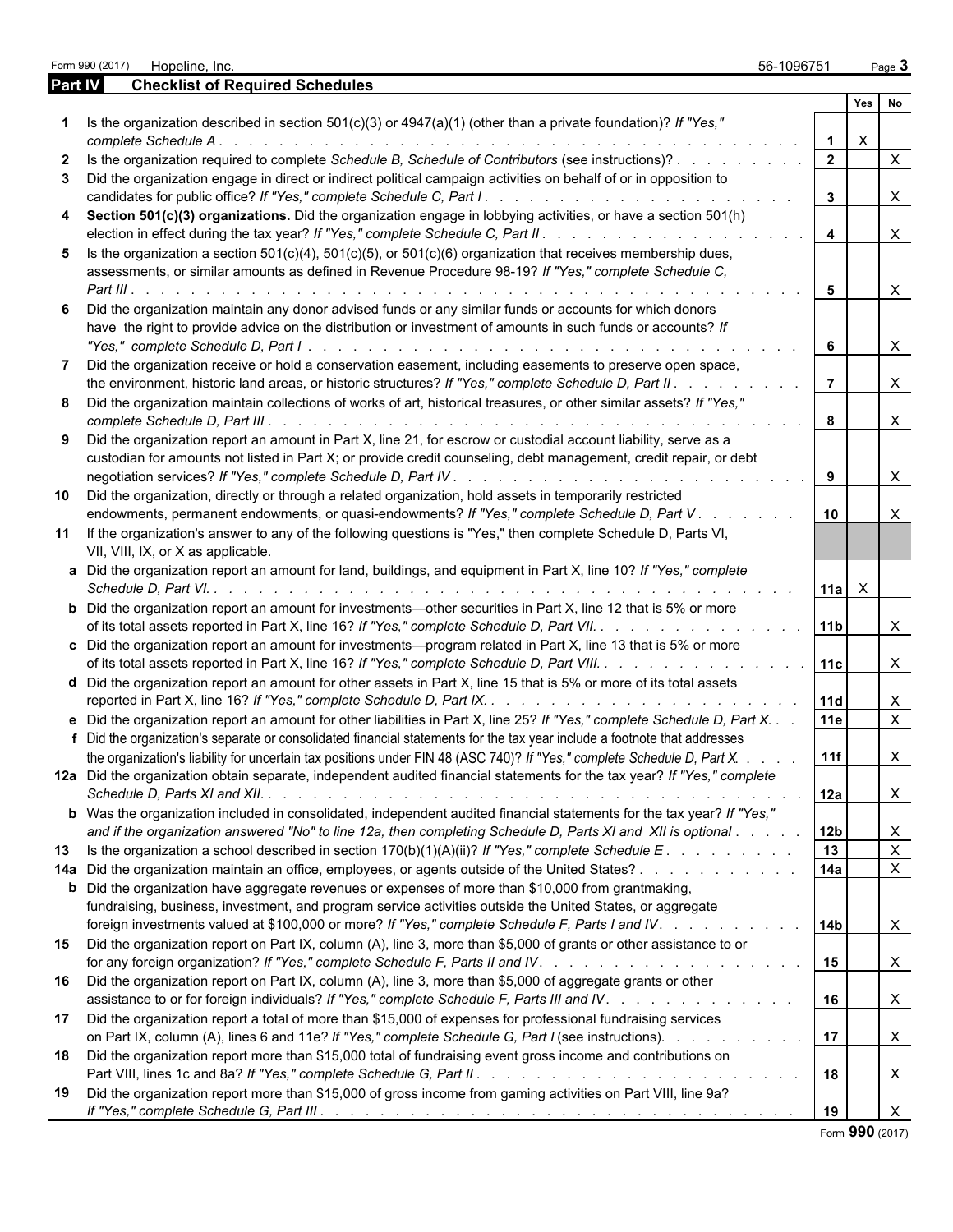|     | Form 990 (2017)<br>Hopeline, Inc.                                                                                                                                                                                                 | 56-1096751        | Page 4                    |   |
|-----|-----------------------------------------------------------------------------------------------------------------------------------------------------------------------------------------------------------------------------------|-------------------|---------------------------|---|
|     | <b>Checklist of Required Schedules (continued)</b><br><b>Part IV</b>                                                                                                                                                              |                   |                           |   |
|     |                                                                                                                                                                                                                                   |                   | <b>Yes</b><br>No          |   |
|     | 20a Did the organization operate one or more hospital facilities? If "Yes," complete Schedule H.<br><b>b</b> If "Yes" to line 20a, did the organization attach a copy of its audited financial statements to this return?         | <b>20a</b><br>20b |                           |   |
| 21  | Did the organization report more than \$5,000 of grants or other assistance to any domestic organization or                                                                                                                       |                   |                           |   |
|     | domestic government on Part IX, column (A), line 1? If "Yes," complete Schedule I, Parts I and II. .                                                                                                                              | 21                |                           | X |
| 22  | Did the organization report more than \$5,000 of grants or other assistance to or for domestic individuals on                                                                                                                     | 22                | X                         |   |
| 23  | Did the organization answer "Yes" to Part VII, Section A, line 3, 4, or 5 about compensation of the                                                                                                                               |                   |                           |   |
|     | organization's current and former officers, directors, trustees, key employees, and highest compensated                                                                                                                           |                   |                           |   |
|     |                                                                                                                                                                                                                                   | 23                | X                         |   |
|     | 24a Did the organization have a tax-exempt bond issue with an outstanding principal amount of more than                                                                                                                           |                   |                           |   |
|     | \$100,000 as of the last day of the year, that was issued after December 31, 2002? If "Yes," answer lines                                                                                                                         | 24a               | X                         |   |
|     | <b>b</b> Did the organization invest any proceeds of tax-exempt bonds beyond a temporary period exception?                                                                                                                        | 24 <sub>b</sub>   |                           |   |
|     | c Did the organization maintain an escrow account other than a refunding escrow at any time during the year                                                                                                                       |                   |                           |   |
|     |                                                                                                                                                                                                                                   | 24c               |                           |   |
|     | d Did the organization act as an "on behalf of" issuer for bonds outstanding at any time during the year?<br>25a Section 501(c)(3), 501(c)(4), and 501(c)(29) organizations. Did the organization engage in an excess benefit     | <b>24d</b>        |                           |   |
|     | transaction with a disqualified person during the year? If "Yes," complete Schedule L, Part I.                                                                                                                                    | 25a               |                           | X |
|     | <b>b</b> Is the organization aware that it engaged in an excess benefit transaction with a disqualified person in a<br>prior year, and that the transaction has not been reported on any of the organization's prior Forms 990 or |                   |                           |   |
|     |                                                                                                                                                                                                                                   | 25b               |                           | X |
| -26 | Did the organization report any amount on Part X, line 5, 6, or 22 for receivables from or payables to any                                                                                                                        |                   |                           |   |
|     | current or former officers, directors, trustees, key employees, highest compensated employees, or                                                                                                                                 | 26                |                           | Χ |
| 27  | Did the organization provide a grant or other assistance to an officer, director, trustee, key employee,                                                                                                                          |                   |                           |   |
|     | substantial contributor or employee thereof, a grant selection committee member, or to a 35% controlled<br>entity or family member of any of these persons? If "Yes," complete Schedule L, Part III.                              | 27                |                           | X |
|     | 28 Was the organization a party to a business transaction with one of the following parties (see Schedule L,                                                                                                                      |                   |                           |   |
|     | Part IV instructions for applicable filing thresholds, conditions, and exceptions):                                                                                                                                               |                   |                           |   |
|     | a A current or former officer, director, trustee, or key employee? If "Yes," complete Schedule L, Part IV.                                                                                                                        | 28a               |                           |   |
|     | <b>b</b> A family member of a current or former officer, director, trustee, or key employee? If "Yes," complete                                                                                                                   |                   |                           |   |
|     | Schedule L. Part IV.                                                                                                                                                                                                              | 28b               | X                         |   |
|     | c An entity of which a current or former officer, director, trustee, or key employee (or a family member thereof)<br>was an officer, director, trustee, or direct or indirect owner? If "Yes," complete Schedule L, Part IV       | <b>28c</b>        |                           | Χ |
| 29  | Did the organization receive more than \$25,000 in non-cash contributions? If "Yes," complete Schedule M.                                                                                                                         | 29                | X                         |   |
| 30  | Did the organization receive contributions of art, historical treasures, or other similar assets, or qualified                                                                                                                    | 30                | X                         |   |
| 31  | Did the organization liquidate, terminate, or dissolve and cease operations? If "Yes," complete Schedule N,                                                                                                                       |                   |                           |   |
|     |                                                                                                                                                                                                                                   | 31                | $\boldsymbol{\mathsf{X}}$ |   |
| 32  | Did the organization sell, exchange, dispose of, or transfer more than 25% of its net assets?                                                                                                                                     | 32                | $\mathsf{X}$              |   |
|     | 33 Did the organization own 100% of an entity disregarded as separate from the organization under Regulations                                                                                                                     |                   |                           |   |
|     |                                                                                                                                                                                                                                   | 33                | $\boldsymbol{\mathsf{X}}$ |   |
|     | 34 Was the organization related to any tax-exempt or taxable entity? If "Yes," complete Schedule R, Part II,                                                                                                                      |                   |                           |   |
|     |                                                                                                                                                                                                                                   | 34                | X                         |   |
|     | 35a Did the organization have a controlled entity within the meaning of section 512(b)(13)?                                                                                                                                       | 35a               | $\mathsf{X}$              |   |
|     | b If "Yes" to line 35a, did the organization receive any payment from or engage in any transaction with a controlled<br>entity within the meaning of section 512(b)(13)? If "Yes," complete Schedule R, Part V, line 2            | 35b               |                           |   |
|     | 36 Section 501(c)(3) organizations. Did the organization make any transfers to an exempt non-charitable related                                                                                                                   |                   |                           |   |
|     |                                                                                                                                                                                                                                   | 36                | $\boldsymbol{\mathsf{X}}$ |   |
| 37  | Did the organization conduct more than 5% of its activities through an entity that is not a related organization                                                                                                                  |                   |                           |   |
|     | and that is treated as a partnership for federal income tax purposes? If "Yes," complete Schedule R, Part                                                                                                                         |                   |                           |   |
|     |                                                                                                                                                                                                                                   | 37                | X                         |   |
| 38  | Did the organization complete Schedule O and provide explanations in Schedule O for Part VI, lines 11b and                                                                                                                        |                   |                           |   |
|     |                                                                                                                                                                                                                                   | 38                | X<br>Form 990 (2017)      |   |

|  |  | Form 990 (2017) |
|--|--|-----------------|
|--|--|-----------------|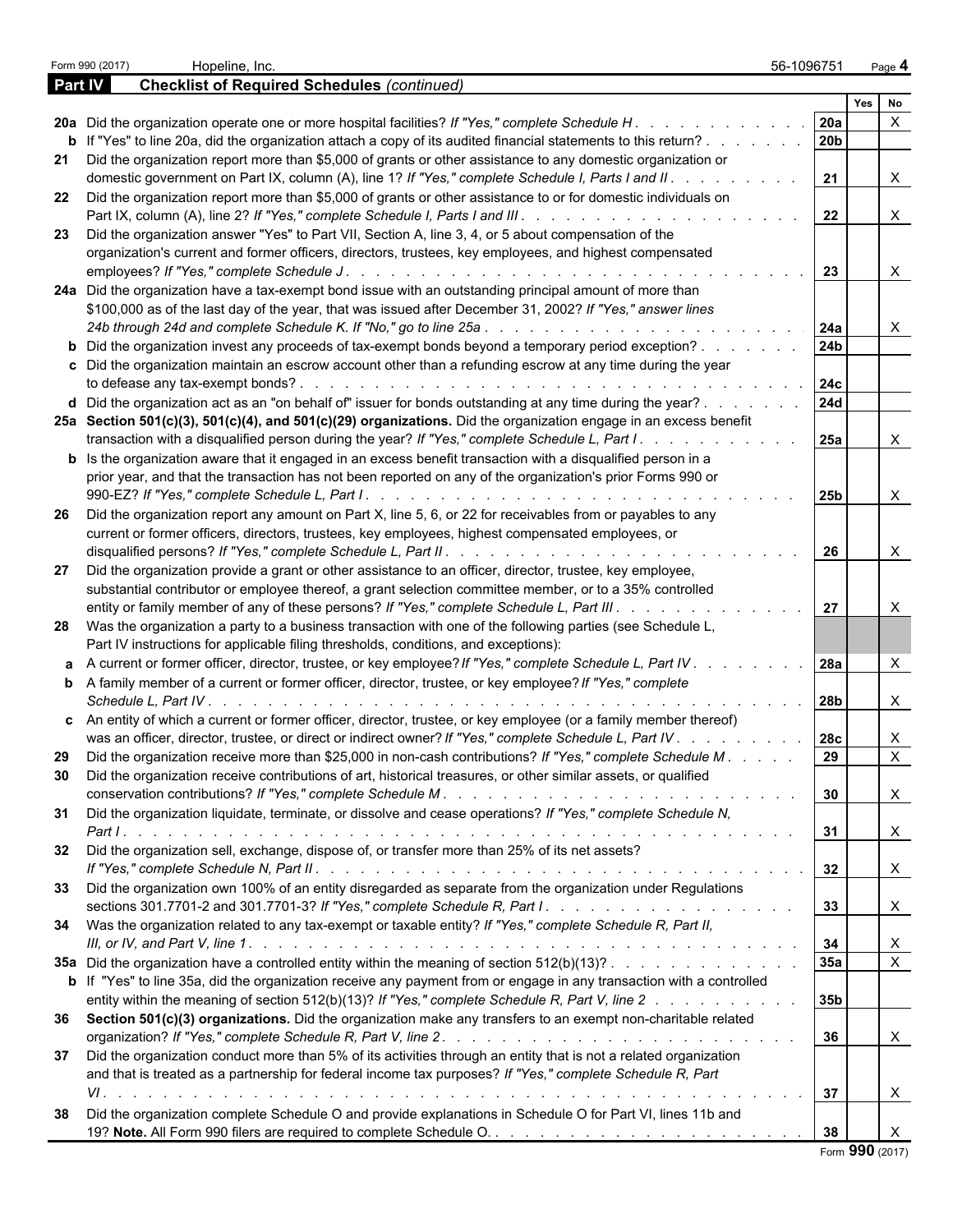| <b>Statements Regarding Other IRS Filings and Tax Compliance</b><br>Part V<br>Check if Schedule O contains a response or note to any line in this Part V.<br>Yes<br>Enter the number reported in Box 3 of Form 1096. Enter -0- if not applicable<br>1a<br>1 <sub>b</sub><br>Enter the number of Forms W-2G included in line 1a. Enter -0- if not applicable.<br>Did the organization comply with backup withholding rules for reportable payments to vendors and reportable<br>$\times$<br>1c<br>Enter the number of employees reported on Form W-3, Transmittal of Wage and Tax<br>2a<br>Statements, filed for the calendar year ending with or within the year covered by this return.<br>2 <sub>b</sub><br>$\times$<br>If at least one is reported on line 2a, did the organization file all required federal employment tax returns?.<br>Note. If the sum of lines 1a and 2a is greater than 250, you may be required to e-file. (see instructions)<br>3a<br>Did the organization have unrelated business gross income of \$1,000 or more during the year?.<br>3 <sub>b</sub><br>If "Yes," has it filed a Form 990-T for this year? If "No" to line 3b, provide an explanation in Schedule O.<br>At any time during the calendar year, did the organization have an interest in, or a signature or other authority<br>over, a financial account in a foreign country (such as a bank account, securities account, or other financial<br>account)?.<br>4a<br>$\times$<br>If "Yes," enter the name of the foreign country: ▶<br>See instructions for filing requirements for FinCEN Form 114, Report of Foreign Bank and Financial Accounts<br>(FBAR)<br>5a<br>Was the organization a party to a prohibited tax shelter transaction at any time during the tax year?.<br>X<br>5 <sub>b</sub><br>X<br>Did any taxable party notify the organization that it was or is a party to a prohibited tax shelter transaction?.<br>5 <sub>c</sub><br>If "Yes" to line 5a or 5b, did the organization file Form 8886-T?<br>and the state of the state of the state of the<br>Does the organization have annual gross receipts that are normally greater than \$100,000, and did the<br>6a<br>organization solicit any contributions that were not tax deductible as charitable contributions?.<br>$\times$<br>b If "Yes," did the organization include with every solicitation an express statement that such contributions or<br>gifts were not tax deductible?<br>6b<br>de la caractería de la caractería de la caractería de la caractería de la caractería<br>Organizations that may receive deductible contributions under section 170(c).<br>Did the organization receive a payment in excess of \$75 made partly as a contribution and partly for goods<br>and services provided to the payor?.<br>7a<br>the contract of the contract of the contract of the contract of the contract of the contract of the contract of the contract of the contract of the contract of the contract of the contract of the contract of the contract o<br>7b<br>If "Yes," did the organization notify the donor of the value of the goods or services provided?<br>Did the organization sell, exchange, or otherwise dispose of tangible personal property for which it was<br>required to file Form 8282?<br>7c<br>$\times$<br>de la caractería de la caractería de la caractería de la caractería<br>7d<br>If "Yes," indicate the number of Forms 8282 filed during the year<br>7e<br>Did the organization receive any funds, directly or indirectly, to pay premiums on a personal benefit contract?.<br>X<br>7f<br>$\times$<br>Did the organization, during the year, pay premiums, directly or indirectly, on a personal benefit contract? .<br>If the organization received a contribution of qualified intellectual property, did the organization file Form 8899 as required?<br>7g<br>If the organization received a contribution of cars, boats, airplanes, or other vehicles, did the organization file a Form 1098-C?.<br>7h<br>Sponsoring organizations maintaining donor advised funds. Did a donor advised fund maintained by the<br>sponsoring organization have excess business holdings at any time during the year?<br>8<br>Sponsoring organizations maintaining donor advised funds.<br>9a<br>Did the sponsoring organization make any taxable distributions under section 4966?<br>9 <sub>b</sub><br>Did the sponsoring organization make a distribution to a donor, donor advisor, or related person?<br>Section 501(c)(7) organizations. Enter:<br>10a<br>Initiation fees and capital contributions included on Part VIII, line 12. .<br>10 <sub>b</sub><br>Gross receipts, included on Form 990, Part VIII, line 12, for public use of club facilities.<br>Section 501(c)(12) organizations. Enter:<br>11a<br>Gross income from other sources (Do not net amounts due or paid to other sources<br>11 <sub>b</sub><br>against amounts due or received from them.). The substitution of the state of the state of the state of the state of the state of the state of the state of the state of the state of the state of the state of the state of t<br>Section 4947(a)(1) non-exempt charitable trusts. Is the organization filing Form 990 in lieu of Form 1041?.<br>12a<br>12 <sub>b</sub><br>If "Yes," enter the amount of tax-exempt interest received or accrued during the year<br>Section 501(c)(29) qualified nonprofit health insurance issuers.<br>13a<br>Is the organization licensed to issue qualified health plans in more than one state?.<br>Note. See the instructions for additional information the organization must report on Schedule O.<br><b>b</b> Enter the amount of reserves the organization is required to maintain by the states in which<br>13 <sub>b</sub><br>13 <sub>c</sub><br>Did the organization receive any payments for indoor tanning services during the tax year?.<br>14a<br>X<br>the contract of the contract of<br>14 <sub>b</sub><br><b>b</b> If "Yes," has it filed a Form 720 to report these payments? If "No," provide an explanation in Schedule O. |     | Form 990 (2017) | Hopeline, Inc. | 56-1096751 | Page 5 |
|---------------------------------------------------------------------------------------------------------------------------------------------------------------------------------------------------------------------------------------------------------------------------------------------------------------------------------------------------------------------------------------------------------------------------------------------------------------------------------------------------------------------------------------------------------------------------------------------------------------------------------------------------------------------------------------------------------------------------------------------------------------------------------------------------------------------------------------------------------------------------------------------------------------------------------------------------------------------------------------------------------------------------------------------------------------------------------------------------------------------------------------------------------------------------------------------------------------------------------------------------------------------------------------------------------------------------------------------------------------------------------------------------------------------------------------------------------------------------------------------------------------------------------------------------------------------------------------------------------------------------------------------------------------------------------------------------------------------------------------------------------------------------------------------------------------------------------------------------------------------------------------------------------------------------------------------------------------------------------------------------------------------------------------------------------------------------------------------------------------------------------------------------------------------------------------------------------------------------------------------------------------------------------------------------------------------------------------------------------------------------------------------------------------------------------------------------------------------------------------------------------------------------------------------------------------------------------------------------------------------------------------------------------------------------------------------------------------------------------------------------------------------------------------------------------------------------------------------------------------------------------------------------------------------------------------------------------------------------------------------------------------------------------------------------------------------------------------------------------------------------------------------------------------------------------------------------------------------------------------------------------------------------------------------------------------------------------------------------------------------------------------------------------------------------------------------------------------------------------------------------------------------------------------------------------------------------------------------------------------------------------------------------------------------------------------------------------------------------------------------------------------------------------------------------------------------------------------------------------------------------------------------------------------------------------------------------------------------------------------------------------------------------------------------------------------------------------------------------------------------------------------------------------------------------------------------------------------------------------------------------------------------------------------------------------------------------------------------------------------------------------------------------------------------------------------------------------------------------------------------------------------------------------------------------------------------------------------------------------------------------------------------------------------------------------------------------------------------------------------------------------------------------------------------------------------------------------------------------------------------------------------------------------------------------------------------------------------------------------------------------------------------------------------------------------------------------------------------------------------------------------------------------------------------------------------------------------------------------------------------------------------------------------------------------------------------------------------------------------------------------------------------------------------------------------------------------------------------------------------------------------------------------------------------------------------------------------------------------------------------------------------------------------------------------------------------------------------------------------------------------------------------------------------------------------------------------------------------------------------------------------------------------------------------------------------------------------------------------------------------------------------------------------------------------------------------------------------------------------------|-----|-----------------|----------------|------------|--------|
|                                                                                                                                                                                                                                                                                                                                                                                                                                                                                                                                                                                                                                                                                                                                                                                                                                                                                                                                                                                                                                                                                                                                                                                                                                                                                                                                                                                                                                                                                                                                                                                                                                                                                                                                                                                                                                                                                                                                                                                                                                                                                                                                                                                                                                                                                                                                                                                                                                                                                                                                                                                                                                                                                                                                                                                                                                                                                                                                                                                                                                                                                                                                                                                                                                                                                                                                                                                                                                                                                                                                                                                                                                                                                                                                                                                                                                                                                                                                                                                                                                                                                                                                                                                                                                                                                                                                                                                                                                                                                                                                                                                                                                                                                                                                                                                                                                                                                                                                                                                                                                                                                                                                                                                                                                                                                                                                                                                                                                                                                                                                                                                                                                                                                                                                                                                                                                                                                                                                                                                                                                                                                                               |     |                 |                |            |        |
|                                                                                                                                                                                                                                                                                                                                                                                                                                                                                                                                                                                                                                                                                                                                                                                                                                                                                                                                                                                                                                                                                                                                                                                                                                                                                                                                                                                                                                                                                                                                                                                                                                                                                                                                                                                                                                                                                                                                                                                                                                                                                                                                                                                                                                                                                                                                                                                                                                                                                                                                                                                                                                                                                                                                                                                                                                                                                                                                                                                                                                                                                                                                                                                                                                                                                                                                                                                                                                                                                                                                                                                                                                                                                                                                                                                                                                                                                                                                                                                                                                                                                                                                                                                                                                                                                                                                                                                                                                                                                                                                                                                                                                                                                                                                                                                                                                                                                                                                                                                                                                                                                                                                                                                                                                                                                                                                                                                                                                                                                                                                                                                                                                                                                                                                                                                                                                                                                                                                                                                                                                                                                                               |     |                 |                |            |        |
|                                                                                                                                                                                                                                                                                                                                                                                                                                                                                                                                                                                                                                                                                                                                                                                                                                                                                                                                                                                                                                                                                                                                                                                                                                                                                                                                                                                                                                                                                                                                                                                                                                                                                                                                                                                                                                                                                                                                                                                                                                                                                                                                                                                                                                                                                                                                                                                                                                                                                                                                                                                                                                                                                                                                                                                                                                                                                                                                                                                                                                                                                                                                                                                                                                                                                                                                                                                                                                                                                                                                                                                                                                                                                                                                                                                                                                                                                                                                                                                                                                                                                                                                                                                                                                                                                                                                                                                                                                                                                                                                                                                                                                                                                                                                                                                                                                                                                                                                                                                                                                                                                                                                                                                                                                                                                                                                                                                                                                                                                                                                                                                                                                                                                                                                                                                                                                                                                                                                                                                                                                                                                                               |     |                 |                |            |        |
|                                                                                                                                                                                                                                                                                                                                                                                                                                                                                                                                                                                                                                                                                                                                                                                                                                                                                                                                                                                                                                                                                                                                                                                                                                                                                                                                                                                                                                                                                                                                                                                                                                                                                                                                                                                                                                                                                                                                                                                                                                                                                                                                                                                                                                                                                                                                                                                                                                                                                                                                                                                                                                                                                                                                                                                                                                                                                                                                                                                                                                                                                                                                                                                                                                                                                                                                                                                                                                                                                                                                                                                                                                                                                                                                                                                                                                                                                                                                                                                                                                                                                                                                                                                                                                                                                                                                                                                                                                                                                                                                                                                                                                                                                                                                                                                                                                                                                                                                                                                                                                                                                                                                                                                                                                                                                                                                                                                                                                                                                                                                                                                                                                                                                                                                                                                                                                                                                                                                                                                                                                                                                                               |     |                 |                |            |        |
|                                                                                                                                                                                                                                                                                                                                                                                                                                                                                                                                                                                                                                                                                                                                                                                                                                                                                                                                                                                                                                                                                                                                                                                                                                                                                                                                                                                                                                                                                                                                                                                                                                                                                                                                                                                                                                                                                                                                                                                                                                                                                                                                                                                                                                                                                                                                                                                                                                                                                                                                                                                                                                                                                                                                                                                                                                                                                                                                                                                                                                                                                                                                                                                                                                                                                                                                                                                                                                                                                                                                                                                                                                                                                                                                                                                                                                                                                                                                                                                                                                                                                                                                                                                                                                                                                                                                                                                                                                                                                                                                                                                                                                                                                                                                                                                                                                                                                                                                                                                                                                                                                                                                                                                                                                                                                                                                                                                                                                                                                                                                                                                                                                                                                                                                                                                                                                                                                                                                                                                                                                                                                                               |     |                 |                |            |        |
|                                                                                                                                                                                                                                                                                                                                                                                                                                                                                                                                                                                                                                                                                                                                                                                                                                                                                                                                                                                                                                                                                                                                                                                                                                                                                                                                                                                                                                                                                                                                                                                                                                                                                                                                                                                                                                                                                                                                                                                                                                                                                                                                                                                                                                                                                                                                                                                                                                                                                                                                                                                                                                                                                                                                                                                                                                                                                                                                                                                                                                                                                                                                                                                                                                                                                                                                                                                                                                                                                                                                                                                                                                                                                                                                                                                                                                                                                                                                                                                                                                                                                                                                                                                                                                                                                                                                                                                                                                                                                                                                                                                                                                                                                                                                                                                                                                                                                                                                                                                                                                                                                                                                                                                                                                                                                                                                                                                                                                                                                                                                                                                                                                                                                                                                                                                                                                                                                                                                                                                                                                                                                                               |     |                 |                |            |        |
|                                                                                                                                                                                                                                                                                                                                                                                                                                                                                                                                                                                                                                                                                                                                                                                                                                                                                                                                                                                                                                                                                                                                                                                                                                                                                                                                                                                                                                                                                                                                                                                                                                                                                                                                                                                                                                                                                                                                                                                                                                                                                                                                                                                                                                                                                                                                                                                                                                                                                                                                                                                                                                                                                                                                                                                                                                                                                                                                                                                                                                                                                                                                                                                                                                                                                                                                                                                                                                                                                                                                                                                                                                                                                                                                                                                                                                                                                                                                                                                                                                                                                                                                                                                                                                                                                                                                                                                                                                                                                                                                                                                                                                                                                                                                                                                                                                                                                                                                                                                                                                                                                                                                                                                                                                                                                                                                                                                                                                                                                                                                                                                                                                                                                                                                                                                                                                                                                                                                                                                                                                                                                                               |     |                 |                |            |        |
|                                                                                                                                                                                                                                                                                                                                                                                                                                                                                                                                                                                                                                                                                                                                                                                                                                                                                                                                                                                                                                                                                                                                                                                                                                                                                                                                                                                                                                                                                                                                                                                                                                                                                                                                                                                                                                                                                                                                                                                                                                                                                                                                                                                                                                                                                                                                                                                                                                                                                                                                                                                                                                                                                                                                                                                                                                                                                                                                                                                                                                                                                                                                                                                                                                                                                                                                                                                                                                                                                                                                                                                                                                                                                                                                                                                                                                                                                                                                                                                                                                                                                                                                                                                                                                                                                                                                                                                                                                                                                                                                                                                                                                                                                                                                                                                                                                                                                                                                                                                                                                                                                                                                                                                                                                                                                                                                                                                                                                                                                                                                                                                                                                                                                                                                                                                                                                                                                                                                                                                                                                                                                                               |     |                 |                |            |        |
|                                                                                                                                                                                                                                                                                                                                                                                                                                                                                                                                                                                                                                                                                                                                                                                                                                                                                                                                                                                                                                                                                                                                                                                                                                                                                                                                                                                                                                                                                                                                                                                                                                                                                                                                                                                                                                                                                                                                                                                                                                                                                                                                                                                                                                                                                                                                                                                                                                                                                                                                                                                                                                                                                                                                                                                                                                                                                                                                                                                                                                                                                                                                                                                                                                                                                                                                                                                                                                                                                                                                                                                                                                                                                                                                                                                                                                                                                                                                                                                                                                                                                                                                                                                                                                                                                                                                                                                                                                                                                                                                                                                                                                                                                                                                                                                                                                                                                                                                                                                                                                                                                                                                                                                                                                                                                                                                                                                                                                                                                                                                                                                                                                                                                                                                                                                                                                                                                                                                                                                                                                                                                                               | 2a  |                 |                |            |        |
|                                                                                                                                                                                                                                                                                                                                                                                                                                                                                                                                                                                                                                                                                                                                                                                                                                                                                                                                                                                                                                                                                                                                                                                                                                                                                                                                                                                                                                                                                                                                                                                                                                                                                                                                                                                                                                                                                                                                                                                                                                                                                                                                                                                                                                                                                                                                                                                                                                                                                                                                                                                                                                                                                                                                                                                                                                                                                                                                                                                                                                                                                                                                                                                                                                                                                                                                                                                                                                                                                                                                                                                                                                                                                                                                                                                                                                                                                                                                                                                                                                                                                                                                                                                                                                                                                                                                                                                                                                                                                                                                                                                                                                                                                                                                                                                                                                                                                                                                                                                                                                                                                                                                                                                                                                                                                                                                                                                                                                                                                                                                                                                                                                                                                                                                                                                                                                                                                                                                                                                                                                                                                                               |     |                 |                |            |        |
|                                                                                                                                                                                                                                                                                                                                                                                                                                                                                                                                                                                                                                                                                                                                                                                                                                                                                                                                                                                                                                                                                                                                                                                                                                                                                                                                                                                                                                                                                                                                                                                                                                                                                                                                                                                                                                                                                                                                                                                                                                                                                                                                                                                                                                                                                                                                                                                                                                                                                                                                                                                                                                                                                                                                                                                                                                                                                                                                                                                                                                                                                                                                                                                                                                                                                                                                                                                                                                                                                                                                                                                                                                                                                                                                                                                                                                                                                                                                                                                                                                                                                                                                                                                                                                                                                                                                                                                                                                                                                                                                                                                                                                                                                                                                                                                                                                                                                                                                                                                                                                                                                                                                                                                                                                                                                                                                                                                                                                                                                                                                                                                                                                                                                                                                                                                                                                                                                                                                                                                                                                                                                                               | b   |                 |                |            |        |
|                                                                                                                                                                                                                                                                                                                                                                                                                                                                                                                                                                                                                                                                                                                                                                                                                                                                                                                                                                                                                                                                                                                                                                                                                                                                                                                                                                                                                                                                                                                                                                                                                                                                                                                                                                                                                                                                                                                                                                                                                                                                                                                                                                                                                                                                                                                                                                                                                                                                                                                                                                                                                                                                                                                                                                                                                                                                                                                                                                                                                                                                                                                                                                                                                                                                                                                                                                                                                                                                                                                                                                                                                                                                                                                                                                                                                                                                                                                                                                                                                                                                                                                                                                                                                                                                                                                                                                                                                                                                                                                                                                                                                                                                                                                                                                                                                                                                                                                                                                                                                                                                                                                                                                                                                                                                                                                                                                                                                                                                                                                                                                                                                                                                                                                                                                                                                                                                                                                                                                                                                                                                                                               |     |                 |                |            |        |
|                                                                                                                                                                                                                                                                                                                                                                                                                                                                                                                                                                                                                                                                                                                                                                                                                                                                                                                                                                                                                                                                                                                                                                                                                                                                                                                                                                                                                                                                                                                                                                                                                                                                                                                                                                                                                                                                                                                                                                                                                                                                                                                                                                                                                                                                                                                                                                                                                                                                                                                                                                                                                                                                                                                                                                                                                                                                                                                                                                                                                                                                                                                                                                                                                                                                                                                                                                                                                                                                                                                                                                                                                                                                                                                                                                                                                                                                                                                                                                                                                                                                                                                                                                                                                                                                                                                                                                                                                                                                                                                                                                                                                                                                                                                                                                                                                                                                                                                                                                                                                                                                                                                                                                                                                                                                                                                                                                                                                                                                                                                                                                                                                                                                                                                                                                                                                                                                                                                                                                                                                                                                                                               | За  |                 |                |            |        |
|                                                                                                                                                                                                                                                                                                                                                                                                                                                                                                                                                                                                                                                                                                                                                                                                                                                                                                                                                                                                                                                                                                                                                                                                                                                                                                                                                                                                                                                                                                                                                                                                                                                                                                                                                                                                                                                                                                                                                                                                                                                                                                                                                                                                                                                                                                                                                                                                                                                                                                                                                                                                                                                                                                                                                                                                                                                                                                                                                                                                                                                                                                                                                                                                                                                                                                                                                                                                                                                                                                                                                                                                                                                                                                                                                                                                                                                                                                                                                                                                                                                                                                                                                                                                                                                                                                                                                                                                                                                                                                                                                                                                                                                                                                                                                                                                                                                                                                                                                                                                                                                                                                                                                                                                                                                                                                                                                                                                                                                                                                                                                                                                                                                                                                                                                                                                                                                                                                                                                                                                                                                                                                               |     |                 |                |            |        |
|                                                                                                                                                                                                                                                                                                                                                                                                                                                                                                                                                                                                                                                                                                                                                                                                                                                                                                                                                                                                                                                                                                                                                                                                                                                                                                                                                                                                                                                                                                                                                                                                                                                                                                                                                                                                                                                                                                                                                                                                                                                                                                                                                                                                                                                                                                                                                                                                                                                                                                                                                                                                                                                                                                                                                                                                                                                                                                                                                                                                                                                                                                                                                                                                                                                                                                                                                                                                                                                                                                                                                                                                                                                                                                                                                                                                                                                                                                                                                                                                                                                                                                                                                                                                                                                                                                                                                                                                                                                                                                                                                                                                                                                                                                                                                                                                                                                                                                                                                                                                                                                                                                                                                                                                                                                                                                                                                                                                                                                                                                                                                                                                                                                                                                                                                                                                                                                                                                                                                                                                                                                                                                               | 4a  |                 |                |            |        |
|                                                                                                                                                                                                                                                                                                                                                                                                                                                                                                                                                                                                                                                                                                                                                                                                                                                                                                                                                                                                                                                                                                                                                                                                                                                                                                                                                                                                                                                                                                                                                                                                                                                                                                                                                                                                                                                                                                                                                                                                                                                                                                                                                                                                                                                                                                                                                                                                                                                                                                                                                                                                                                                                                                                                                                                                                                                                                                                                                                                                                                                                                                                                                                                                                                                                                                                                                                                                                                                                                                                                                                                                                                                                                                                                                                                                                                                                                                                                                                                                                                                                                                                                                                                                                                                                                                                                                                                                                                                                                                                                                                                                                                                                                                                                                                                                                                                                                                                                                                                                                                                                                                                                                                                                                                                                                                                                                                                                                                                                                                                                                                                                                                                                                                                                                                                                                                                                                                                                                                                                                                                                                                               |     |                 |                |            |        |
|                                                                                                                                                                                                                                                                                                                                                                                                                                                                                                                                                                                                                                                                                                                                                                                                                                                                                                                                                                                                                                                                                                                                                                                                                                                                                                                                                                                                                                                                                                                                                                                                                                                                                                                                                                                                                                                                                                                                                                                                                                                                                                                                                                                                                                                                                                                                                                                                                                                                                                                                                                                                                                                                                                                                                                                                                                                                                                                                                                                                                                                                                                                                                                                                                                                                                                                                                                                                                                                                                                                                                                                                                                                                                                                                                                                                                                                                                                                                                                                                                                                                                                                                                                                                                                                                                                                                                                                                                                                                                                                                                                                                                                                                                                                                                                                                                                                                                                                                                                                                                                                                                                                                                                                                                                                                                                                                                                                                                                                                                                                                                                                                                                                                                                                                                                                                                                                                                                                                                                                                                                                                                                               |     |                 |                |            |        |
|                                                                                                                                                                                                                                                                                                                                                                                                                                                                                                                                                                                                                                                                                                                                                                                                                                                                                                                                                                                                                                                                                                                                                                                                                                                                                                                                                                                                                                                                                                                                                                                                                                                                                                                                                                                                                                                                                                                                                                                                                                                                                                                                                                                                                                                                                                                                                                                                                                                                                                                                                                                                                                                                                                                                                                                                                                                                                                                                                                                                                                                                                                                                                                                                                                                                                                                                                                                                                                                                                                                                                                                                                                                                                                                                                                                                                                                                                                                                                                                                                                                                                                                                                                                                                                                                                                                                                                                                                                                                                                                                                                                                                                                                                                                                                                                                                                                                                                                                                                                                                                                                                                                                                                                                                                                                                                                                                                                                                                                                                                                                                                                                                                                                                                                                                                                                                                                                                                                                                                                                                                                                                                               | b   |                 |                |            |        |
|                                                                                                                                                                                                                                                                                                                                                                                                                                                                                                                                                                                                                                                                                                                                                                                                                                                                                                                                                                                                                                                                                                                                                                                                                                                                                                                                                                                                                                                                                                                                                                                                                                                                                                                                                                                                                                                                                                                                                                                                                                                                                                                                                                                                                                                                                                                                                                                                                                                                                                                                                                                                                                                                                                                                                                                                                                                                                                                                                                                                                                                                                                                                                                                                                                                                                                                                                                                                                                                                                                                                                                                                                                                                                                                                                                                                                                                                                                                                                                                                                                                                                                                                                                                                                                                                                                                                                                                                                                                                                                                                                                                                                                                                                                                                                                                                                                                                                                                                                                                                                                                                                                                                                                                                                                                                                                                                                                                                                                                                                                                                                                                                                                                                                                                                                                                                                                                                                                                                                                                                                                                                                                               |     |                 |                |            |        |
|                                                                                                                                                                                                                                                                                                                                                                                                                                                                                                                                                                                                                                                                                                                                                                                                                                                                                                                                                                                                                                                                                                                                                                                                                                                                                                                                                                                                                                                                                                                                                                                                                                                                                                                                                                                                                                                                                                                                                                                                                                                                                                                                                                                                                                                                                                                                                                                                                                                                                                                                                                                                                                                                                                                                                                                                                                                                                                                                                                                                                                                                                                                                                                                                                                                                                                                                                                                                                                                                                                                                                                                                                                                                                                                                                                                                                                                                                                                                                                                                                                                                                                                                                                                                                                                                                                                                                                                                                                                                                                                                                                                                                                                                                                                                                                                                                                                                                                                                                                                                                                                                                                                                                                                                                                                                                                                                                                                                                                                                                                                                                                                                                                                                                                                                                                                                                                                                                                                                                                                                                                                                                                               |     |                 |                |            |        |
|                                                                                                                                                                                                                                                                                                                                                                                                                                                                                                                                                                                                                                                                                                                                                                                                                                                                                                                                                                                                                                                                                                                                                                                                                                                                                                                                                                                                                                                                                                                                                                                                                                                                                                                                                                                                                                                                                                                                                                                                                                                                                                                                                                                                                                                                                                                                                                                                                                                                                                                                                                                                                                                                                                                                                                                                                                                                                                                                                                                                                                                                                                                                                                                                                                                                                                                                                                                                                                                                                                                                                                                                                                                                                                                                                                                                                                                                                                                                                                                                                                                                                                                                                                                                                                                                                                                                                                                                                                                                                                                                                                                                                                                                                                                                                                                                                                                                                                                                                                                                                                                                                                                                                                                                                                                                                                                                                                                                                                                                                                                                                                                                                                                                                                                                                                                                                                                                                                                                                                                                                                                                                                               | 5a  |                 |                |            |        |
|                                                                                                                                                                                                                                                                                                                                                                                                                                                                                                                                                                                                                                                                                                                                                                                                                                                                                                                                                                                                                                                                                                                                                                                                                                                                                                                                                                                                                                                                                                                                                                                                                                                                                                                                                                                                                                                                                                                                                                                                                                                                                                                                                                                                                                                                                                                                                                                                                                                                                                                                                                                                                                                                                                                                                                                                                                                                                                                                                                                                                                                                                                                                                                                                                                                                                                                                                                                                                                                                                                                                                                                                                                                                                                                                                                                                                                                                                                                                                                                                                                                                                                                                                                                                                                                                                                                                                                                                                                                                                                                                                                                                                                                                                                                                                                                                                                                                                                                                                                                                                                                                                                                                                                                                                                                                                                                                                                                                                                                                                                                                                                                                                                                                                                                                                                                                                                                                                                                                                                                                                                                                                                               |     |                 |                |            |        |
|                                                                                                                                                                                                                                                                                                                                                                                                                                                                                                                                                                                                                                                                                                                                                                                                                                                                                                                                                                                                                                                                                                                                                                                                                                                                                                                                                                                                                                                                                                                                                                                                                                                                                                                                                                                                                                                                                                                                                                                                                                                                                                                                                                                                                                                                                                                                                                                                                                                                                                                                                                                                                                                                                                                                                                                                                                                                                                                                                                                                                                                                                                                                                                                                                                                                                                                                                                                                                                                                                                                                                                                                                                                                                                                                                                                                                                                                                                                                                                                                                                                                                                                                                                                                                                                                                                                                                                                                                                                                                                                                                                                                                                                                                                                                                                                                                                                                                                                                                                                                                                                                                                                                                                                                                                                                                                                                                                                                                                                                                                                                                                                                                                                                                                                                                                                                                                                                                                                                                                                                                                                                                                               |     |                 |                |            |        |
|                                                                                                                                                                                                                                                                                                                                                                                                                                                                                                                                                                                                                                                                                                                                                                                                                                                                                                                                                                                                                                                                                                                                                                                                                                                                                                                                                                                                                                                                                                                                                                                                                                                                                                                                                                                                                                                                                                                                                                                                                                                                                                                                                                                                                                                                                                                                                                                                                                                                                                                                                                                                                                                                                                                                                                                                                                                                                                                                                                                                                                                                                                                                                                                                                                                                                                                                                                                                                                                                                                                                                                                                                                                                                                                                                                                                                                                                                                                                                                                                                                                                                                                                                                                                                                                                                                                                                                                                                                                                                                                                                                                                                                                                                                                                                                                                                                                                                                                                                                                                                                                                                                                                                                                                                                                                                                                                                                                                                                                                                                                                                                                                                                                                                                                                                                                                                                                                                                                                                                                                                                                                                                               | 6а  |                 |                |            |        |
|                                                                                                                                                                                                                                                                                                                                                                                                                                                                                                                                                                                                                                                                                                                                                                                                                                                                                                                                                                                                                                                                                                                                                                                                                                                                                                                                                                                                                                                                                                                                                                                                                                                                                                                                                                                                                                                                                                                                                                                                                                                                                                                                                                                                                                                                                                                                                                                                                                                                                                                                                                                                                                                                                                                                                                                                                                                                                                                                                                                                                                                                                                                                                                                                                                                                                                                                                                                                                                                                                                                                                                                                                                                                                                                                                                                                                                                                                                                                                                                                                                                                                                                                                                                                                                                                                                                                                                                                                                                                                                                                                                                                                                                                                                                                                                                                                                                                                                                                                                                                                                                                                                                                                                                                                                                                                                                                                                                                                                                                                                                                                                                                                                                                                                                                                                                                                                                                                                                                                                                                                                                                                                               |     |                 |                |            |        |
|                                                                                                                                                                                                                                                                                                                                                                                                                                                                                                                                                                                                                                                                                                                                                                                                                                                                                                                                                                                                                                                                                                                                                                                                                                                                                                                                                                                                                                                                                                                                                                                                                                                                                                                                                                                                                                                                                                                                                                                                                                                                                                                                                                                                                                                                                                                                                                                                                                                                                                                                                                                                                                                                                                                                                                                                                                                                                                                                                                                                                                                                                                                                                                                                                                                                                                                                                                                                                                                                                                                                                                                                                                                                                                                                                                                                                                                                                                                                                                                                                                                                                                                                                                                                                                                                                                                                                                                                                                                                                                                                                                                                                                                                                                                                                                                                                                                                                                                                                                                                                                                                                                                                                                                                                                                                                                                                                                                                                                                                                                                                                                                                                                                                                                                                                                                                                                                                                                                                                                                                                                                                                                               |     |                 |                |            |        |
|                                                                                                                                                                                                                                                                                                                                                                                                                                                                                                                                                                                                                                                                                                                                                                                                                                                                                                                                                                                                                                                                                                                                                                                                                                                                                                                                                                                                                                                                                                                                                                                                                                                                                                                                                                                                                                                                                                                                                                                                                                                                                                                                                                                                                                                                                                                                                                                                                                                                                                                                                                                                                                                                                                                                                                                                                                                                                                                                                                                                                                                                                                                                                                                                                                                                                                                                                                                                                                                                                                                                                                                                                                                                                                                                                                                                                                                                                                                                                                                                                                                                                                                                                                                                                                                                                                                                                                                                                                                                                                                                                                                                                                                                                                                                                                                                                                                                                                                                                                                                                                                                                                                                                                                                                                                                                                                                                                                                                                                                                                                                                                                                                                                                                                                                                                                                                                                                                                                                                                                                                                                                                                               |     |                 |                |            |        |
|                                                                                                                                                                                                                                                                                                                                                                                                                                                                                                                                                                                                                                                                                                                                                                                                                                                                                                                                                                                                                                                                                                                                                                                                                                                                                                                                                                                                                                                                                                                                                                                                                                                                                                                                                                                                                                                                                                                                                                                                                                                                                                                                                                                                                                                                                                                                                                                                                                                                                                                                                                                                                                                                                                                                                                                                                                                                                                                                                                                                                                                                                                                                                                                                                                                                                                                                                                                                                                                                                                                                                                                                                                                                                                                                                                                                                                                                                                                                                                                                                                                                                                                                                                                                                                                                                                                                                                                                                                                                                                                                                                                                                                                                                                                                                                                                                                                                                                                                                                                                                                                                                                                                                                                                                                                                                                                                                                                                                                                                                                                                                                                                                                                                                                                                                                                                                                                                                                                                                                                                                                                                                                               |     |                 |                |            |        |
|                                                                                                                                                                                                                                                                                                                                                                                                                                                                                                                                                                                                                                                                                                                                                                                                                                                                                                                                                                                                                                                                                                                                                                                                                                                                                                                                                                                                                                                                                                                                                                                                                                                                                                                                                                                                                                                                                                                                                                                                                                                                                                                                                                                                                                                                                                                                                                                                                                                                                                                                                                                                                                                                                                                                                                                                                                                                                                                                                                                                                                                                                                                                                                                                                                                                                                                                                                                                                                                                                                                                                                                                                                                                                                                                                                                                                                                                                                                                                                                                                                                                                                                                                                                                                                                                                                                                                                                                                                                                                                                                                                                                                                                                                                                                                                                                                                                                                                                                                                                                                                                                                                                                                                                                                                                                                                                                                                                                                                                                                                                                                                                                                                                                                                                                                                                                                                                                                                                                                                                                                                                                                                               |     |                 |                |            |        |
|                                                                                                                                                                                                                                                                                                                                                                                                                                                                                                                                                                                                                                                                                                                                                                                                                                                                                                                                                                                                                                                                                                                                                                                                                                                                                                                                                                                                                                                                                                                                                                                                                                                                                                                                                                                                                                                                                                                                                                                                                                                                                                                                                                                                                                                                                                                                                                                                                                                                                                                                                                                                                                                                                                                                                                                                                                                                                                                                                                                                                                                                                                                                                                                                                                                                                                                                                                                                                                                                                                                                                                                                                                                                                                                                                                                                                                                                                                                                                                                                                                                                                                                                                                                                                                                                                                                                                                                                                                                                                                                                                                                                                                                                                                                                                                                                                                                                                                                                                                                                                                                                                                                                                                                                                                                                                                                                                                                                                                                                                                                                                                                                                                                                                                                                                                                                                                                                                                                                                                                                                                                                                                               |     |                 |                |            |        |
|                                                                                                                                                                                                                                                                                                                                                                                                                                                                                                                                                                                                                                                                                                                                                                                                                                                                                                                                                                                                                                                                                                                                                                                                                                                                                                                                                                                                                                                                                                                                                                                                                                                                                                                                                                                                                                                                                                                                                                                                                                                                                                                                                                                                                                                                                                                                                                                                                                                                                                                                                                                                                                                                                                                                                                                                                                                                                                                                                                                                                                                                                                                                                                                                                                                                                                                                                                                                                                                                                                                                                                                                                                                                                                                                                                                                                                                                                                                                                                                                                                                                                                                                                                                                                                                                                                                                                                                                                                                                                                                                                                                                                                                                                                                                                                                                                                                                                                                                                                                                                                                                                                                                                                                                                                                                                                                                                                                                                                                                                                                                                                                                                                                                                                                                                                                                                                                                                                                                                                                                                                                                                                               |     |                 |                |            |        |
|                                                                                                                                                                                                                                                                                                                                                                                                                                                                                                                                                                                                                                                                                                                                                                                                                                                                                                                                                                                                                                                                                                                                                                                                                                                                                                                                                                                                                                                                                                                                                                                                                                                                                                                                                                                                                                                                                                                                                                                                                                                                                                                                                                                                                                                                                                                                                                                                                                                                                                                                                                                                                                                                                                                                                                                                                                                                                                                                                                                                                                                                                                                                                                                                                                                                                                                                                                                                                                                                                                                                                                                                                                                                                                                                                                                                                                                                                                                                                                                                                                                                                                                                                                                                                                                                                                                                                                                                                                                                                                                                                                                                                                                                                                                                                                                                                                                                                                                                                                                                                                                                                                                                                                                                                                                                                                                                                                                                                                                                                                                                                                                                                                                                                                                                                                                                                                                                                                                                                                                                                                                                                                               |     |                 |                |            |        |
|                                                                                                                                                                                                                                                                                                                                                                                                                                                                                                                                                                                                                                                                                                                                                                                                                                                                                                                                                                                                                                                                                                                                                                                                                                                                                                                                                                                                                                                                                                                                                                                                                                                                                                                                                                                                                                                                                                                                                                                                                                                                                                                                                                                                                                                                                                                                                                                                                                                                                                                                                                                                                                                                                                                                                                                                                                                                                                                                                                                                                                                                                                                                                                                                                                                                                                                                                                                                                                                                                                                                                                                                                                                                                                                                                                                                                                                                                                                                                                                                                                                                                                                                                                                                                                                                                                                                                                                                                                                                                                                                                                                                                                                                                                                                                                                                                                                                                                                                                                                                                                                                                                                                                                                                                                                                                                                                                                                                                                                                                                                                                                                                                                                                                                                                                                                                                                                                                                                                                                                                                                                                                                               |     |                 |                |            |        |
|                                                                                                                                                                                                                                                                                                                                                                                                                                                                                                                                                                                                                                                                                                                                                                                                                                                                                                                                                                                                                                                                                                                                                                                                                                                                                                                                                                                                                                                                                                                                                                                                                                                                                                                                                                                                                                                                                                                                                                                                                                                                                                                                                                                                                                                                                                                                                                                                                                                                                                                                                                                                                                                                                                                                                                                                                                                                                                                                                                                                                                                                                                                                                                                                                                                                                                                                                                                                                                                                                                                                                                                                                                                                                                                                                                                                                                                                                                                                                                                                                                                                                                                                                                                                                                                                                                                                                                                                                                                                                                                                                                                                                                                                                                                                                                                                                                                                                                                                                                                                                                                                                                                                                                                                                                                                                                                                                                                                                                                                                                                                                                                                                                                                                                                                                                                                                                                                                                                                                                                                                                                                                                               |     |                 |                |            |        |
|                                                                                                                                                                                                                                                                                                                                                                                                                                                                                                                                                                                                                                                                                                                                                                                                                                                                                                                                                                                                                                                                                                                                                                                                                                                                                                                                                                                                                                                                                                                                                                                                                                                                                                                                                                                                                                                                                                                                                                                                                                                                                                                                                                                                                                                                                                                                                                                                                                                                                                                                                                                                                                                                                                                                                                                                                                                                                                                                                                                                                                                                                                                                                                                                                                                                                                                                                                                                                                                                                                                                                                                                                                                                                                                                                                                                                                                                                                                                                                                                                                                                                                                                                                                                                                                                                                                                                                                                                                                                                                                                                                                                                                                                                                                                                                                                                                                                                                                                                                                                                                                                                                                                                                                                                                                                                                                                                                                                                                                                                                                                                                                                                                                                                                                                                                                                                                                                                                                                                                                                                                                                                                               |     |                 |                |            |        |
|                                                                                                                                                                                                                                                                                                                                                                                                                                                                                                                                                                                                                                                                                                                                                                                                                                                                                                                                                                                                                                                                                                                                                                                                                                                                                                                                                                                                                                                                                                                                                                                                                                                                                                                                                                                                                                                                                                                                                                                                                                                                                                                                                                                                                                                                                                                                                                                                                                                                                                                                                                                                                                                                                                                                                                                                                                                                                                                                                                                                                                                                                                                                                                                                                                                                                                                                                                                                                                                                                                                                                                                                                                                                                                                                                                                                                                                                                                                                                                                                                                                                                                                                                                                                                                                                                                                                                                                                                                                                                                                                                                                                                                                                                                                                                                                                                                                                                                                                                                                                                                                                                                                                                                                                                                                                                                                                                                                                                                                                                                                                                                                                                                                                                                                                                                                                                                                                                                                                                                                                                                                                                                               |     |                 |                |            |        |
|                                                                                                                                                                                                                                                                                                                                                                                                                                                                                                                                                                                                                                                                                                                                                                                                                                                                                                                                                                                                                                                                                                                                                                                                                                                                                                                                                                                                                                                                                                                                                                                                                                                                                                                                                                                                                                                                                                                                                                                                                                                                                                                                                                                                                                                                                                                                                                                                                                                                                                                                                                                                                                                                                                                                                                                                                                                                                                                                                                                                                                                                                                                                                                                                                                                                                                                                                                                                                                                                                                                                                                                                                                                                                                                                                                                                                                                                                                                                                                                                                                                                                                                                                                                                                                                                                                                                                                                                                                                                                                                                                                                                                                                                                                                                                                                                                                                                                                                                                                                                                                                                                                                                                                                                                                                                                                                                                                                                                                                                                                                                                                                                                                                                                                                                                                                                                                                                                                                                                                                                                                                                                                               |     |                 |                |            |        |
|                                                                                                                                                                                                                                                                                                                                                                                                                                                                                                                                                                                                                                                                                                                                                                                                                                                                                                                                                                                                                                                                                                                                                                                                                                                                                                                                                                                                                                                                                                                                                                                                                                                                                                                                                                                                                                                                                                                                                                                                                                                                                                                                                                                                                                                                                                                                                                                                                                                                                                                                                                                                                                                                                                                                                                                                                                                                                                                                                                                                                                                                                                                                                                                                                                                                                                                                                                                                                                                                                                                                                                                                                                                                                                                                                                                                                                                                                                                                                                                                                                                                                                                                                                                                                                                                                                                                                                                                                                                                                                                                                                                                                                                                                                                                                                                                                                                                                                                                                                                                                                                                                                                                                                                                                                                                                                                                                                                                                                                                                                                                                                                                                                                                                                                                                                                                                                                                                                                                                                                                                                                                                                               |     |                 |                |            |        |
|                                                                                                                                                                                                                                                                                                                                                                                                                                                                                                                                                                                                                                                                                                                                                                                                                                                                                                                                                                                                                                                                                                                                                                                                                                                                                                                                                                                                                                                                                                                                                                                                                                                                                                                                                                                                                                                                                                                                                                                                                                                                                                                                                                                                                                                                                                                                                                                                                                                                                                                                                                                                                                                                                                                                                                                                                                                                                                                                                                                                                                                                                                                                                                                                                                                                                                                                                                                                                                                                                                                                                                                                                                                                                                                                                                                                                                                                                                                                                                                                                                                                                                                                                                                                                                                                                                                                                                                                                                                                                                                                                                                                                                                                                                                                                                                                                                                                                                                                                                                                                                                                                                                                                                                                                                                                                                                                                                                                                                                                                                                                                                                                                                                                                                                                                                                                                                                                                                                                                                                                                                                                                                               |     |                 |                |            |        |
|                                                                                                                                                                                                                                                                                                                                                                                                                                                                                                                                                                                                                                                                                                                                                                                                                                                                                                                                                                                                                                                                                                                                                                                                                                                                                                                                                                                                                                                                                                                                                                                                                                                                                                                                                                                                                                                                                                                                                                                                                                                                                                                                                                                                                                                                                                                                                                                                                                                                                                                                                                                                                                                                                                                                                                                                                                                                                                                                                                                                                                                                                                                                                                                                                                                                                                                                                                                                                                                                                                                                                                                                                                                                                                                                                                                                                                                                                                                                                                                                                                                                                                                                                                                                                                                                                                                                                                                                                                                                                                                                                                                                                                                                                                                                                                                                                                                                                                                                                                                                                                                                                                                                                                                                                                                                                                                                                                                                                                                                                                                                                                                                                                                                                                                                                                                                                                                                                                                                                                                                                                                                                                               | 8   |                 |                |            |        |
|                                                                                                                                                                                                                                                                                                                                                                                                                                                                                                                                                                                                                                                                                                                                                                                                                                                                                                                                                                                                                                                                                                                                                                                                                                                                                                                                                                                                                                                                                                                                                                                                                                                                                                                                                                                                                                                                                                                                                                                                                                                                                                                                                                                                                                                                                                                                                                                                                                                                                                                                                                                                                                                                                                                                                                                                                                                                                                                                                                                                                                                                                                                                                                                                                                                                                                                                                                                                                                                                                                                                                                                                                                                                                                                                                                                                                                                                                                                                                                                                                                                                                                                                                                                                                                                                                                                                                                                                                                                                                                                                                                                                                                                                                                                                                                                                                                                                                                                                                                                                                                                                                                                                                                                                                                                                                                                                                                                                                                                                                                                                                                                                                                                                                                                                                                                                                                                                                                                                                                                                                                                                                                               |     |                 |                |            |        |
|                                                                                                                                                                                                                                                                                                                                                                                                                                                                                                                                                                                                                                                                                                                                                                                                                                                                                                                                                                                                                                                                                                                                                                                                                                                                                                                                                                                                                                                                                                                                                                                                                                                                                                                                                                                                                                                                                                                                                                                                                                                                                                                                                                                                                                                                                                                                                                                                                                                                                                                                                                                                                                                                                                                                                                                                                                                                                                                                                                                                                                                                                                                                                                                                                                                                                                                                                                                                                                                                                                                                                                                                                                                                                                                                                                                                                                                                                                                                                                                                                                                                                                                                                                                                                                                                                                                                                                                                                                                                                                                                                                                                                                                                                                                                                                                                                                                                                                                                                                                                                                                                                                                                                                                                                                                                                                                                                                                                                                                                                                                                                                                                                                                                                                                                                                                                                                                                                                                                                                                                                                                                                                               | 9   |                 |                |            |        |
|                                                                                                                                                                                                                                                                                                                                                                                                                                                                                                                                                                                                                                                                                                                                                                                                                                                                                                                                                                                                                                                                                                                                                                                                                                                                                                                                                                                                                                                                                                                                                                                                                                                                                                                                                                                                                                                                                                                                                                                                                                                                                                                                                                                                                                                                                                                                                                                                                                                                                                                                                                                                                                                                                                                                                                                                                                                                                                                                                                                                                                                                                                                                                                                                                                                                                                                                                                                                                                                                                                                                                                                                                                                                                                                                                                                                                                                                                                                                                                                                                                                                                                                                                                                                                                                                                                                                                                                                                                                                                                                                                                                                                                                                                                                                                                                                                                                                                                                                                                                                                                                                                                                                                                                                                                                                                                                                                                                                                                                                                                                                                                                                                                                                                                                                                                                                                                                                                                                                                                                                                                                                                                               |     |                 |                |            |        |
|                                                                                                                                                                                                                                                                                                                                                                                                                                                                                                                                                                                                                                                                                                                                                                                                                                                                                                                                                                                                                                                                                                                                                                                                                                                                                                                                                                                                                                                                                                                                                                                                                                                                                                                                                                                                                                                                                                                                                                                                                                                                                                                                                                                                                                                                                                                                                                                                                                                                                                                                                                                                                                                                                                                                                                                                                                                                                                                                                                                                                                                                                                                                                                                                                                                                                                                                                                                                                                                                                                                                                                                                                                                                                                                                                                                                                                                                                                                                                                                                                                                                                                                                                                                                                                                                                                                                                                                                                                                                                                                                                                                                                                                                                                                                                                                                                                                                                                                                                                                                                                                                                                                                                                                                                                                                                                                                                                                                                                                                                                                                                                                                                                                                                                                                                                                                                                                                                                                                                                                                                                                                                                               |     |                 |                |            |        |
|                                                                                                                                                                                                                                                                                                                                                                                                                                                                                                                                                                                                                                                                                                                                                                                                                                                                                                                                                                                                                                                                                                                                                                                                                                                                                                                                                                                                                                                                                                                                                                                                                                                                                                                                                                                                                                                                                                                                                                                                                                                                                                                                                                                                                                                                                                                                                                                                                                                                                                                                                                                                                                                                                                                                                                                                                                                                                                                                                                                                                                                                                                                                                                                                                                                                                                                                                                                                                                                                                                                                                                                                                                                                                                                                                                                                                                                                                                                                                                                                                                                                                                                                                                                                                                                                                                                                                                                                                                                                                                                                                                                                                                                                                                                                                                                                                                                                                                                                                                                                                                                                                                                                                                                                                                                                                                                                                                                                                                                                                                                                                                                                                                                                                                                                                                                                                                                                                                                                                                                                                                                                                                               |     |                 |                |            |        |
|                                                                                                                                                                                                                                                                                                                                                                                                                                                                                                                                                                                                                                                                                                                                                                                                                                                                                                                                                                                                                                                                                                                                                                                                                                                                                                                                                                                                                                                                                                                                                                                                                                                                                                                                                                                                                                                                                                                                                                                                                                                                                                                                                                                                                                                                                                                                                                                                                                                                                                                                                                                                                                                                                                                                                                                                                                                                                                                                                                                                                                                                                                                                                                                                                                                                                                                                                                                                                                                                                                                                                                                                                                                                                                                                                                                                                                                                                                                                                                                                                                                                                                                                                                                                                                                                                                                                                                                                                                                                                                                                                                                                                                                                                                                                                                                                                                                                                                                                                                                                                                                                                                                                                                                                                                                                                                                                                                                                                                                                                                                                                                                                                                                                                                                                                                                                                                                                                                                                                                                                                                                                                                               |     |                 |                |            |        |
|                                                                                                                                                                                                                                                                                                                                                                                                                                                                                                                                                                                                                                                                                                                                                                                                                                                                                                                                                                                                                                                                                                                                                                                                                                                                                                                                                                                                                                                                                                                                                                                                                                                                                                                                                                                                                                                                                                                                                                                                                                                                                                                                                                                                                                                                                                                                                                                                                                                                                                                                                                                                                                                                                                                                                                                                                                                                                                                                                                                                                                                                                                                                                                                                                                                                                                                                                                                                                                                                                                                                                                                                                                                                                                                                                                                                                                                                                                                                                                                                                                                                                                                                                                                                                                                                                                                                                                                                                                                                                                                                                                                                                                                                                                                                                                                                                                                                                                                                                                                                                                                                                                                                                                                                                                                                                                                                                                                                                                                                                                                                                                                                                                                                                                                                                                                                                                                                                                                                                                                                                                                                                                               |     |                 |                |            |        |
|                                                                                                                                                                                                                                                                                                                                                                                                                                                                                                                                                                                                                                                                                                                                                                                                                                                                                                                                                                                                                                                                                                                                                                                                                                                                                                                                                                                                                                                                                                                                                                                                                                                                                                                                                                                                                                                                                                                                                                                                                                                                                                                                                                                                                                                                                                                                                                                                                                                                                                                                                                                                                                                                                                                                                                                                                                                                                                                                                                                                                                                                                                                                                                                                                                                                                                                                                                                                                                                                                                                                                                                                                                                                                                                                                                                                                                                                                                                                                                                                                                                                                                                                                                                                                                                                                                                                                                                                                                                                                                                                                                                                                                                                                                                                                                                                                                                                                                                                                                                                                                                                                                                                                                                                                                                                                                                                                                                                                                                                                                                                                                                                                                                                                                                                                                                                                                                                                                                                                                                                                                                                                                               | 11  |                 |                |            |        |
|                                                                                                                                                                                                                                                                                                                                                                                                                                                                                                                                                                                                                                                                                                                                                                                                                                                                                                                                                                                                                                                                                                                                                                                                                                                                                                                                                                                                                                                                                                                                                                                                                                                                                                                                                                                                                                                                                                                                                                                                                                                                                                                                                                                                                                                                                                                                                                                                                                                                                                                                                                                                                                                                                                                                                                                                                                                                                                                                                                                                                                                                                                                                                                                                                                                                                                                                                                                                                                                                                                                                                                                                                                                                                                                                                                                                                                                                                                                                                                                                                                                                                                                                                                                                                                                                                                                                                                                                                                                                                                                                                                                                                                                                                                                                                                                                                                                                                                                                                                                                                                                                                                                                                                                                                                                                                                                                                                                                                                                                                                                                                                                                                                                                                                                                                                                                                                                                                                                                                                                                                                                                                                               |     |                 |                |            |        |
|                                                                                                                                                                                                                                                                                                                                                                                                                                                                                                                                                                                                                                                                                                                                                                                                                                                                                                                                                                                                                                                                                                                                                                                                                                                                                                                                                                                                                                                                                                                                                                                                                                                                                                                                                                                                                                                                                                                                                                                                                                                                                                                                                                                                                                                                                                                                                                                                                                                                                                                                                                                                                                                                                                                                                                                                                                                                                                                                                                                                                                                                                                                                                                                                                                                                                                                                                                                                                                                                                                                                                                                                                                                                                                                                                                                                                                                                                                                                                                                                                                                                                                                                                                                                                                                                                                                                                                                                                                                                                                                                                                                                                                                                                                                                                                                                                                                                                                                                                                                                                                                                                                                                                                                                                                                                                                                                                                                                                                                                                                                                                                                                                                                                                                                                                                                                                                                                                                                                                                                                                                                                                                               |     |                 |                |            |        |
|                                                                                                                                                                                                                                                                                                                                                                                                                                                                                                                                                                                                                                                                                                                                                                                                                                                                                                                                                                                                                                                                                                                                                                                                                                                                                                                                                                                                                                                                                                                                                                                                                                                                                                                                                                                                                                                                                                                                                                                                                                                                                                                                                                                                                                                                                                                                                                                                                                                                                                                                                                                                                                                                                                                                                                                                                                                                                                                                                                                                                                                                                                                                                                                                                                                                                                                                                                                                                                                                                                                                                                                                                                                                                                                                                                                                                                                                                                                                                                                                                                                                                                                                                                                                                                                                                                                                                                                                                                                                                                                                                                                                                                                                                                                                                                                                                                                                                                                                                                                                                                                                                                                                                                                                                                                                                                                                                                                                                                                                                                                                                                                                                                                                                                                                                                                                                                                                                                                                                                                                                                                                                                               |     |                 |                |            |        |
|                                                                                                                                                                                                                                                                                                                                                                                                                                                                                                                                                                                                                                                                                                                                                                                                                                                                                                                                                                                                                                                                                                                                                                                                                                                                                                                                                                                                                                                                                                                                                                                                                                                                                                                                                                                                                                                                                                                                                                                                                                                                                                                                                                                                                                                                                                                                                                                                                                                                                                                                                                                                                                                                                                                                                                                                                                                                                                                                                                                                                                                                                                                                                                                                                                                                                                                                                                                                                                                                                                                                                                                                                                                                                                                                                                                                                                                                                                                                                                                                                                                                                                                                                                                                                                                                                                                                                                                                                                                                                                                                                                                                                                                                                                                                                                                                                                                                                                                                                                                                                                                                                                                                                                                                                                                                                                                                                                                                                                                                                                                                                                                                                                                                                                                                                                                                                                                                                                                                                                                                                                                                                                               |     |                 |                |            |        |
|                                                                                                                                                                                                                                                                                                                                                                                                                                                                                                                                                                                                                                                                                                                                                                                                                                                                                                                                                                                                                                                                                                                                                                                                                                                                                                                                                                                                                                                                                                                                                                                                                                                                                                                                                                                                                                                                                                                                                                                                                                                                                                                                                                                                                                                                                                                                                                                                                                                                                                                                                                                                                                                                                                                                                                                                                                                                                                                                                                                                                                                                                                                                                                                                                                                                                                                                                                                                                                                                                                                                                                                                                                                                                                                                                                                                                                                                                                                                                                                                                                                                                                                                                                                                                                                                                                                                                                                                                                                                                                                                                                                                                                                                                                                                                                                                                                                                                                                                                                                                                                                                                                                                                                                                                                                                                                                                                                                                                                                                                                                                                                                                                                                                                                                                                                                                                                                                                                                                                                                                                                                                                                               | 12a |                 |                |            |        |
|                                                                                                                                                                                                                                                                                                                                                                                                                                                                                                                                                                                                                                                                                                                                                                                                                                                                                                                                                                                                                                                                                                                                                                                                                                                                                                                                                                                                                                                                                                                                                                                                                                                                                                                                                                                                                                                                                                                                                                                                                                                                                                                                                                                                                                                                                                                                                                                                                                                                                                                                                                                                                                                                                                                                                                                                                                                                                                                                                                                                                                                                                                                                                                                                                                                                                                                                                                                                                                                                                                                                                                                                                                                                                                                                                                                                                                                                                                                                                                                                                                                                                                                                                                                                                                                                                                                                                                                                                                                                                                                                                                                                                                                                                                                                                                                                                                                                                                                                                                                                                                                                                                                                                                                                                                                                                                                                                                                                                                                                                                                                                                                                                                                                                                                                                                                                                                                                                                                                                                                                                                                                                                               | b   |                 |                |            |        |
|                                                                                                                                                                                                                                                                                                                                                                                                                                                                                                                                                                                                                                                                                                                                                                                                                                                                                                                                                                                                                                                                                                                                                                                                                                                                                                                                                                                                                                                                                                                                                                                                                                                                                                                                                                                                                                                                                                                                                                                                                                                                                                                                                                                                                                                                                                                                                                                                                                                                                                                                                                                                                                                                                                                                                                                                                                                                                                                                                                                                                                                                                                                                                                                                                                                                                                                                                                                                                                                                                                                                                                                                                                                                                                                                                                                                                                                                                                                                                                                                                                                                                                                                                                                                                                                                                                                                                                                                                                                                                                                                                                                                                                                                                                                                                                                                                                                                                                                                                                                                                                                                                                                                                                                                                                                                                                                                                                                                                                                                                                                                                                                                                                                                                                                                                                                                                                                                                                                                                                                                                                                                                                               | 13  |                 |                |            |        |
|                                                                                                                                                                                                                                                                                                                                                                                                                                                                                                                                                                                                                                                                                                                                                                                                                                                                                                                                                                                                                                                                                                                                                                                                                                                                                                                                                                                                                                                                                                                                                                                                                                                                                                                                                                                                                                                                                                                                                                                                                                                                                                                                                                                                                                                                                                                                                                                                                                                                                                                                                                                                                                                                                                                                                                                                                                                                                                                                                                                                                                                                                                                                                                                                                                                                                                                                                                                                                                                                                                                                                                                                                                                                                                                                                                                                                                                                                                                                                                                                                                                                                                                                                                                                                                                                                                                                                                                                                                                                                                                                                                                                                                                                                                                                                                                                                                                                                                                                                                                                                                                                                                                                                                                                                                                                                                                                                                                                                                                                                                                                                                                                                                                                                                                                                                                                                                                                                                                                                                                                                                                                                                               | а   |                 |                |            |        |
|                                                                                                                                                                                                                                                                                                                                                                                                                                                                                                                                                                                                                                                                                                                                                                                                                                                                                                                                                                                                                                                                                                                                                                                                                                                                                                                                                                                                                                                                                                                                                                                                                                                                                                                                                                                                                                                                                                                                                                                                                                                                                                                                                                                                                                                                                                                                                                                                                                                                                                                                                                                                                                                                                                                                                                                                                                                                                                                                                                                                                                                                                                                                                                                                                                                                                                                                                                                                                                                                                                                                                                                                                                                                                                                                                                                                                                                                                                                                                                                                                                                                                                                                                                                                                                                                                                                                                                                                                                                                                                                                                                                                                                                                                                                                                                                                                                                                                                                                                                                                                                                                                                                                                                                                                                                                                                                                                                                                                                                                                                                                                                                                                                                                                                                                                                                                                                                                                                                                                                                                                                                                                                               |     |                 |                |            |        |
|                                                                                                                                                                                                                                                                                                                                                                                                                                                                                                                                                                                                                                                                                                                                                                                                                                                                                                                                                                                                                                                                                                                                                                                                                                                                                                                                                                                                                                                                                                                                                                                                                                                                                                                                                                                                                                                                                                                                                                                                                                                                                                                                                                                                                                                                                                                                                                                                                                                                                                                                                                                                                                                                                                                                                                                                                                                                                                                                                                                                                                                                                                                                                                                                                                                                                                                                                                                                                                                                                                                                                                                                                                                                                                                                                                                                                                                                                                                                                                                                                                                                                                                                                                                                                                                                                                                                                                                                                                                                                                                                                                                                                                                                                                                                                                                                                                                                                                                                                                                                                                                                                                                                                                                                                                                                                                                                                                                                                                                                                                                                                                                                                                                                                                                                                                                                                                                                                                                                                                                                                                                                                                               |     |                 |                |            |        |
|                                                                                                                                                                                                                                                                                                                                                                                                                                                                                                                                                                                                                                                                                                                                                                                                                                                                                                                                                                                                                                                                                                                                                                                                                                                                                                                                                                                                                                                                                                                                                                                                                                                                                                                                                                                                                                                                                                                                                                                                                                                                                                                                                                                                                                                                                                                                                                                                                                                                                                                                                                                                                                                                                                                                                                                                                                                                                                                                                                                                                                                                                                                                                                                                                                                                                                                                                                                                                                                                                                                                                                                                                                                                                                                                                                                                                                                                                                                                                                                                                                                                                                                                                                                                                                                                                                                                                                                                                                                                                                                                                                                                                                                                                                                                                                                                                                                                                                                                                                                                                                                                                                                                                                                                                                                                                                                                                                                                                                                                                                                                                                                                                                                                                                                                                                                                                                                                                                                                                                                                                                                                                                               |     |                 |                |            |        |
|                                                                                                                                                                                                                                                                                                                                                                                                                                                                                                                                                                                                                                                                                                                                                                                                                                                                                                                                                                                                                                                                                                                                                                                                                                                                                                                                                                                                                                                                                                                                                                                                                                                                                                                                                                                                                                                                                                                                                                                                                                                                                                                                                                                                                                                                                                                                                                                                                                                                                                                                                                                                                                                                                                                                                                                                                                                                                                                                                                                                                                                                                                                                                                                                                                                                                                                                                                                                                                                                                                                                                                                                                                                                                                                                                                                                                                                                                                                                                                                                                                                                                                                                                                                                                                                                                                                                                                                                                                                                                                                                                                                                                                                                                                                                                                                                                                                                                                                                                                                                                                                                                                                                                                                                                                                                                                                                                                                                                                                                                                                                                                                                                                                                                                                                                                                                                                                                                                                                                                                                                                                                                                               | c   |                 |                |            |        |
|                                                                                                                                                                                                                                                                                                                                                                                                                                                                                                                                                                                                                                                                                                                                                                                                                                                                                                                                                                                                                                                                                                                                                                                                                                                                                                                                                                                                                                                                                                                                                                                                                                                                                                                                                                                                                                                                                                                                                                                                                                                                                                                                                                                                                                                                                                                                                                                                                                                                                                                                                                                                                                                                                                                                                                                                                                                                                                                                                                                                                                                                                                                                                                                                                                                                                                                                                                                                                                                                                                                                                                                                                                                                                                                                                                                                                                                                                                                                                                                                                                                                                                                                                                                                                                                                                                                                                                                                                                                                                                                                                                                                                                                                                                                                                                                                                                                                                                                                                                                                                                                                                                                                                                                                                                                                                                                                                                                                                                                                                                                                                                                                                                                                                                                                                                                                                                                                                                                                                                                                                                                                                                               | 14a |                 |                |            |        |
|                                                                                                                                                                                                                                                                                                                                                                                                                                                                                                                                                                                                                                                                                                                                                                                                                                                                                                                                                                                                                                                                                                                                                                                                                                                                                                                                                                                                                                                                                                                                                                                                                                                                                                                                                                                                                                                                                                                                                                                                                                                                                                                                                                                                                                                                                                                                                                                                                                                                                                                                                                                                                                                                                                                                                                                                                                                                                                                                                                                                                                                                                                                                                                                                                                                                                                                                                                                                                                                                                                                                                                                                                                                                                                                                                                                                                                                                                                                                                                                                                                                                                                                                                                                                                                                                                                                                                                                                                                                                                                                                                                                                                                                                                                                                                                                                                                                                                                                                                                                                                                                                                                                                                                                                                                                                                                                                                                                                                                                                                                                                                                                                                                                                                                                                                                                                                                                                                                                                                                                                                                                                                                               |     |                 |                |            |        |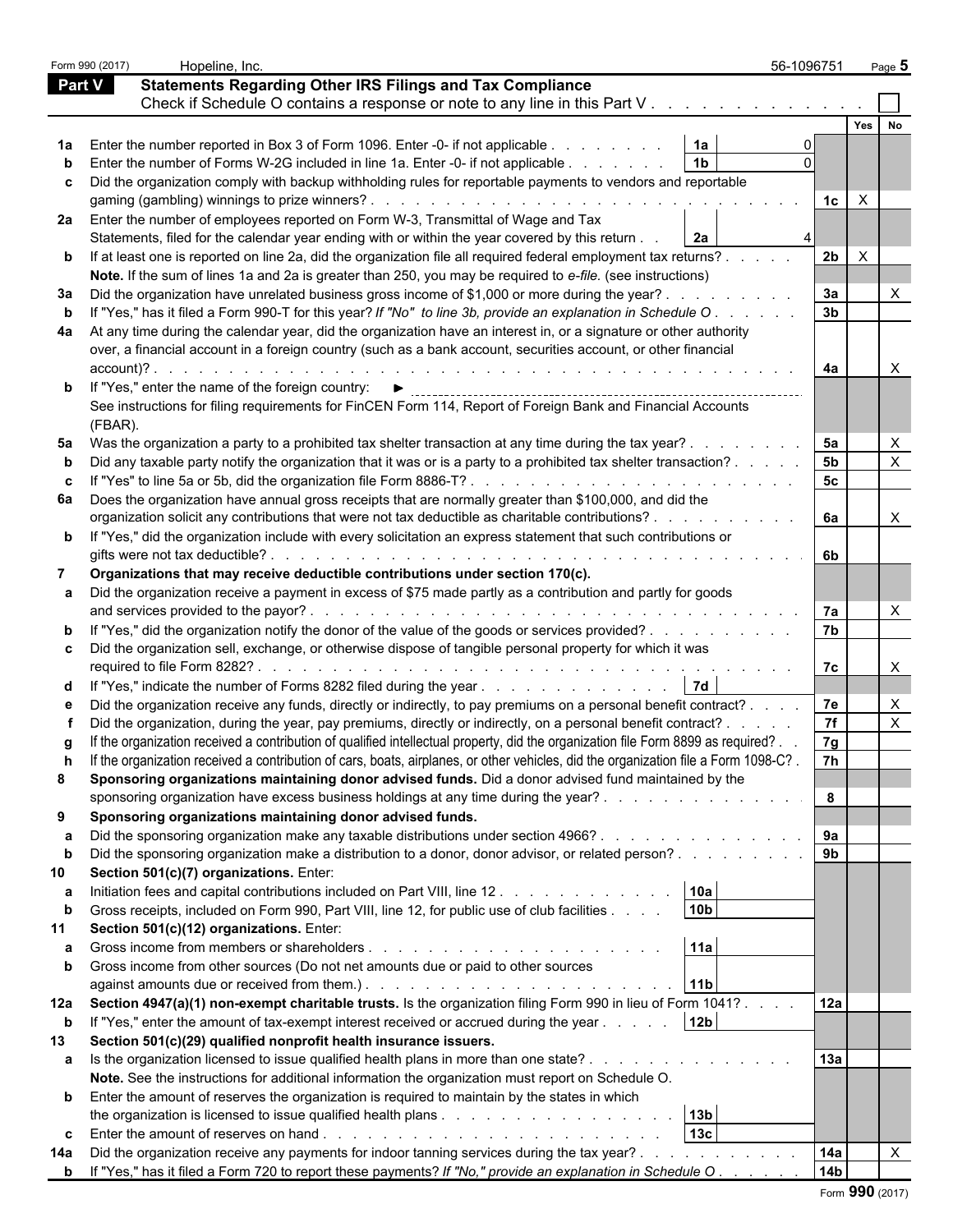|                | Form 990 (2017)<br>Hopeline, Inc.                                                                                                                                                                                                                                                                                                                                                                                                                                                                                           |                                                                                                                                                                                                                                                                                                                         | 56-1096751             | Page <b>6</b>                |  |
|----------------|-----------------------------------------------------------------------------------------------------------------------------------------------------------------------------------------------------------------------------------------------------------------------------------------------------------------------------------------------------------------------------------------------------------------------------------------------------------------------------------------------------------------------------|-------------------------------------------------------------------------------------------------------------------------------------------------------------------------------------------------------------------------------------------------------------------------------------------------------------------------|------------------------|------------------------------|--|
| <b>Part VI</b> |                                                                                                                                                                                                                                                                                                                                                                                                                                                                                                                             | Governance, Management, and Disclosure For each "Yes" response to lines 2 through 7b below, and for a "No"<br>response to line 8a, 8b, or 10b below, describe the circumstances, processes, or changes in Schedule O. See instructions.<br>Check if Schedule O contains a response or note to any line in this Part VI. |                        |                              |  |
|                | Section A. Governing Body and Management                                                                                                                                                                                                                                                                                                                                                                                                                                                                                    |                                                                                                                                                                                                                                                                                                                         |                        |                              |  |
|                |                                                                                                                                                                                                                                                                                                                                                                                                                                                                                                                             |                                                                                                                                                                                                                                                                                                                         |                        | Yes No                       |  |
|                | 1a Enter the number of voting members of the governing body at the end of the tax year.<br>If there are material differences in voting rights among members of the governing body, or<br>if the governing body delegated broad authority to an executive committee or similar<br>committee, explain in Schedule O.<br>Enter the number of voting members included in line 1a, above, who are independent.<br>Did any officer, director, trustee, or key employee have a family relationship or a business relationship with | 1a<br>1b                                                                                                                                                                                                                                                                                                                | 15<br>15               |                              |  |
|                |                                                                                                                                                                                                                                                                                                                                                                                                                                                                                                                             |                                                                                                                                                                                                                                                                                                                         | $\overline{2}$         |                              |  |
| 3              | Did the organization delegate control over management duties customarily performed by or under the direct<br>supervision of officers, directors, or trustees, or key employees to a management company or other person?                                                                                                                                                                                                                                                                                                     |                                                                                                                                                                                                                                                                                                                         | $\mathbf{3}$           | $\times$                     |  |
|                | Did the organization make any significant changes to its governing documents since the prior Form 990 was filed? .                                                                                                                                                                                                                                                                                                                                                                                                          |                                                                                                                                                                                                                                                                                                                         | $\overline{4}$         | X                            |  |
|                | Did the organization become aware during the year of a significant diversion of the organization's assets? .<br>Did the organization have members or stockholders?.                                                                                                                                                                                                                                                                                                                                                         | <u>. Katalunan kalendar katalunan kalendar katalunan ka</u>                                                                                                                                                                                                                                                             | 5<br>6                 | X                            |  |
|                | 7a Did the organization have members, stockholders, or other persons who had the power to elect or appoint                                                                                                                                                                                                                                                                                                                                                                                                                  |                                                                                                                                                                                                                                                                                                                         | 7a                     | $\mathsf{X}$                 |  |
|                | <b>b</b> Are any governance decisions of the organization reserved to (or subject to approval by) members,                                                                                                                                                                                                                                                                                                                                                                                                                  |                                                                                                                                                                                                                                                                                                                         |                        |                              |  |
| 8              | Did the organization contemporaneously document the meetings held or written actions undertaken during<br>the year by the following:                                                                                                                                                                                                                                                                                                                                                                                        |                                                                                                                                                                                                                                                                                                                         | 7 <sub>b</sub>         |                              |  |
|                | <b>a</b> The governing body?.                                                                                                                                                                                                                                                                                                                                                                                                                                                                                               |                                                                                                                                                                                                                                                                                                                         | 8а                     |                              |  |
| 9              | Is there any officer, director, trustee, or key employee listed in Part VII, Section A, who cannot be reached<br>at the organization's mailing address? If "Yes," provide the names and addresses in Schedule O.                                                                                                                                                                                                                                                                                                            |                                                                                                                                                                                                                                                                                                                         | 8b                     | $\times$<br>$\times$         |  |
|                | Section B. Policies (This Section B requests information about policies not required by the Internal Revenue Code.)                                                                                                                                                                                                                                                                                                                                                                                                         |                                                                                                                                                                                                                                                                                                                         |                        |                              |  |
|                |                                                                                                                                                                                                                                                                                                                                                                                                                                                                                                                             |                                                                                                                                                                                                                                                                                                                         |                        | Yes  <br>No                  |  |
|                | <b>b</b> If "Yes," did the organization have written policies and procedures governing the activities of such chapters,                                                                                                                                                                                                                                                                                                                                                                                                     |                                                                                                                                                                                                                                                                                                                         | 10a                    | $\times$                     |  |
|                | affiliates, and branches to ensure their operations are consistent with the organization's exempt purposes?                                                                                                                                                                                                                                                                                                                                                                                                                 |                                                                                                                                                                                                                                                                                                                         | 10 <sub>b</sub>        |                              |  |
|                | 11a Has the organization provided a complete copy of this Form 990 to all members of its governing body before filing the form?.<br><b>b</b> Describe in Schedule O the process, if any, used by the organization to review this Form 990.                                                                                                                                                                                                                                                                                  |                                                                                                                                                                                                                                                                                                                         | $11a$ $\times$         |                              |  |
|                | 12a Did the organization have a written conflict of interest policy? If "No," go to line 13.                                                                                                                                                                                                                                                                                                                                                                                                                                |                                                                                                                                                                                                                                                                                                                         | $12a$ $\times$         |                              |  |
|                | b Were officers, directors, or trustees, and key employees required to disclose annually interests that could give rise to conflicts?<br>c Did the organization regularly and consistently monitor and enforce compliance with the policy? If "Yes,"                                                                                                                                                                                                                                                                        |                                                                                                                                                                                                                                                                                                                         | 12 <sub>b</sub><br>12c | $\mathsf{X}$<br>$\mathsf{X}$ |  |
| 13             |                                                                                                                                                                                                                                                                                                                                                                                                                                                                                                                             |                                                                                                                                                                                                                                                                                                                         | 13                     | $\mathsf{X}$                 |  |
| 14             | Did the organization have a written document retention and destruction policy?                                                                                                                                                                                                                                                                                                                                                                                                                                              |                                                                                                                                                                                                                                                                                                                         | 14                     | $\times$                     |  |
| 15             | Did the process for determining compensation of the following persons include a review and approval by<br>independent persons, comparability data, and contemporaneous substantiation of the deliberation and decision?                                                                                                                                                                                                                                                                                                     |                                                                                                                                                                                                                                                                                                                         |                        |                              |  |
|                |                                                                                                                                                                                                                                                                                                                                                                                                                                                                                                                             |                                                                                                                                                                                                                                                                                                                         | $15a$ $\times$         |                              |  |
|                | If "Yes" to line 15a or 15b, describe the process in Schedule O (see instructions).                                                                                                                                                                                                                                                                                                                                                                                                                                         |                                                                                                                                                                                                                                                                                                                         | 15 <sub>b</sub>        | $\times$                     |  |
|                | 16a Did the organization invest in, contribute assets to, or participate in a joint venture or similar arrangement                                                                                                                                                                                                                                                                                                                                                                                                          |                                                                                                                                                                                                                                                                                                                         | 16a                    |                              |  |
|                | <b>b</b> If "Yes," did the organization follow a written policy or procedure requiring the organization to evaluate its<br>participation in joint venture arrangements under applicable federal tax law, and take steps to safeguard                                                                                                                                                                                                                                                                                        |                                                                                                                                                                                                                                                                                                                         |                        |                              |  |
|                |                                                                                                                                                                                                                                                                                                                                                                                                                                                                                                                             |                                                                                                                                                                                                                                                                                                                         | 16 <sub>b</sub>        |                              |  |
|                | <b>Section C. Disclosure</b>                                                                                                                                                                                                                                                                                                                                                                                                                                                                                                |                                                                                                                                                                                                                                                                                                                         |                        |                              |  |
| 17<br>18       | List the states with which a copy of this Form 990 is required to be filed<br>Section 6104 requires an organization to make its Forms 1023 (or 1024 if applicable), 990, and 990-T (Section 501(c)(3)s only)<br>available for public inspection. Indicate how you made these available. Check all that apply.                                                                                                                                                                                                               |                                                                                                                                                                                                                                                                                                                         |                        |                              |  |
|                | $\times$<br>Own website<br>Another's website                                                                                                                                                                                                                                                                                                                                                                                                                                                                                | Other (explain in Schedule O)<br>Upon request<br>$\sim 10$                                                                                                                                                                                                                                                              |                        |                              |  |
| 19             | Describe in Schedule O whether (and if so, how) the organization made its governing documents, conflict of interest policy, and<br>financial statements available to the public during the tax year.                                                                                                                                                                                                                                                                                                                        |                                                                                                                                                                                                                                                                                                                         |                        |                              |  |
| 20             | State the name, address, and telephone number of the person who possesses the organization's books and records:<br>Connie Stock                                                                                                                                                                                                                                                                                                                                                                                             |                                                                                                                                                                                                                                                                                                                         | (919) 832-3326         |                              |  |
|                | PO Box 10490, Raleigh, NC 27605                                                                                                                                                                                                                                                                                                                                                                                                                                                                                             |                                                                                                                                                                                                                                                                                                                         |                        |                              |  |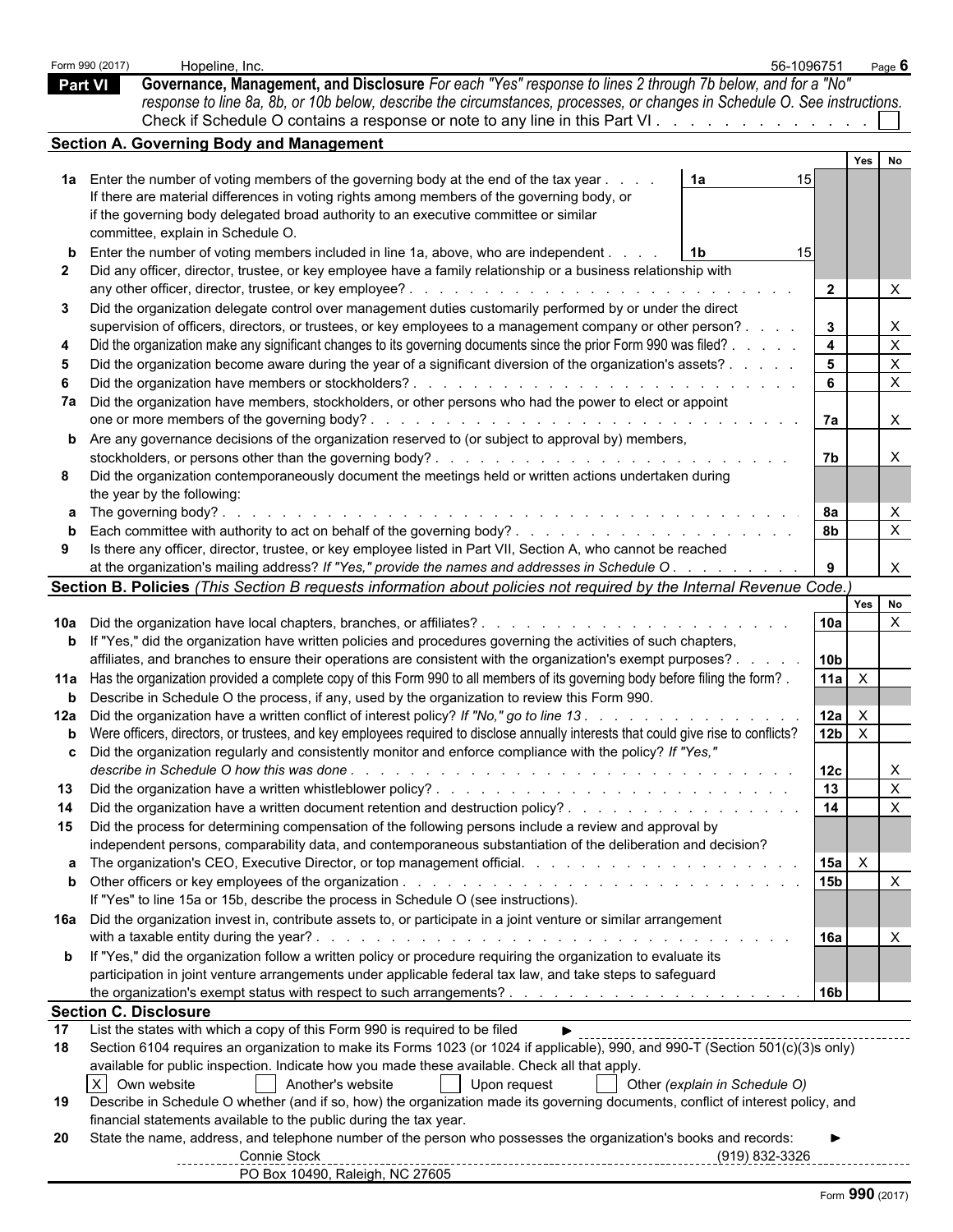| Form 990 (2017)   | Hopeline, Inc.                                                                                                                 | 56-1096751 | Page, |
|-------------------|--------------------------------------------------------------------------------------------------------------------------------|------------|-------|
| <b>Part VII</b>   | <b>Compensation of Officers, Directors, Trustees, Key Employees, Highest Compensated</b>                                       |            |       |
|                   | <b>Employees, and Independent Contractors</b><br>Check if Schedule O contains a response or note to any line in this Part VII. |            |       |
| <b>Section A.</b> | Officers, Directors, Trustees, Key Employees, and Highest Compensated Employees                                                |            |       |
|                   |                                                                                                                                |            |       |

**1a** Complete this table for all persons required to be listed. Report compensation for the calendar year ending with or within the organization's tax year.

List all of the organization's **current** officers, directors, trustees (whether individuals or organizations), regardless of amount of compensation. Enter -0- in columns (D), (E), and (F) if no compensation was paid.

List all of the organization's **current** key employees, if any. See instructions for definition of "key employee."

List the organization's five **current** highest compensated employees (other than an officer, director, trustee, or key employee) who received reportable compensation (Box 5 of Form W-2 and/or Box 7 of Form 1099-MISC) of more than \$100,000 from the organization and any related organizations.

List all of the organization's **former** officers, key employees, and highest compensated employees who received more than \$100,000 of reportable compensation from the organization and any related organizations.

List all of the organization's **former directors or trustees** that received, in the capacity as a former director or trustee of the organization, more than \$10,000 of reportable compensation from the organization and any related organizations.

List persons in the following order: individual trustees or directors; institutional trustees; officers; key employees; highest compensated employees; and former such persons.

Check this box if neither the organization nor any related organization compensated any current officer, director, or trustee.

|                           |                               |                    |                       | (C)            |              |                                                                  |        |                            |                                  |                             |
|---------------------------|-------------------------------|--------------------|-----------------------|----------------|--------------|------------------------------------------------------------------|--------|----------------------------|----------------------------------|-----------------------------|
| (A)                       | (B)                           |                    |                       | Position       |              | (do not check more than one                                      |        | (D)                        | (E)                              | (F)                         |
| Name and Title            | Average<br>hours per          |                    |                       |                |              | box, unless person is both an<br>officer and a director/trustee) |        | Reportable<br>compensation | Reportable<br>compensation       | Estimated<br>amount of      |
|                           | week (list any                |                    |                       |                |              |                                                                  |        | from                       | from related                     | other                       |
|                           | hours for<br>related          | or director        |                       | Officer        |              |                                                                  | Former | the<br>organization        | organizations<br>(W-2/1099-MISC) | compensation<br>from the    |
|                           | organizations<br>below dotted |                    |                       |                | Key employee |                                                                  |        | (W-2/1099-MISC)            |                                  | organization<br>and related |
|                           | line)                         | Individual trustee | Institutional trustee |                |              |                                                                  |        |                            |                                  | organizations               |
|                           |                               |                    |                       |                |              | Highest compensated<br>employee                                  |        |                            |                                  |                             |
|                           |                               |                    |                       |                |              |                                                                  |        |                            |                                  |                             |
| (1) Lauren Foster         | 5.00                          |                    |                       |                |              |                                                                  |        |                            |                                  |                             |
| <b>Executive Director</b> | 0.00                          | X                  |                       | X              | X            | X                                                                |        | 40,155                     |                                  |                             |
| (2) Betty Arcangel        | 5.00                          |                    |                       |                |              |                                                                  |        |                            |                                  |                             |
| Vice President            | 0.00                          | X                  |                       | X              |              |                                                                  |        |                            |                                  |                             |
| (3) Kelly Hubbell         | 5.00                          |                    |                       |                |              |                                                                  |        |                            |                                  |                             |
| President                 | 0.00                          | X                  |                       | X              |              |                                                                  |        |                            |                                  |                             |
| Sharli Allen<br>(4)       | 5.00                          |                    |                       |                |              |                                                                  |        |                            |                                  |                             |
| Secretary                 | 0.00                          | X                  |                       | $\pmb{\times}$ |              |                                                                  |        |                            |                                  |                             |
| (5) Barry Bryant          | 1.00                          |                    |                       |                |              |                                                                  |        |                            |                                  |                             |
| Fundraising               | 0.00                          | X                  |                       |                |              |                                                                  |        |                            |                                  |                             |
| (6) Tara Duford           | 1.00                          |                    |                       |                |              |                                                                  |        |                            |                                  |                             |
| Director                  | 0.00                          | X                  |                       |                |              |                                                                  |        |                            |                                  |                             |
| (7)<br>Jai Kumar          | 1.00                          |                    |                       |                |              |                                                                  |        |                            |                                  |                             |
| Director                  | 0.00                          | X                  |                       |                |              |                                                                  |        |                            |                                  |                             |
| (8) Sandy Kriz            | 1.00                          |                    |                       |                |              |                                                                  |        |                            |                                  |                             |
| Director                  | 0.00                          | X                  |                       |                |              |                                                                  |        |                            |                                  |                             |
| (9) Leah Berry            | 1.00                          |                    |                       |                |              |                                                                  |        |                            |                                  |                             |
| Director                  | 0.00                          | X                  |                       |                |              |                                                                  |        |                            |                                  |                             |
| (10) Rebecca Wheeler      | 1.00                          |                    |                       |                |              |                                                                  |        |                            |                                  |                             |
| Director                  | 0.00                          | X                  |                       |                |              |                                                                  |        |                            |                                  |                             |
| (11) Rachel Arcangel      | 1.00                          |                    |                       |                |              |                                                                  |        |                            |                                  |                             |
| <b>Director</b>           | 0.00                          | X                  |                       |                |              |                                                                  |        |                            |                                  |                             |
| (12) Katie Meyers         | 1.00                          |                    |                       |                |              |                                                                  |        |                            |                                  |                             |
| Director                  | 0.00                          | X                  |                       |                |              |                                                                  |        |                            |                                  |                             |
| (13) Matan Marom          | 1.00                          |                    |                       |                |              |                                                                  |        |                            |                                  |                             |
| Director                  | 0.00                          | X                  |                       |                |              |                                                                  |        |                            |                                  |                             |
| (14) Niki Floyd           | 1.00                          |                    |                       |                |              |                                                                  |        |                            |                                  |                             |
| Director                  | 0.00                          | X                  |                       |                |              |                                                                  |        |                            |                                  |                             |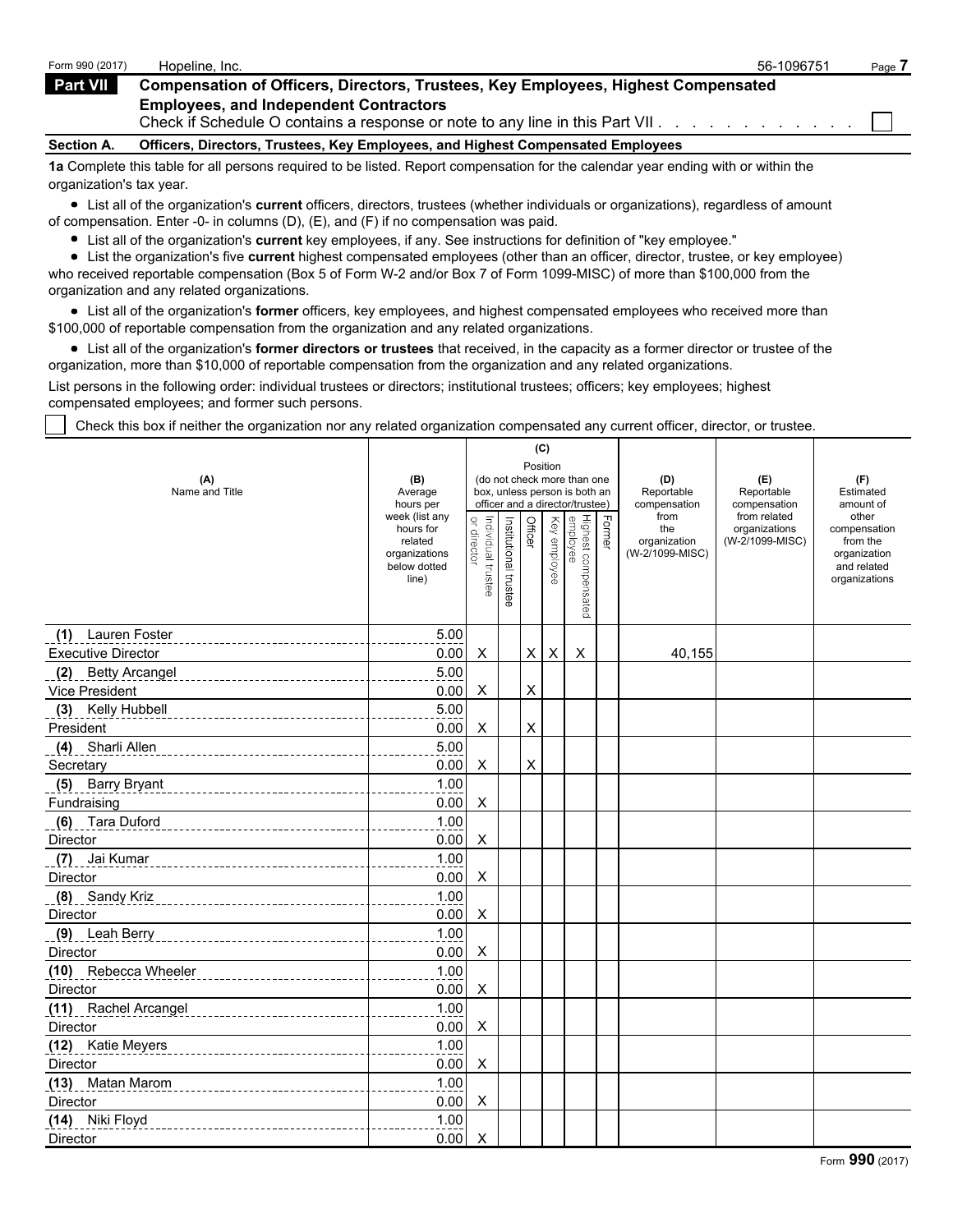| Form 990 (2017) | Hopeline, Inc.                                                                                                                                                                                                                                   |                                                                                                                 |                                 |                                  |                 |                                                                                                                                                             |          |                                                                                     | 56-1096751                                                                            | Page 8                                                                                                             |
|-----------------|--------------------------------------------------------------------------------------------------------------------------------------------------------------------------------------------------------------------------------------------------|-----------------------------------------------------------------------------------------------------------------|---------------------------------|----------------------------------|-----------------|-------------------------------------------------------------------------------------------------------------------------------------------------------------|----------|-------------------------------------------------------------------------------------|---------------------------------------------------------------------------------------|--------------------------------------------------------------------------------------------------------------------|
| <b>Part VII</b> | Section A. Officers, Directors, Trustees, Key Employees, and Highest Compensated Employees (continued)                                                                                                                                           |                                                                                                                 |                                 |                                  |                 |                                                                                                                                                             |          |                                                                                     |                                                                                       |                                                                                                                    |
|                 | (A)<br>Name and title                                                                                                                                                                                                                            | (B)<br>Average<br>hours per<br>week (list any<br>hours for<br>related<br>organizations<br>below dotted<br>line) | or directo<br>ndividual trustee | Officer<br>Institutional trustee | (C)<br>Position | (do not check more than one<br>box, unless person is both an<br>officer and a director/trustee)<br>Highest compensated<br> <br>  employee<br>  Key employee | Former   | (D)<br>Reportable<br>compensation<br>from<br>the<br>organization<br>(W-2/1099-MISC) | (E)<br>Reportable<br>compensation<br>from related<br>organizations<br>(W-2/1099-MISC) | (F)<br>Estimated<br>amount of<br>other<br>compensation<br>from the<br>organization<br>and related<br>organizations |
|                 |                                                                                                                                                                                                                                                  |                                                                                                                 |                                 |                                  |                 |                                                                                                                                                             |          |                                                                                     |                                                                                       |                                                                                                                    |
|                 |                                                                                                                                                                                                                                                  | 10.00                                                                                                           |                                 |                                  |                 |                                                                                                                                                             |          |                                                                                     |                                                                                       |                                                                                                                    |
| Employee        | (16) Connie Stock                                                                                                                                                                                                                                | 0.00<br>10.00                                                                                                   |                                 |                                  | X               |                                                                                                                                                             |          | 32,000                                                                              |                                                                                       |                                                                                                                    |
| Employee        |                                                                                                                                                                                                                                                  | 0.00                                                                                                            |                                 |                                  | X               |                                                                                                                                                             |          | 9,000                                                                               |                                                                                       |                                                                                                                    |
|                 |                                                                                                                                                                                                                                                  | 40.00                                                                                                           |                                 |                                  |                 |                                                                                                                                                             |          |                                                                                     |                                                                                       |                                                                                                                    |
| Employee        |                                                                                                                                                                                                                                                  | 0.00                                                                                                            |                                 |                                  | X               |                                                                                                                                                             |          | 30,424                                                                              |                                                                                       |                                                                                                                    |
| (18)            |                                                                                                                                                                                                                                                  |                                                                                                                 |                                 |                                  |                 |                                                                                                                                                             |          |                                                                                     |                                                                                       |                                                                                                                    |
| (19)            |                                                                                                                                                                                                                                                  |                                                                                                                 |                                 |                                  |                 |                                                                                                                                                             |          |                                                                                     |                                                                                       |                                                                                                                    |
|                 |                                                                                                                                                                                                                                                  |                                                                                                                 |                                 |                                  |                 |                                                                                                                                                             |          |                                                                                     |                                                                                       |                                                                                                                    |
|                 |                                                                                                                                                                                                                                                  |                                                                                                                 |                                 |                                  |                 |                                                                                                                                                             |          |                                                                                     |                                                                                       |                                                                                                                    |
|                 |                                                                                                                                                                                                                                                  |                                                                                                                 |                                 |                                  |                 |                                                                                                                                                             |          |                                                                                     |                                                                                       |                                                                                                                    |
|                 |                                                                                                                                                                                                                                                  |                                                                                                                 |                                 |                                  |                 |                                                                                                                                                             |          |                                                                                     |                                                                                       |                                                                                                                    |
|                 |                                                                                                                                                                                                                                                  |                                                                                                                 |                                 |                                  |                 |                                                                                                                                                             |          |                                                                                     |                                                                                       |                                                                                                                    |
|                 |                                                                                                                                                                                                                                                  |                                                                                                                 |                                 |                                  |                 |                                                                                                                                                             |          |                                                                                     |                                                                                       |                                                                                                                    |
|                 |                                                                                                                                                                                                                                                  |                                                                                                                 |                                 |                                  |                 |                                                                                                                                                             |          |                                                                                     |                                                                                       |                                                                                                                    |
| (24)            |                                                                                                                                                                                                                                                  |                                                                                                                 |                                 |                                  |                 |                                                                                                                                                             |          |                                                                                     |                                                                                       |                                                                                                                    |
| (25)            |                                                                                                                                                                                                                                                  |                                                                                                                 |                                 |                                  |                 |                                                                                                                                                             |          |                                                                                     |                                                                                       |                                                                                                                    |
|                 |                                                                                                                                                                                                                                                  |                                                                                                                 |                                 |                                  |                 |                                                                                                                                                             |          |                                                                                     |                                                                                       |                                                                                                                    |
| 1b              | Total from continuation sheets to Part VII, Section A. ▶                                                                                                                                                                                         |                                                                                                                 |                                 |                                  |                 |                                                                                                                                                             |          | 111,579<br>$\Omega$                                                                 | $\overline{0}$<br>$\overline{0}$                                                      | $\Omega$<br>0                                                                                                      |
|                 |                                                                                                                                                                                                                                                  |                                                                                                                 |                                 |                                  |                 |                                                                                                                                                             |          | 111,579                                                                             | $\Omega$                                                                              | $\Omega$                                                                                                           |
|                 | 2 Total number of individuals (including but not limited to those listed above) who received more than \$100,000 of                                                                                                                              |                                                                                                                 |                                 |                                  |                 |                                                                                                                                                             |          |                                                                                     |                                                                                       |                                                                                                                    |
|                 | reportable compensation from the organization                                                                                                                                                                                                    | ▶                                                                                                               |                                 |                                  |                 |                                                                                                                                                             |          |                                                                                     |                                                                                       | Yes No                                                                                                             |
| 3               | Did the organization list any former officer, director, or trustee, key employee, or highest compensated                                                                                                                                         |                                                                                                                 |                                 |                                  |                 |                                                                                                                                                             |          |                                                                                     |                                                                                       |                                                                                                                    |
|                 |                                                                                                                                                                                                                                                  |                                                                                                                 |                                 |                                  |                 |                                                                                                                                                             |          |                                                                                     |                                                                                       | Х<br>3                                                                                                             |
| 4               | For any individual listed on line 1a, is the sum of reportable compensation and other compensation from                                                                                                                                          |                                                                                                                 |                                 |                                  |                 |                                                                                                                                                             |          |                                                                                     |                                                                                       |                                                                                                                    |
|                 | the organization and related organizations greater than \$150,000? If "Yes," complete Schedule J for such                                                                                                                                        |                                                                                                                 |                                 |                                  |                 |                                                                                                                                                             |          |                                                                                     |                                                                                       |                                                                                                                    |
| 5               | Did any person listed on line 1a receive or accrue compensation from any unrelated organization or individual                                                                                                                                    |                                                                                                                 |                                 |                                  |                 |                                                                                                                                                             |          |                                                                                     |                                                                                       | X<br>4                                                                                                             |
|                 | for services rendered to the organization? If "Yes," complete Schedule J for such person.                                                                                                                                                        |                                                                                                                 |                                 |                                  |                 |                                                                                                                                                             |          |                                                                                     |                                                                                       | X<br>5                                                                                                             |
|                 | <b>Section B. Independent Contractors</b>                                                                                                                                                                                                        |                                                                                                                 |                                 |                                  |                 |                                                                                                                                                             |          |                                                                                     |                                                                                       |                                                                                                                    |
| -1<br>year.     | Complete this table for your five highest compensated independent contractors that received more than \$100,000 of<br>compensation from the organization. Report compensation for the calendar year ending with or within the organization's tax |                                                                                                                 |                                 |                                  |                 |                                                                                                                                                             |          |                                                                                     |                                                                                       |                                                                                                                    |
|                 | (A)                                                                                                                                                                                                                                              |                                                                                                                 |                                 |                                  |                 |                                                                                                                                                             |          | (B)                                                                                 |                                                                                       | (C)                                                                                                                |
|                 | Name and business address                                                                                                                                                                                                                        |                                                                                                                 |                                 |                                  |                 |                                                                                                                                                             |          | Description of services                                                             |                                                                                       | Compensation                                                                                                       |
|                 |                                                                                                                                                                                                                                                  |                                                                                                                 |                                 |                                  |                 |                                                                                                                                                             |          |                                                                                     |                                                                                       | 0<br>0                                                                                                             |
|                 |                                                                                                                                                                                                                                                  |                                                                                                                 |                                 |                                  |                 |                                                                                                                                                             |          |                                                                                     |                                                                                       | 0                                                                                                                  |
|                 |                                                                                                                                                                                                                                                  |                                                                                                                 |                                 |                                  |                 |                                                                                                                                                             |          |                                                                                     |                                                                                       | 0                                                                                                                  |
|                 |                                                                                                                                                                                                                                                  |                                                                                                                 |                                 |                                  |                 |                                                                                                                                                             |          |                                                                                     |                                                                                       | 0                                                                                                                  |
|                 | Total number of independent contractors (including but not limited to those listed above) who received<br>more than \$100,000 of compensation from the organization $\blacktriangleright$                                                        |                                                                                                                 |                                 |                                  |                 |                                                                                                                                                             | $\Omega$ |                                                                                     |                                                                                       |                                                                                                                    |

more than \$100,000 of compensation from the organization  $\bullet$  0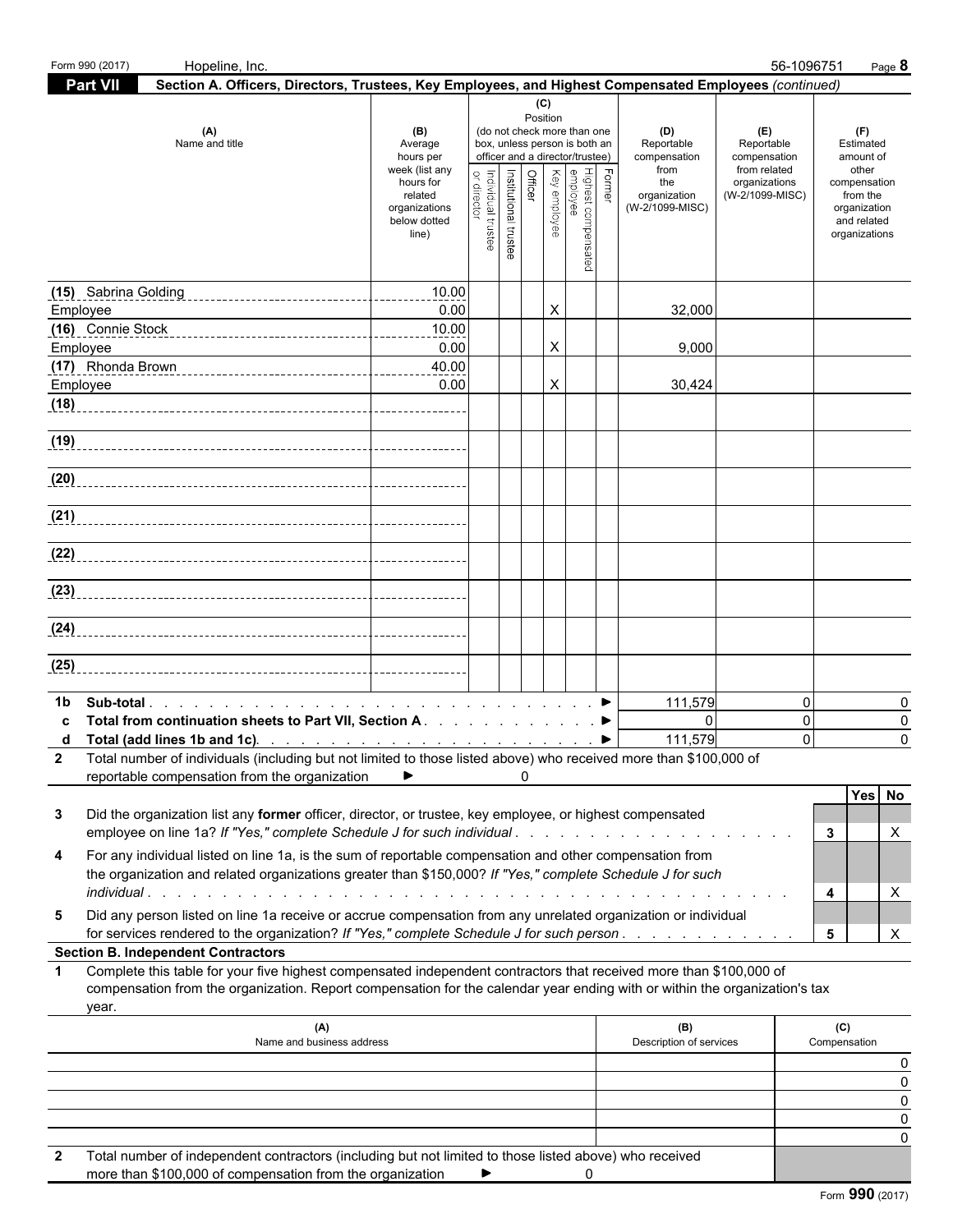|                                                             | Form 990 (2017)                  | Hopeline, Inc.                                                                                                                                                                                                                                                                                                                                                                                                                                                                                  |                                                             |                                                                |                                             |                                                    | 56-1096751                              | Page 9                                                           |  |  |  |  |  |
|-------------------------------------------------------------|----------------------------------|-------------------------------------------------------------------------------------------------------------------------------------------------------------------------------------------------------------------------------------------------------------------------------------------------------------------------------------------------------------------------------------------------------------------------------------------------------------------------------------------------|-------------------------------------------------------------|----------------------------------------------------------------|---------------------------------------------|----------------------------------------------------|-----------------------------------------|------------------------------------------------------------------|--|--|--|--|--|
|                                                             | <b>Part VIII</b>                 | <b>Statement of Revenue</b>                                                                                                                                                                                                                                                                                                                                                                                                                                                                     |                                                             |                                                                |                                             |                                                    |                                         |                                                                  |  |  |  |  |  |
|                                                             |                                  |                                                                                                                                                                                                                                                                                                                                                                                                                                                                                                 |                                                             |                                                                |                                             |                                                    |                                         |                                                                  |  |  |  |  |  |
|                                                             |                                  |                                                                                                                                                                                                                                                                                                                                                                                                                                                                                                 |                                                             |                                                                | (A)<br>Total revenue                        | (B)<br>Related or<br>exempt<br>function<br>revenue | (C)<br>Unrelated<br>business<br>revenue | (D)<br>Revenue<br>excluded from<br>tax under sections<br>512-514 |  |  |  |  |  |
| Contributions, Gifts, Grants<br>Amounts<br>Similar<br>Other | 1a<br>b<br>c<br>d<br>e<br>a<br>h | Federated campaigns<br>Membership dues<br>Fundraising events<br>Related organizations<br>Government grants (contributions)<br>All other contributions, gifts, grants, and<br>similar amounts not included above<br>Noncash contributions included in lines 1a-1f:<br>Total. Add lines 1a–1f ▶                                                                                                                                                                                                   | 1a<br>1 <sub>b</sub><br>$\sqrt{1c}$<br>1d<br>1e<br>1f<br>\$ | $\Omega$<br>$\Omega$<br>10,036<br>88,816<br>30,879<br>$\Omega$ | 129,731                                     |                                                    |                                         |                                                                  |  |  |  |  |  |
| Program Service Revenue                                     | 2a<br>h<br>a                     | All other program service revenue<br>Total. Add lines 2a-2f.                                                                                                                                                                                                                                                                                                                                                                                                                                    |                                                             | <b>Business Code</b><br>$\blacktriangleright$                  | O<br>$\Omega$<br>$\Omega$<br>$\Omega$       |                                                    |                                         |                                                                  |  |  |  |  |  |
|                                                             | 3<br>4<br>5<br>6a                | Investment income (including dividends, interest, and<br>other similar amounts). $\ldots$ $\ldots$ $\ldots$ $\ldots$ $\ldots$ $\ldots$<br>Income from investment of tax-exempt bond proceeds ▶<br>Gross rents                                                                                                                                                                                                                                                                                   | (i) Real                                                    | (ii) Personal                                                  | $\mathbf{0}$<br>$\Omega$<br>$\Omega$        |                                                    |                                         |                                                                  |  |  |  |  |  |
|                                                             | b<br>c<br>d<br>7a                | Less: rental expenses<br>Rental income or (loss)<br>Net rental income or (loss) <u>.</u><br>Gross amount from sales of<br>assets other than inventory<br><b>b</b> Less: cost or other basis<br>and sales expenses<br>c Gain or (loss)                                                                                                                                                                                                                                                           | $\circ$<br>(i) Securities<br>$\Omega$<br>0<br>ΩI            | $\Omega$<br>(ii) Other<br>$\overline{\phantom{a}}$             | $\Omega$<br>$\Omega$                        |                                                    |                                         |                                                                  |  |  |  |  |  |
| Other Revenue                                               | 8а<br>b<br>c<br>10a<br>b         | Gross income from fundraising<br>of contributions reported on line 1c).<br>See Part IV, line 18. a<br>Less: direct expenses<br>Net income or (loss) from fundraising events<br>9a Gross income from gaming activities.<br>See Part IV, line 19. $\ldots$ $\ldots$ $\ldots$ <b>a</b><br>Less: direct expenses<br>Net income or (loss) from gaming activities <u>. ▶</u><br>Gross sales of inventory, less<br>Less: cost of goods sold b<br><b>c</b> Net income or (loss) from sales of inventory | $\mathbf b$<br>$\mathbf b$                                  | $\blacktriangleright$                                          |                                             |                                                    |                                         |                                                                  |  |  |  |  |  |
|                                                             | 11a<br>b<br>С<br>α<br>е<br>12    | Miscellaneous Revenue<br>All other revenue<br>Total. Add lines 11a-11d ▶<br>Total revenue. See instructions. ▶                                                                                                                                                                                                                                                                                                                                                                                  |                                                             | <b>Business Code</b>                                           | $\Omega$<br>$\Omega$<br>$\Omega$<br>129,731 | $\overline{0}$                                     | $\overline{0}$                          |                                                                  |  |  |  |  |  |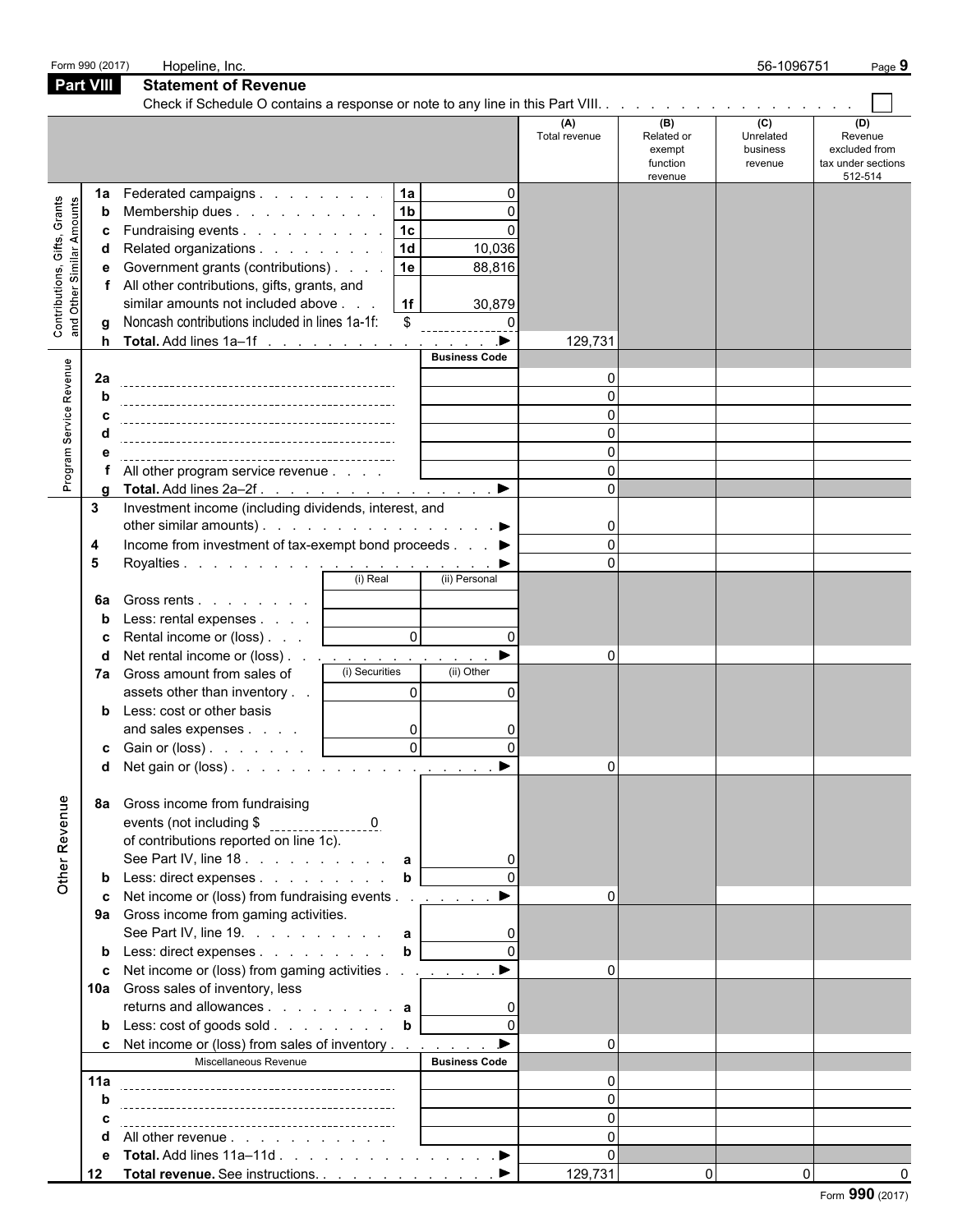|              | <b>Part IX</b><br><b>Statement of Functional Expenses</b>                                                                  |                       |                                    |                                           |                                |
|--------------|----------------------------------------------------------------------------------------------------------------------------|-----------------------|------------------------------------|-------------------------------------------|--------------------------------|
|              | Section 501(c)(3) and 501(c)(4) organizations must complete all columns. All other organizations must complete column (A). |                       |                                    |                                           |                                |
|              |                                                                                                                            |                       |                                    |                                           |                                |
|              | Do not include amounts reported on lines 6b, 7b,<br>8b, 9b, and 10b of Part VIII.                                          | (A)<br>Total expenses | (B)<br>Program service<br>expenses | (C)<br>Management and<br>general expenses | (D)<br>Fundraising<br>expenses |
| $\mathbf 1$  | Grants and other assistance to domestic organizations                                                                      |                       |                                    |                                           |                                |
|              | domestic governments. See Part IV, line 21                                                                                 | $\Omega$              |                                    |                                           |                                |
| $\mathbf{2}$ | Grants and other assistance to domestic                                                                                    |                       |                                    |                                           |                                |
|              | individuals. See Part IV, line 22.                                                                                         | $\Omega$              |                                    |                                           |                                |
| 3            | Grants and other assistance to foreign                                                                                     |                       |                                    |                                           |                                |
|              | organizations, foreign governments, and foreign                                                                            |                       |                                    |                                           |                                |
|              | individuals. See Part IV, lines 15 and 16                                                                                  | 0                     |                                    |                                           |                                |
| 4            | Benefits paid to or for members                                                                                            | $\Omega$              |                                    |                                           |                                |
| 5            | Compensation of current officers, directors,                                                                               |                       |                                    |                                           |                                |
|              | trustees, and key employees                                                                                                | 111,579               | 99,305                             | 11,158                                    | 1,116                          |
| 6            | Compensation not included above, to disqualified                                                                           |                       |                                    |                                           |                                |
|              | persons (as defined under section 4958(f)(1)) and                                                                          |                       |                                    |                                           |                                |
|              | persons described in section 4958(c)(3)(B)                                                                                 | $\overline{0}$        |                                    |                                           |                                |
| 7            | Other salaries and wages                                                                                                   | $\Omega$              |                                    |                                           |                                |
| 8            | Pension plan accruals and contributions (include                                                                           |                       |                                    |                                           |                                |
|              | section 401(k) and 403(b) employer contributions)                                                                          | 0                     |                                    |                                           |                                |
| 9            | Other employee benefits                                                                                                    | $\Omega$              |                                    |                                           |                                |
| 10           | Payroll taxes                                                                                                              | 8,581                 | 7,637                              | 858                                       | 86                             |
| 11           | Fees for services (non-employees):                                                                                         |                       |                                    |                                           |                                |
| a            | Management.                                                                                                                | $\mathbf{0}$          |                                    |                                           |                                |
| b            |                                                                                                                            | $\Omega$              |                                    |                                           |                                |
|              |                                                                                                                            | 1,200                 | 1,068                              | 120                                       | 12                             |
|              |                                                                                                                            | $\Omega$              |                                    |                                           |                                |
|              | Professional fundraising services. See Part IV, line 17.                                                                   | $\Omega$              |                                    |                                           |                                |
|              | Investment management fees                                                                                                 | $\Omega$              |                                    |                                           |                                |
| g            | Other. (If line 11g amount exceeds 10% of line 25, column                                                                  |                       |                                    |                                           |                                |
|              | (A) amount, list line 11g expenses on Schedule O.)                                                                         | 0                     |                                    | O                                         |                                |
| 12           | Advertising and promotion                                                                                                  | 5,652                 | 5,030                              | 565                                       | 57                             |
| 13           | Office expenses                                                                                                            | 4,506                 | 4.010                              | 451                                       | 45                             |
| 14           | Information technology                                                                                                     | $\overline{0}$        |                                    |                                           |                                |
| 15           |                                                                                                                            | $\Omega$              |                                    |                                           |                                |
| 16           | Occupancy                                                                                                                  | 6,000                 | 5,340                              | 600                                       | 60                             |
| 17           |                                                                                                                            | $\Omega$              |                                    |                                           |                                |
| 18           | Payments of travel or entertainment expenses                                                                               |                       |                                    |                                           |                                |
|              | for any federal, state, or local public officials                                                                          | 0                     |                                    |                                           |                                |
| 19           | Conferences, conventions, and meetings                                                                                     | $\Omega$              |                                    |                                           |                                |
| 20           |                                                                                                                            | $\Omega$              |                                    |                                           |                                |
| 21           | Payments to affiliates                                                                                                     | $\Omega$<br>253       |                                    | 25                                        |                                |
| 22           | Depreciation, depletion, and amortization                                                                                  | 5,567                 | 225<br>4,954                       | 557                                       | 56                             |
| 23<br>24     | Insurance.<br>Other expenses. Itemize expenses not covered                                                                 |                       |                                    |                                           |                                |
|              | above (List miscellaneous expenses in line 24e. If                                                                         |                       |                                    |                                           |                                |
|              | line 24e amount exceeds 10% of line 25, column                                                                             |                       |                                    |                                           |                                |
|              | (A) amount, list line 24e expenses on Schedule O.)                                                                         |                       |                                    |                                           |                                |
| a            | Telephone                                                                                                                  | 7,708                 | 6,860                              | 771                                       | 77                             |
| b            |                                                                                                                            | 2,322                 | 2,067                              | 232                                       | 23                             |
|              | Moving, Bank Fees, Dues, and Other Costs                                                                                   | $\Omega$              |                                    |                                           |                                |
|              | <b>Employee Reimbursements for Travel and Phone</b>                                                                        | 409                   | 364                                | 41                                        |                                |
| е            | All other expenses                                                                                                         | 1,720                 | 1,530                              | 172                                       | 18                             |
| 25           | Total functional expenses. Add lines 1 through 24e                                                                         | 155,497               | 138,390                            | 15,550                                    | 1,557                          |
| 26           | Joint costs. Complete this line only if the                                                                                |                       |                                    |                                           |                                |
|              | organization reported in column (B) joint costs                                                                            |                       |                                    |                                           |                                |
|              | from a combined educational campaign and                                                                                   |                       |                                    |                                           |                                |
|              | fundraising solicitation. Check here<br>$\blacktriangleright$   if                                                         |                       |                                    |                                           |                                |
|              | following SOP 98-2 (ASC 958-720)                                                                                           |                       |                                    |                                           |                                |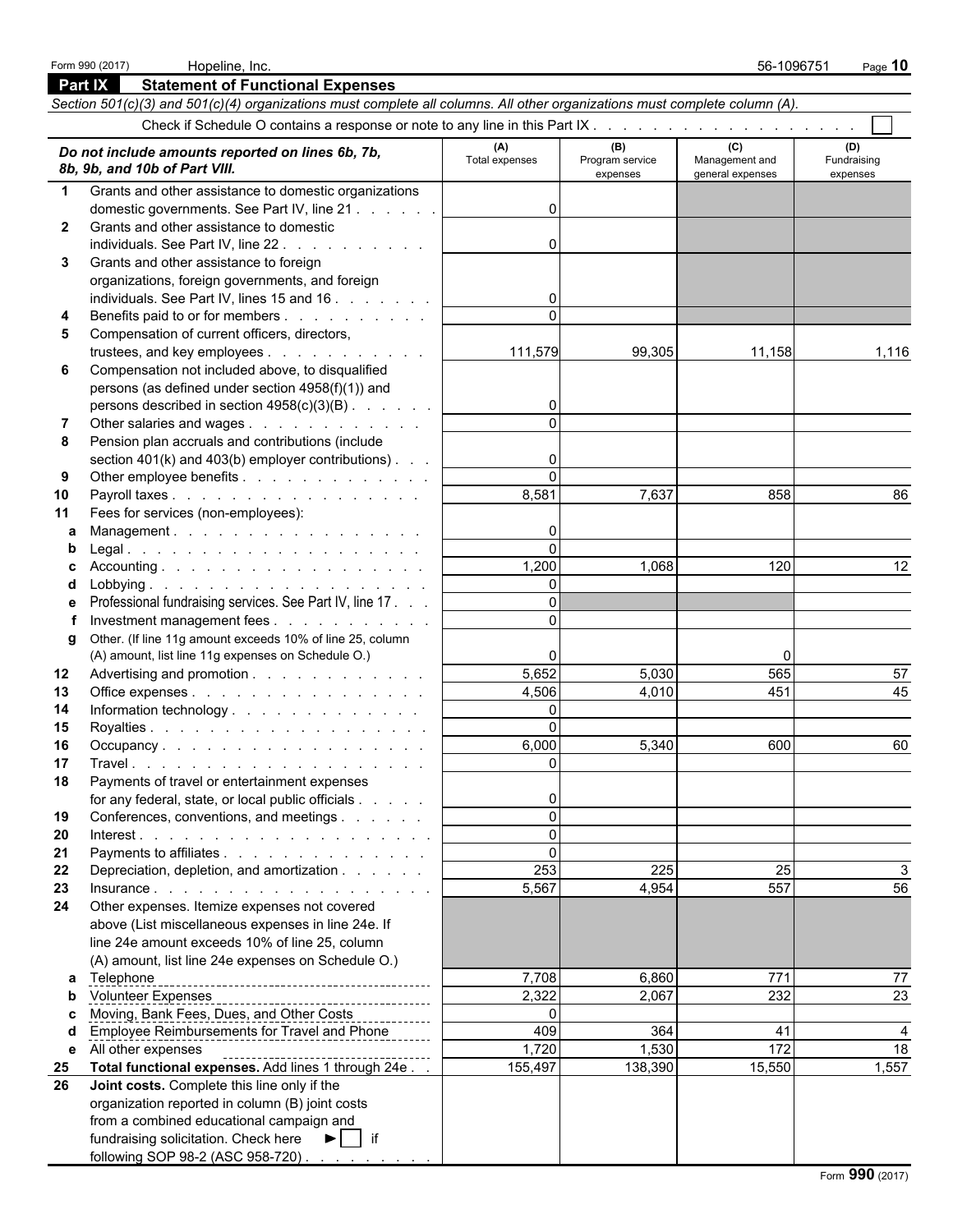|                 | Form 990 (2017) | Hopeline, Inc.                                                                                    |                   |                         | 56-1096751<br>Page 11 |
|-----------------|-----------------|---------------------------------------------------------------------------------------------------|-------------------|-------------------------|-----------------------|
|                 | Part X          | <b>Balance Sheet</b>                                                                              |                   |                         |                       |
|                 |                 |                                                                                                   |                   |                         |                       |
|                 |                 |                                                                                                   | (A)               |                         | (B)                   |
|                 |                 |                                                                                                   | Beginning of year |                         | End of year           |
|                 | -1              |                                                                                                   | $52,112$ 1        |                         | 24,174                |
|                 | $\mathbf{2}$    | Savings and temporary cash investments                                                            | ΩI                | $\overline{2}$          |                       |
|                 | 3               |                                                                                                   | $\Omega$          | $\overline{\mathbf{3}}$ |                       |
|                 |                 |                                                                                                   | $\Omega$          | $\overline{\mathbf{4}}$ |                       |
|                 | 5               | Loans and other receivables from current and former officers, directors,                          |                   |                         |                       |
|                 |                 | trustees, key employees, and highest compensated employees.                                       |                   |                         |                       |
|                 |                 |                                                                                                   | $\overline{0}$    | 5                       |                       |
|                 | 6               | Loans and other receivables from other disqualified persons (as defined under section             |                   |                         |                       |
|                 |                 | 4958(f)(1)), persons described in section 4958(c)(3)(B), and contributing employers and           |                   |                         |                       |
|                 |                 | sponsoring organizations of section 501(c)(9) voluntary employees' beneficiary                    |                   |                         |                       |
|                 |                 | organizations (see instructions). Complete Part II of Schedule L.                                 | $\Omega$          | 6                       |                       |
| Assets          | -7              |                                                                                                   | $\Omega$          | $\overline{7}$          |                       |
|                 | -8              |                                                                                                   | ΩI                | 8                       |                       |
|                 | -9              | Prepaid expenses and deferred charges                                                             | $\Omega$          | 9                       |                       |
|                 | 10a             | Land, buildings, and equipment: cost or                                                           |                   |                         |                       |
|                 |                 | other basis. Complete Part VI of Schedule D<br>10a                                                |                   |                         |                       |
|                 | b               | $\Omega$<br>10 <sub>b</sub><br>Less: accumulated depreciation                                     |                   | $0$ 10 $c$              | 1,251                 |
|                 | 11              | Investments—publicly traded securities                                                            | ΩI                | 11                      |                       |
|                 | 12              | Investments-other securities. See Part IV, line 11.                                               | $\Omega$          | 12                      |                       |
|                 | 13              | Investments—program-related. See Part IV, line 11                                                 | ΩL                | 13                      | O                     |
|                 | 14              |                                                                                                   | $\Omega$          | 14                      | $\Omega$              |
|                 | 15              |                                                                                                   | ΩL                | 15                      | $\Omega$              |
|                 | 16              | Total assets. Add lines 1 through 15 (must equal line 34)                                         | 52,112            | 16                      | 25,425                |
|                 | 17              |                                                                                                   | 4,337             | 17                      | 3,416                 |
|                 | 18              |                                                                                                   | ΩI                | 18                      |                       |
|                 | 19              |                                                                                                   | $\Omega$          | 19                      |                       |
|                 | 20              |                                                                                                   | $\Omega$          | 20                      |                       |
|                 | 21              | Escrow or custodial account liability. Complete Part IV of Schedule D                             | $\Omega$          | 21                      |                       |
|                 | 22              | Loans and other payables to current and former officers, directors,                               |                   |                         |                       |
| Liabilities     |                 | trustees, key employees, highest compensated employees, and                                       |                   |                         |                       |
|                 |                 | disqualified persons. Complete Part II of Schedule L.                                             | $\overline{0}$    | 22                      |                       |
|                 | 23              | Secured mortgages and notes payable to unrelated third parties                                    | $\Omega$          | $\overline{23}$         |                       |
|                 | 24              | Unsecured notes and loans payable to unrelated third parties                                      |                   | $0 \quad 24$            | 0                     |
|                 | 25              | Other liabilities (including federal income tax, payables to related third                        |                   |                         |                       |
|                 |                 | parties, and other liabilities not included on lines 17-24). Complete                             |                   |                         |                       |
|                 |                 |                                                                                                   | $\Omega$          | 25                      | 0                     |
|                 | 26              | Total liabilities. Add lines 17 through 25.                                                       | 4,337             | 26                      | 3,416                 |
|                 |                 | Organizations that follow SFAS 117 (ASC 958), check here $\blacktriangleright  \overline{X} $ and |                   |                         |                       |
|                 |                 | complete lines 27 through 29, and lines 33 and 34.                                                |                   |                         |                       |
|                 | 27              |                                                                                                   | 47,775 27         |                         | 22,009                |
| <b>Balances</b> | 28              |                                                                                                   |                   | $0\quad$ 28             |                       |
|                 | 29              |                                                                                                   |                   | $0$ 29                  |                       |
| or Fund         |                 | $\blacktriangleright$   and<br>Organizations that do not follow SFAS 117 (ASC958), check here     |                   |                         |                       |
|                 |                 | complete lines 30 through 34.                                                                     |                   |                         |                       |
|                 | 30              | Capital stock or trust principal, or current funds                                                | $\overline{0}$    | 30                      |                       |
| Assets          | 31              | Paid-in or capital surplus, or land, building, or equipment fund                                  | $\Omega$          | 31                      |                       |
|                 | 32              | Retained earnings, endowment, accumulated income, or other funds                                  | $\overline{0}$    | 32                      |                       |
| $\frac{1}{2}$   | 33              |                                                                                                   | 47,775 33         |                         | 22,009                |
|                 | 34              | Total liabilities and net assets/fund balances                                                    | 52,112 34         |                         | 25,425                |
|                 |                 |                                                                                                   |                   |                         |                       |

Form **990** (2017)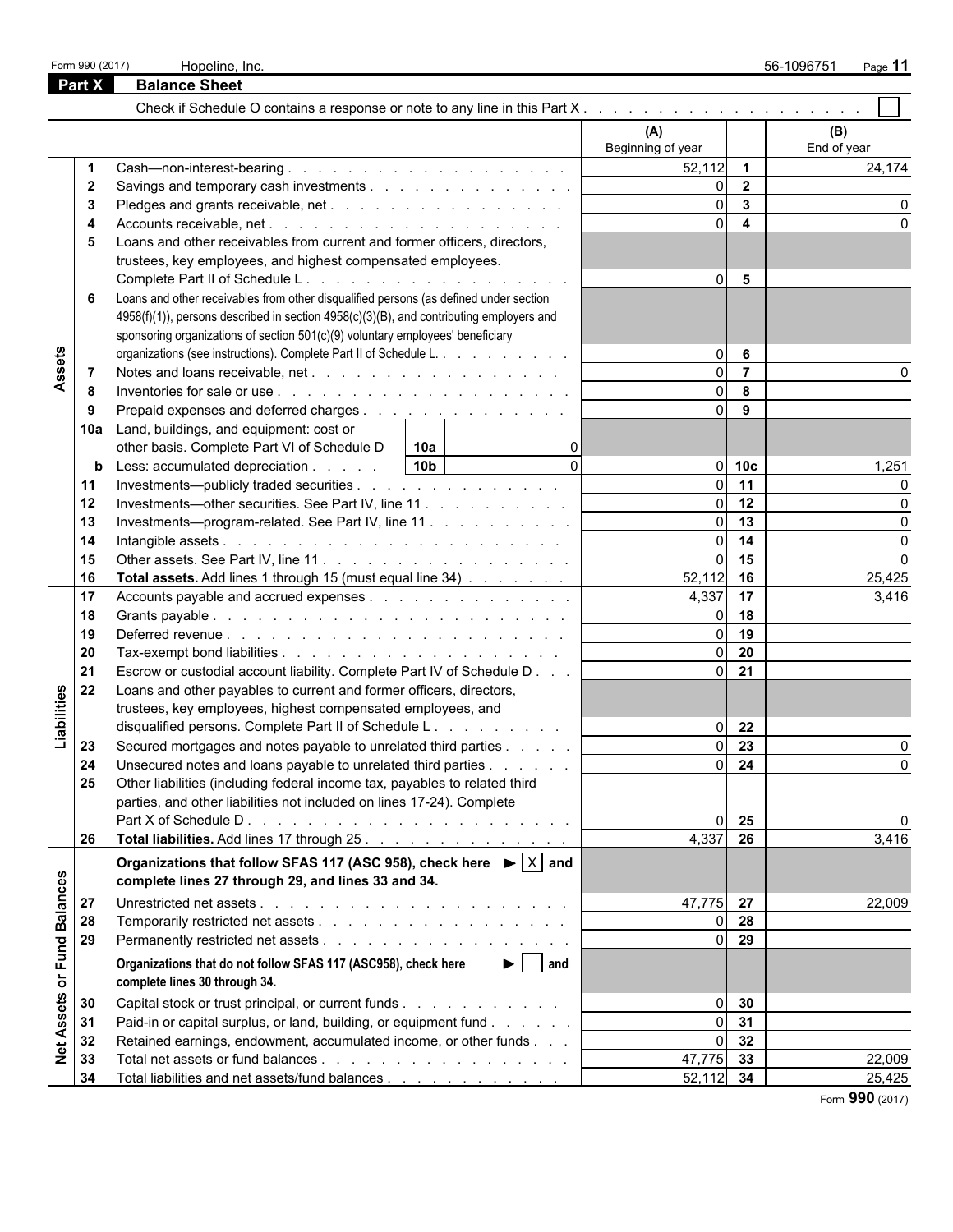|    | Form 990 (2017)<br>Hopeline, Inc.                                                                                                                                                                                                                                         |                | 56-1096751<br>Page $12$    |  |
|----|---------------------------------------------------------------------------------------------------------------------------------------------------------------------------------------------------------------------------------------------------------------------------|----------------|----------------------------|--|
|    | <b>Part XI</b><br><b>Reconciliation of Net Assets</b>                                                                                                                                                                                                                     |                |                            |  |
|    | Check if Schedule O contains a response or note to any line in this Part XI                                                                                                                                                                                               |                |                            |  |
|    |                                                                                                                                                                                                                                                                           | $\vert$ 1      | 129,731                    |  |
|    |                                                                                                                                                                                                                                                                           | $\overline{2}$ | 155,497                    |  |
|    |                                                                                                                                                                                                                                                                           | $\mathbf{3}$   | $-25,766$                  |  |
|    | Net assets or fund balances at beginning of year (must equal Part X, line 33, column (A))                                                                                                                                                                                 | $\overline{4}$ | 47,775                     |  |
|    |                                                                                                                                                                                                                                                                           | $5\phantom{1}$ |                            |  |
|    |                                                                                                                                                                                                                                                                           | $6\phantom{a}$ |                            |  |
|    |                                                                                                                                                                                                                                                                           | $\overline{7}$ |                            |  |
|    |                                                                                                                                                                                                                                                                           | 8              |                            |  |
|    | Other changes in net assets or fund balances (explain in Schedule O).                                                                                                                                                                                                     | 9              |                            |  |
| 10 | Net assets or fund balances at end of year. Combine lines 3 through 9 (must equal Part X, line 33,                                                                                                                                                                        |                |                            |  |
|    |                                                                                                                                                                                                                                                                           | 10             | 22,009                     |  |
|    | <b>Financial Statements and Reporting</b><br><b>Part XII</b>                                                                                                                                                                                                              |                |                            |  |
|    | Check if Schedule O contains a response or note to any line in this Part XII.                                                                                                                                                                                             |                |                            |  |
|    | $X$ Accrual<br><b>Other</b><br>Accounting method used to prepare the Form 990:<br>Cash<br>If the organization changed its method of accounting from a prior year or checked "Other," explain in<br>Schedule O.                                                            |                | Yes I<br><b>No</b>         |  |
| 2а | Were the organization's financial statements compiled or reviewed by an independent accountant? .<br>If "Yes," check a box below to indicate whether the financial statements for the year were compiled or<br>reviewed on a separate basis, consolidated basis, or both: | and a state of | $\times$<br>2а             |  |
|    | X Separate basis<br>Consolidated basis<br>Both consolidated and separate basis                                                                                                                                                                                            |                |                            |  |
| b  | Were the organization's financial statements audited by an independent accountant?<br>If "Yes," check a box below to indicate whether the financial statements for the year were audited on a<br>separate basis, consolidated basis, or both:                             |                | 2 <sub>b</sub><br>$\times$ |  |
|    | Separate basis<br><b>Consolidated basis</b><br>Both consolidated and separate basis                                                                                                                                                                                       |                |                            |  |
| c  | If "Yes" to line 2a or 2b, does the organization have a committee that assumes responsibility for oversight of                                                                                                                                                            |                |                            |  |
|    | the audit, review, or compilation of its financial statements and selection of an independent accountant?.                                                                                                                                                                |                | 2c<br>$\times$             |  |
|    | If the organization changed either its oversight process or selection process during the tax year, explain in<br>Schedule O.                                                                                                                                              |                |                            |  |
| За | As a result of a federal award, was the organization required to undergo an audit or audits as set forth in                                                                                                                                                               |                |                            |  |
|    |                                                                                                                                                                                                                                                                           |                | $\mathsf{X}$<br>За         |  |
| b  | If "Yes," did the organization undergo the required audit or audits? If the organization did not undergo the                                                                                                                                                              |                |                            |  |
|    | required audit or audits, explain why in Schedule O and describe any steps taken to undergo such audits                                                                                                                                                                   |                | 3 <sub>b</sub>             |  |
|    |                                                                                                                                                                                                                                                                           |                | Form 990 (2017)            |  |

|  |  | Form $990$ (2017) |
|--|--|-------------------|
|--|--|-------------------|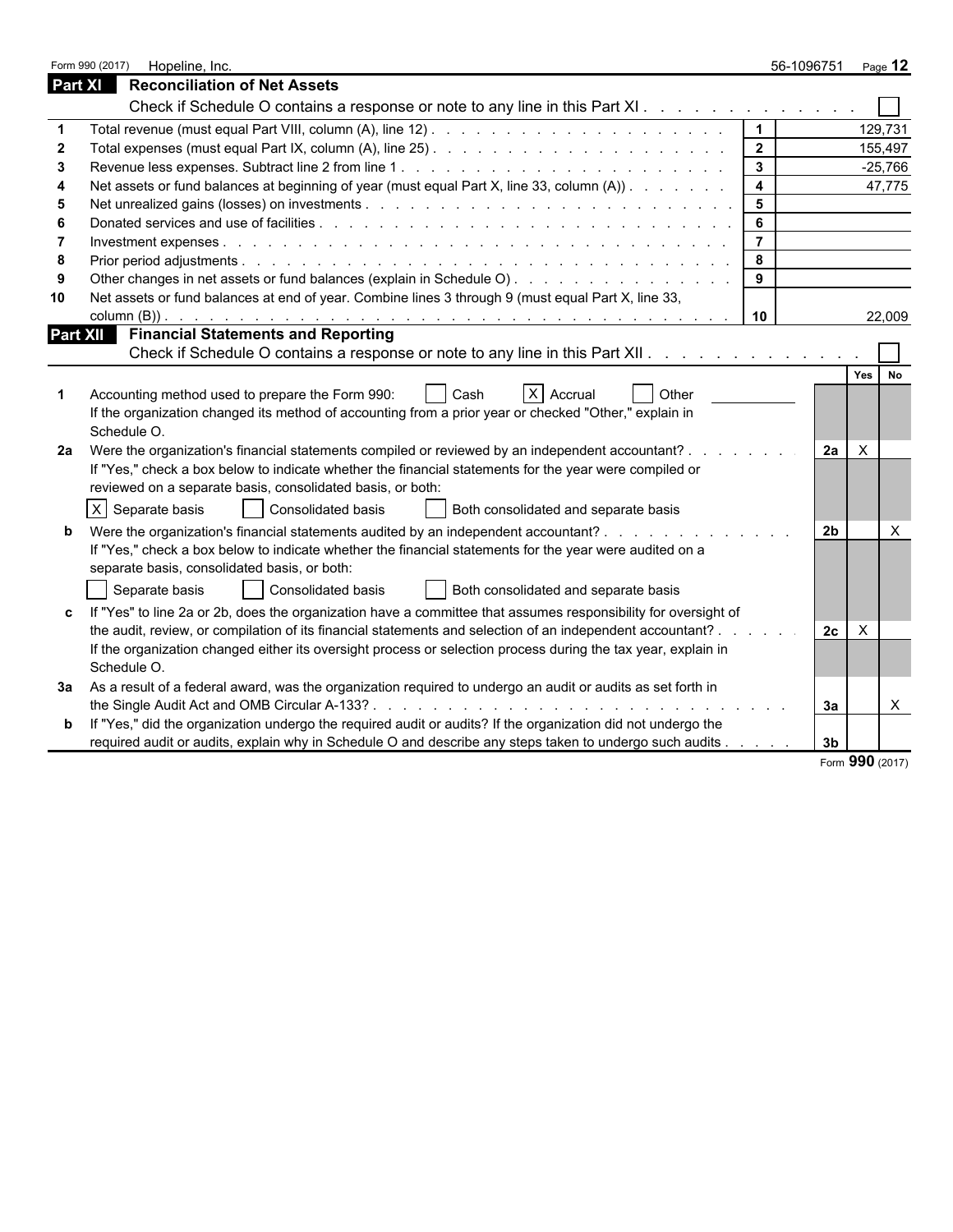| <b>SCHEDULE A</b> |  |                      |
|-------------------|--|----------------------|
|                   |  | (Form 990 or 990-EZ) |

## **Public Charity Status and Public Support**  $\frac{\text{OMB No. 1545-0047}}{20}$

**Complete if the organization is a section 501(c)(3) organization or a section 4947(a)(1) nonexempt charitable trust.**

▶ Attach to Form 990 or Form 990-EZ. **Dem to Public** 

/2

|                |                                                                                                                                                                                                                                                                                                                                                                                                                                                                                                  | Department of the Treasury                                                                                                                                                 |  |                                                               | ALLECTI TO LOLLII ABO OL LOLLII ABO-ET<br>► Go to www.irs.gov/Form990 for instructions and the latest information.                                                                                                                                              |     |                                       |                                                                                  | Open to Fublic<br>Inspection                          |  |  |
|----------------|--------------------------------------------------------------------------------------------------------------------------------------------------------------------------------------------------------------------------------------------------------------------------------------------------------------------------------------------------------------------------------------------------------------------------------------------------------------------------------------------------|----------------------------------------------------------------------------------------------------------------------------------------------------------------------------|--|---------------------------------------------------------------|-----------------------------------------------------------------------------------------------------------------------------------------------------------------------------------------------------------------------------------------------------------------|-----|---------------------------------------|----------------------------------------------------------------------------------|-------------------------------------------------------|--|--|
|                |                                                                                                                                                                                                                                                                                                                                                                                                                                                                                                  | Internal Revenue Service<br>Name of the organization                                                                                                                       |  |                                                               |                                                                                                                                                                                                                                                                 |     |                                       | <b>Employer identification number</b>                                            |                                                       |  |  |
|                |                                                                                                                                                                                                                                                                                                                                                                                                                                                                                                  | Hopeline, Inc.                                                                                                                                                             |  |                                                               |                                                                                                                                                                                                                                                                 |     |                                       |                                                                                  | 56-1096751                                            |  |  |
| Part I         |                                                                                                                                                                                                                                                                                                                                                                                                                                                                                                  |                                                                                                                                                                            |  |                                                               | Reason for Public Charity Status (All organizations must complete this part.) See instructions.                                                                                                                                                                 |     |                                       |                                                                                  |                                                       |  |  |
|                |                                                                                                                                                                                                                                                                                                                                                                                                                                                                                                  |                                                                                                                                                                            |  |                                                               | The organization is not a private foundation because it is: (For lines 1 through 12, check only one box.)                                                                                                                                                       |     |                                       |                                                                                  |                                                       |  |  |
| 1              |                                                                                                                                                                                                                                                                                                                                                                                                                                                                                                  |                                                                                                                                                                            |  |                                                               | A church, convention of churches, or association of churches described in section 170(b)(1)(A)(i).                                                                                                                                                              |     |                                       |                                                                                  |                                                       |  |  |
| $\mathbf{2}$   |                                                                                                                                                                                                                                                                                                                                                                                                                                                                                                  |                                                                                                                                                                            |  |                                                               | A school described in section 170(b)(1)(A)(ii). (Attach Schedule E (Form 990 or 990-EZ).)                                                                                                                                                                       |     |                                       |                                                                                  |                                                       |  |  |
| 3              |                                                                                                                                                                                                                                                                                                                                                                                                                                                                                                  |                                                                                                                                                                            |  |                                                               | A hospital or a cooperative hospital service organization described in section 170(b)(1)(A)(iii).                                                                                                                                                               |     |                                       |                                                                                  |                                                       |  |  |
|                |                                                                                                                                                                                                                                                                                                                                                                                                                                                                                                  | A medical research organization operated in conjunction with a hospital described in section 170(b)(1)(A)(iii). Enter the<br>hospital's name, city, and state:             |  |                                                               |                                                                                                                                                                                                                                                                 |     |                                       |                                                                                  |                                                       |  |  |
| 5              |                                                                                                                                                                                                                                                                                                                                                                                                                                                                                                  | An organization operated for the benefit of a college or university owned or operated by a governmental unit described in<br>section 170(b)(1)(A)(iv). (Complete Part II.) |  |                                                               |                                                                                                                                                                                                                                                                 |     |                                       |                                                                                  |                                                       |  |  |
| 6              |                                                                                                                                                                                                                                                                                                                                                                                                                                                                                                  |                                                                                                                                                                            |  |                                                               | A federal, state, or local government or governmental unit described in section 170(b)(1)(A)(v).                                                                                                                                                                |     |                                       |                                                                                  |                                                       |  |  |
| $\overline{7}$ | IX.                                                                                                                                                                                                                                                                                                                                                                                                                                                                                              |                                                                                                                                                                            |  | described in section 170(b)(1)(A)(vi). (Complete Part II.)    | An organization that normally receives a substantial part of its support from a governmental unit or from the general public                                                                                                                                    |     |                                       |                                                                                  |                                                       |  |  |
| 8              |                                                                                                                                                                                                                                                                                                                                                                                                                                                                                                  |                                                                                                                                                                            |  |                                                               | A community trust described in section 170(b)(1)(A)(vi). (Complete Part II.)                                                                                                                                                                                    |     |                                       |                                                                                  |                                                       |  |  |
| 9              |                                                                                                                                                                                                                                                                                                                                                                                                                                                                                                  | university:                                                                                                                                                                |  |                                                               | An agricultural research organization described in section 170(b)(1)(A)(ix) operated in conjunction with a land-grant college<br>or university or a non-land-grant college of agriculture (see instructions). Enter the name, city, and state of the college or |     |                                       |                                                                                  |                                                       |  |  |
| 10             | diliversity.<br>An organization that normally receives: (1) more than 33 1/3% of its support from contributions, membership fees, and gross<br>receipts from activities related to its exempt functions—subject to certain exceptions, and (2) no more than 33 1/3% of its<br>support from gross investment income and unrelated business taxable income (less section 511 tax) from businesses<br>acquired by the organization after June 30, 1975. See section 509(a)(2). (Complete Part III.) |                                                                                                                                                                            |  |                                                               |                                                                                                                                                                                                                                                                 |     |                                       |                                                                                  |                                                       |  |  |
| 11             |                                                                                                                                                                                                                                                                                                                                                                                                                                                                                                  |                                                                                                                                                                            |  |                                                               | An organization organized and operated exclusively to test for public safety. See section 509(a)(4).                                                                                                                                                            |     |                                       |                                                                                  |                                                       |  |  |
| $12 \,$        |                                                                                                                                                                                                                                                                                                                                                                                                                                                                                                  |                                                                                                                                                                            |  |                                                               | An organization organized and operated exclusively for the benefit of, to perform the functions of, or to carry out the purposes                                                                                                                                |     |                                       |                                                                                  |                                                       |  |  |
|                |                                                                                                                                                                                                                                                                                                                                                                                                                                                                                                  |                                                                                                                                                                            |  |                                                               | of one or more publicly supported organizations described in section 509(a)(1) or section 509(a)(2). See section 509(a)(3).<br>Check the box in lines 12a through 12d that describes the type of supporting organization and complete lines 12e, 12f, and 12g.  |     |                                       |                                                                                  |                                                       |  |  |
| a              |                                                                                                                                                                                                                                                                                                                                                                                                                                                                                                  |                                                                                                                                                                            |  |                                                               | Type I. A supporting organization operated, supervised, or controlled by its supported organization(s), typically by giving<br>the supported organization(s) the power to regularly appoint or elect a majority of the directors or trustees of the supporting  |     |                                       |                                                                                  |                                                       |  |  |
| b              |                                                                                                                                                                                                                                                                                                                                                                                                                                                                                                  |                                                                                                                                                                            |  | organization. You must complete Part IV, Sections A and B.    | Type II. A supporting organization supervised or controlled in connection with its supported organization(s), by having<br>control or management of the supporting organization vested in the same persons that control or manage the supported                 |     |                                       |                                                                                  |                                                       |  |  |
|                |                                                                                                                                                                                                                                                                                                                                                                                                                                                                                                  |                                                                                                                                                                            |  | organization(s). You must complete Part IV, Sections A and C. |                                                                                                                                                                                                                                                                 |     |                                       |                                                                                  |                                                       |  |  |
| c              |                                                                                                                                                                                                                                                                                                                                                                                                                                                                                                  |                                                                                                                                                                            |  |                                                               | Type III functionally integrated. A supporting organization operated in connection with, and functionally integrated with,                                                                                                                                      |     |                                       |                                                                                  |                                                       |  |  |
| d              |                                                                                                                                                                                                                                                                                                                                                                                                                                                                                                  |                                                                                                                                                                            |  |                                                               | its supported organization(s) (see instructions). You must complete Part IV, Sections A, D, and E.<br>Type III non-functionally integrated. A supporting organization operated in connection with its supported organization(s)                                 |     |                                       |                                                                                  |                                                       |  |  |
|                |                                                                                                                                                                                                                                                                                                                                                                                                                                                                                                  |                                                                                                                                                                            |  |                                                               | that is not functionally integrated. The organization generally must satisfy a distribution requirement and an attentiveness                                                                                                                                    |     |                                       |                                                                                  |                                                       |  |  |
|                |                                                                                                                                                                                                                                                                                                                                                                                                                                                                                                  |                                                                                                                                                                            |  |                                                               | requirement (see instructions). You must complete Part IV, Sections A and D, and Part V.                                                                                                                                                                        |     |                                       |                                                                                  |                                                       |  |  |
| е              |                                                                                                                                                                                                                                                                                                                                                                                                                                                                                                  |                                                                                                                                                                            |  |                                                               | Check this box if the organization received a written determination from the IRS that it is a Type I, Type II, Type III<br>functionally integrated, or Type III non-functionally integrated supporting organization.                                            |     |                                       |                                                                                  |                                                       |  |  |
|                |                                                                                                                                                                                                                                                                                                                                                                                                                                                                                                  |                                                                                                                                                                            |  |                                                               |                                                                                                                                                                                                                                                                 |     |                                       |                                                                                  | $\overline{0}$                                        |  |  |
| a              |                                                                                                                                                                                                                                                                                                                                                                                                                                                                                                  |                                                                                                                                                                            |  |                                                               | Provide the following information about the supported organization(s).                                                                                                                                                                                          |     |                                       |                                                                                  |                                                       |  |  |
|                |                                                                                                                                                                                                                                                                                                                                                                                                                                                                                                  | (i) Name of supported organization                                                                                                                                         |  | $(ii)$ EIN                                                    | (iii) Type of organization<br>(described on lines 1-10<br>above (see instructions))                                                                                                                                                                             |     | listed in your governing<br>document? | (iv) Is the organization (v) Amount of monetary<br>support (see<br>instructions) | (vi) Amount of<br>other support (see<br>instructions) |  |  |
|                |                                                                                                                                                                                                                                                                                                                                                                                                                                                                                                  |                                                                                                                                                                            |  |                                                               |                                                                                                                                                                                                                                                                 |     |                                       |                                                                                  |                                                       |  |  |
|                |                                                                                                                                                                                                                                                                                                                                                                                                                                                                                                  |                                                                                                                                                                            |  |                                                               |                                                                                                                                                                                                                                                                 | Yes | No                                    |                                                                                  |                                                       |  |  |
| (A)            |                                                                                                                                                                                                                                                                                                                                                                                                                                                                                                  |                                                                                                                                                                            |  |                                                               |                                                                                                                                                                                                                                                                 |     |                                       |                                                                                  |                                                       |  |  |
| (B)            |                                                                                                                                                                                                                                                                                                                                                                                                                                                                                                  |                                                                                                                                                                            |  |                                                               |                                                                                                                                                                                                                                                                 |     |                                       |                                                                                  |                                                       |  |  |
| (C)            |                                                                                                                                                                                                                                                                                                                                                                                                                                                                                                  |                                                                                                                                                                            |  |                                                               |                                                                                                                                                                                                                                                                 |     |                                       |                                                                                  |                                                       |  |  |
| (D)            |                                                                                                                                                                                                                                                                                                                                                                                                                                                                                                  |                                                                                                                                                                            |  |                                                               |                                                                                                                                                                                                                                                                 |     |                                       |                                                                                  |                                                       |  |  |
| (E)            |                                                                                                                                                                                                                                                                                                                                                                                                                                                                                                  |                                                                                                                                                                            |  |                                                               |                                                                                                                                                                                                                                                                 |     |                                       |                                                                                  |                                                       |  |  |
| <b>Total</b>   |                                                                                                                                                                                                                                                                                                                                                                                                                                                                                                  |                                                                                                                                                                            |  |                                                               |                                                                                                                                                                                                                                                                 |     |                                       | $\mathbf 0$                                                                      | $\Omega$                                              |  |  |
|                |                                                                                                                                                                                                                                                                                                                                                                                                                                                                                                  |                                                                                                                                                                            |  |                                                               |                                                                                                                                                                                                                                                                 |     |                                       |                                                                                  |                                                       |  |  |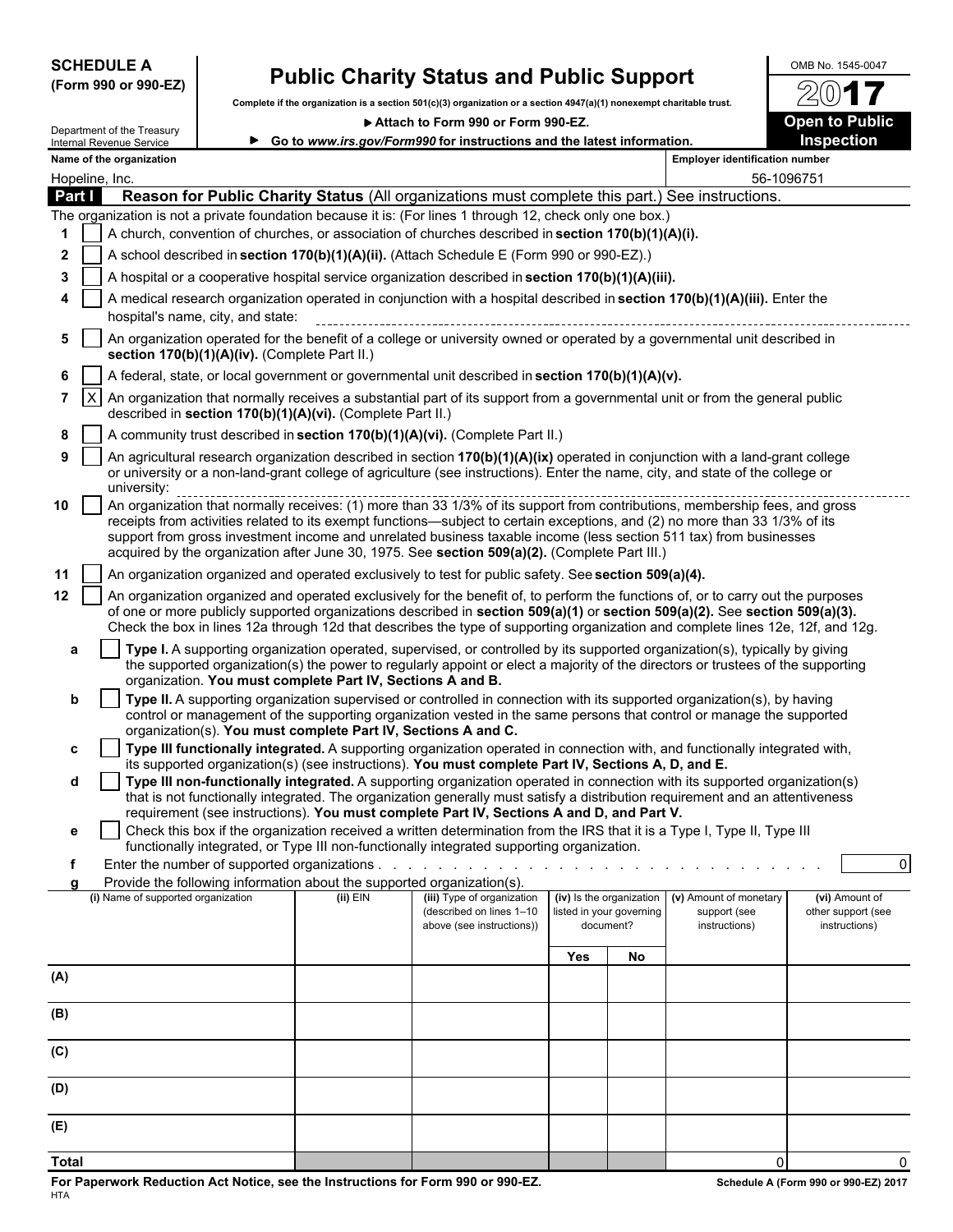|              | Schedule A (Form 990 or 990-EZ) 2017<br>Hopeline, Inc.                                                                                                                                                                                                |          |          |            |            | 56-1096751      | Page 2                         |
|--------------|-------------------------------------------------------------------------------------------------------------------------------------------------------------------------------------------------------------------------------------------------------|----------|----------|------------|------------|-----------------|--------------------------------|
| Part II      | Support Schedule for Organizations Described in Sections 170(b)(1)(A)(iv) and 170(b)(1)(A)(vi)                                                                                                                                                        |          |          |            |            |                 |                                |
|              | (Complete only if you checked the box on line 5, 7, or 8 of Part I or if the organization failed to qualify under                                                                                                                                     |          |          |            |            |                 |                                |
|              | Part III. If the organization fails to qualify under the tests listed below, please complete Part III.                                                                                                                                                |          |          |            |            |                 |                                |
|              | <b>Section A. Public Support</b>                                                                                                                                                                                                                      |          |          |            |            |                 |                                |
|              | Calendar year (or fiscal year beginning in)                                                                                                                                                                                                           | (a) 2013 | (b) 2014 | $(c)$ 2015 | $(d)$ 2016 | (e) $2017$      | (f) Total                      |
|              | Gifts, grants, contributions, and                                                                                                                                                                                                                     |          |          |            |            |                 |                                |
|              | membership fees received. (Do not                                                                                                                                                                                                                     |          |          |            |            |                 |                                |
|              | include any "unusual grants.")                                                                                                                                                                                                                        | 101,821  | 86,333   | 77,047     | 122,437    | 129,731         | 517,369                        |
| $\mathbf{2}$ | Tax revenues levied for the organization's                                                                                                                                                                                                            |          |          |            |            |                 |                                |
|              | benefit and either paid to or expended on                                                                                                                                                                                                             |          |          |            |            |                 |                                |
|              | $its$ behalf $\ldots$ $\ldots$ $\ldots$ $\ldots$ $\ldots$                                                                                                                                                                                             |          |          |            |            |                 | 0                              |
| 3            | The value of services or facilities                                                                                                                                                                                                                   |          |          |            |            |                 |                                |
|              | furnished by a governmental unit to the                                                                                                                                                                                                               |          |          |            |            |                 |                                |
|              | organization without charge                                                                                                                                                                                                                           |          |          |            |            |                 | 0                              |
|              | Total. Add lines 1 through 3                                                                                                                                                                                                                          | 101,821  | 86,333   | 77,047     | 122,437    | 129,731         | 517,369                        |
|              | The portion of total contributions by                                                                                                                                                                                                                 |          |          |            |            |                 |                                |
|              | each person (other than a                                                                                                                                                                                                                             |          |          |            |            |                 |                                |
|              | governmental unit or publicly                                                                                                                                                                                                                         |          |          |            |            |                 |                                |
|              | supported organization) included on                                                                                                                                                                                                                   |          |          |            |            |                 |                                |
|              | line 1 that exceeds 2% of the amount                                                                                                                                                                                                                  |          |          |            |            |                 |                                |
|              | shown on line 11, column $(f)$ .                                                                                                                                                                                                                      |          |          |            |            |                 |                                |
| 6            | Public support. Subtract line 5 from line 4                                                                                                                                                                                                           |          |          |            |            |                 | 517,369                        |
|              | <b>Section B. Total Support</b>                                                                                                                                                                                                                       |          |          |            |            |                 |                                |
|              | Calendar year (or fiscal year beginning in)                                                                                                                                                                                                           | (a) 2013 | (b) 2014 | $(c)$ 2015 | $(d)$ 2016 | (e) 2017        | (f) Total                      |
| 7            | Amounts from line 4.                                                                                                                                                                                                                                  | 101,821  | 86,333   | 77,047     | 122,437    | 129,731         | 517,369                        |
| 8            | Gross income from interest, dividends,                                                                                                                                                                                                                |          |          |            |            |                 |                                |
|              | payments received on securities loans,                                                                                                                                                                                                                |          |          |            |            |                 |                                |
|              | rents, royalties, and income from                                                                                                                                                                                                                     |          |          |            |            |                 |                                |
|              | similar sources                                                                                                                                                                                                                                       |          |          |            |            |                 | 0                              |
| 9            | Net income from unrelated business                                                                                                                                                                                                                    |          |          |            |            |                 |                                |
|              | activities, whether or not the business is                                                                                                                                                                                                            |          |          |            |            |                 |                                |
|              | regularly carried on                                                                                                                                                                                                                                  |          |          |            |            |                 | 0                              |
| 10           | Other income. Do not include gain or                                                                                                                                                                                                                  |          |          |            |            |                 |                                |
|              | loss from the sale of capital assets                                                                                                                                                                                                                  |          |          |            |            |                 |                                |
|              | (Explain in Part VI.)                                                                                                                                                                                                                                 |          |          |            |            |                 | 0                              |
|              | 11 Total support. Add lines 7 through 10                                                                                                                                                                                                              |          |          |            |            |                 | 517,369                        |
| 12           |                                                                                                                                                                                                                                                       |          |          |            |            | 12 <sub>2</sub> |                                |
|              | 13 First five years. If the Form 990 is for the organization's first, second, third, fourth, or fifth tax year as a section 501(c)(3)                                                                                                                 |          |          |            |            |                 |                                |
|              | organization, check this box and stop here <b>expansion on the controller on the controller</b> of the controller or controller to the controller or controller to the controller to the controller to the controller or controller                   |          |          |            |            |                 | ▶                              |
|              | <b>Section C. Computation of Public Support Percentage</b>                                                                                                                                                                                            |          |          |            |            |                 |                                |
| 14           | Public support percentage for 2017 (line 6, column (f) divided by line 11, column (f)). $\ldots$                                                                                                                                                      |          |          |            |            | 14              | 100.00%                        |
| 15           |                                                                                                                                                                                                                                                       |          |          |            |            | 15              | 100.00%                        |
|              | 16a 33 1/3% support test-2017. If the organization did not check the box on line 13, and line 14 is 33 1/3% or more, check this box                                                                                                                   |          |          |            |            |                 | $\blacktriangleright$ $\mid$ X |
|              |                                                                                                                                                                                                                                                       |          |          |            |            |                 |                                |
|              | <b>b</b> 33 1/3% support test-2016. If the organization did not check a box on line 13 or 16a, and line 15 is 33 1/3% or more, check this                                                                                                             |          |          |            |            |                 |                                |
|              |                                                                                                                                                                                                                                                       |          |          |            |            |                 |                                |
|              | 17a 10%-facts-and-circumstances test-2017. If the organization did not check a box on line 13, 16a, or 16b, and line 14<br>is 10% or more, and if the organization meets the "facts-and-circumstances" test, check this box and stop here. Explain in |          |          |            |            |                 |                                |
|              | Part VI how the organization meets the "facts-and-circumstances" test. The organization qualifies as a publicly supported                                                                                                                             |          |          |            |            |                 |                                |
|              |                                                                                                                                                                                                                                                       |          |          |            |            |                 |                                |
|              | <b>b</b> 10%-facts-and-circumstances test-2016. If the organization did not check a box on line 13, 16a, 16b, or 17a, and line                                                                                                                        |          |          |            |            |                 |                                |
|              | 15 is 10% or more, and if the organization meets the "facts-and-circumstances" test, check this box and stop here.                                                                                                                                    |          |          |            |            |                 |                                |
|              | Explain in Part VI how the organization meets the "facts-and-circumstances" test. The organization qualifies as a publicly                                                                                                                            |          |          |            |            |                 |                                |
|              |                                                                                                                                                                                                                                                       |          |          |            |            |                 | $\blacktriangleright$ 1        |
| 18           | Private foundation. If the organization did not check a box on line 13, 16a, 16b, 17a, or 17b, check this box and see                                                                                                                                 |          |          |            |            |                 |                                |
|              |                                                                                                                                                                                                                                                       |          |          |            |            |                 |                                |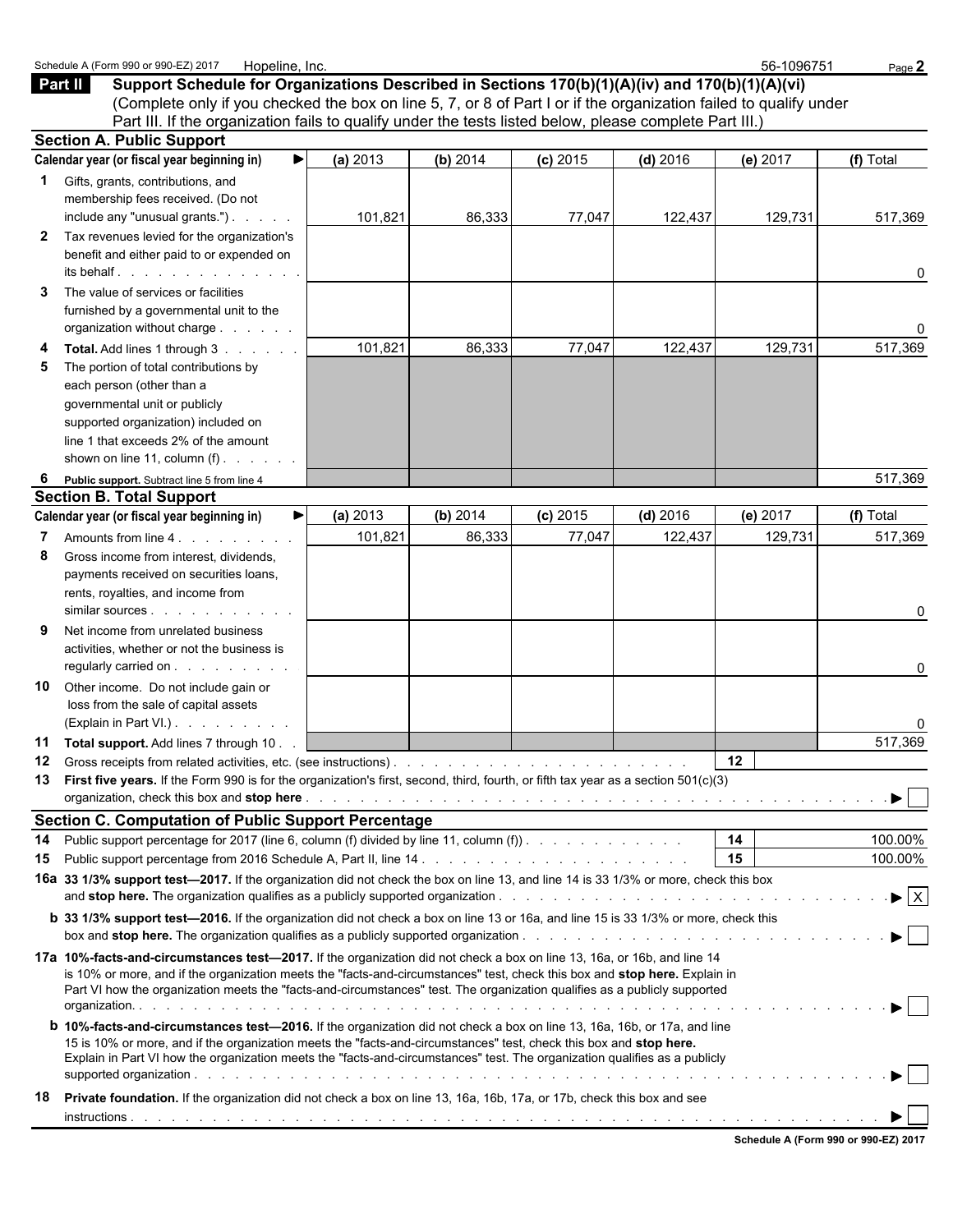| Part III                                                                                                                               | Support Schedule for Organizations Described in Section 509(a)(2)                            |          |          |            | (Complete only if you checked the box on line 10 of Part I or if the organization failed to qualify under Part II. |          |                         |
|----------------------------------------------------------------------------------------------------------------------------------------|----------------------------------------------------------------------------------------------|----------|----------|------------|--------------------------------------------------------------------------------------------------------------------|----------|-------------------------|
|                                                                                                                                        | If the organization fails to qualify under the tests listed below, please complete Part II.) |          |          |            |                                                                                                                    |          |                         |
| <b>Section A. Public Support</b>                                                                                                       |                                                                                              |          |          |            |                                                                                                                    |          |                         |
| Calendar year (or fiscal year beginning in)                                                                                            |                                                                                              | (a) 2013 | (b) 2014 | $(c)$ 2015 | $(d)$ 2016                                                                                                         | (e) 2017 | (f) Total               |
| Gifts, grants, contributions, and membership fees<br>1.                                                                                |                                                                                              |          |          |            |                                                                                                                    |          |                         |
| received. (Do not include any "unusual grants.")<br>Gross receipts from admissions, merchandise<br>2                                   |                                                                                              |          |          |            |                                                                                                                    |          | 0                       |
| sold or services performed, or facilities                                                                                              |                                                                                              |          |          |            |                                                                                                                    |          |                         |
| furnished in any activity that is related to the                                                                                       |                                                                                              |          |          |            |                                                                                                                    |          |                         |
| organization's tax-exempt purpose                                                                                                      |                                                                                              |          |          |            |                                                                                                                    |          | 0                       |
| Gross receipts from activities that are not an<br>3                                                                                    |                                                                                              |          |          |            |                                                                                                                    |          |                         |
| unrelated trade or business under section 513.                                                                                         |                                                                                              |          |          |            |                                                                                                                    |          | 0                       |
| Tax revenues levied for the organization's<br>4                                                                                        |                                                                                              |          |          |            |                                                                                                                    |          |                         |
| benefit and either paid to or expended on                                                                                              |                                                                                              |          |          |            |                                                                                                                    |          |                         |
| its behalf in the set of the set of the set of the set of the set of the set of the set of the set of the set o                        |                                                                                              |          |          |            |                                                                                                                    |          | 0                       |
| The value of services or facilities<br>5                                                                                               |                                                                                              |          |          |            |                                                                                                                    |          |                         |
| furnished by a governmental unit to the                                                                                                |                                                                                              |          |          |            |                                                                                                                    |          |                         |
| organization without charge                                                                                                            |                                                                                              |          |          |            |                                                                                                                    |          | 0                       |
| <b>Total.</b> Add lines 1 through 5.<br>6                                                                                              |                                                                                              | $\Omega$ | $\Omega$ | $\Omega$   | $\Omega$                                                                                                           | $\Omega$ | $\Omega$                |
| 7a Amounts included on lines 1, 2, and 3                                                                                               |                                                                                              |          |          |            |                                                                                                                    |          |                         |
| received from disqualified persons                                                                                                     |                                                                                              |          |          |            |                                                                                                                    |          | 0                       |
| <b>b</b> Amounts included on lines 2 and 3                                                                                             |                                                                                              |          |          |            |                                                                                                                    |          |                         |
| received from other than disqualified                                                                                                  |                                                                                              |          |          |            |                                                                                                                    |          |                         |
| persons that exceed the greater of \$5,000                                                                                             |                                                                                              |          |          |            |                                                                                                                    |          |                         |
| or 1% of the amount on line 13 for the year                                                                                            |                                                                                              |          |          |            |                                                                                                                    |          |                         |
| c Add lines $7a$ and $7b$ .                                                                                                            |                                                                                              | $\Omega$ | 0        | $\Omega$   | $\Omega$                                                                                                           | $\Omega$ | $\Omega$                |
| <b>Public support (Subtract line 7c from</b><br>8                                                                                      |                                                                                              |          |          |            |                                                                                                                    |          |                         |
| $line 6$ .).                                                                                                                           |                                                                                              |          |          |            |                                                                                                                    |          | O                       |
| <b>Section B. Total Support</b>                                                                                                        |                                                                                              |          |          |            |                                                                                                                    |          |                         |
| Calendar year (or fiscal year beginning in)                                                                                            | ▶                                                                                            | (a) 2013 | (b) 2014 | $(c)$ 2015 | $(d)$ 2016                                                                                                         | (e) 2017 | (f) Total               |
| Amounts from line 6.<br>9                                                                                                              |                                                                                              | $\Omega$ | $\Omega$ | $\Omega$   | $\Omega$                                                                                                           | $\Omega$ | 0                       |
| <b>10a</b> Gross income from interest, dividends,                                                                                      |                                                                                              |          |          |            |                                                                                                                    |          |                         |
| payments received on securities loans, rents,                                                                                          |                                                                                              |          |          |            |                                                                                                                    |          |                         |
| royalties, and income from similar sources.                                                                                            |                                                                                              |          |          |            |                                                                                                                    |          | 0                       |
| <b>b</b> Unrelated business taxable income (less                                                                                       |                                                                                              |          |          |            |                                                                                                                    |          |                         |
| section 511 taxes) from businesses                                                                                                     |                                                                                              |          |          |            |                                                                                                                    |          |                         |
| acquired after June 30, 1975                                                                                                           |                                                                                              |          |          |            |                                                                                                                    |          |                         |
| c Add lines $10a$ and $10b$ .                                                                                                          |                                                                                              |          | 0        |            | 0                                                                                                                  | 0        |                         |
| Net income from unrelated business<br>11                                                                                               |                                                                                              |          |          |            |                                                                                                                    |          |                         |
| activities not included in line 10b, whether                                                                                           |                                                                                              |          |          |            |                                                                                                                    |          |                         |
| or not the business is regularly carried on.                                                                                           |                                                                                              |          |          |            |                                                                                                                    |          | 0                       |
| 12 Other income. Do not include gain or                                                                                                |                                                                                              |          |          |            |                                                                                                                    |          |                         |
| loss from the sale of capital assets                                                                                                   |                                                                                              |          |          |            |                                                                                                                    |          |                         |
| (Explain in Part VI.)                                                                                                                  |                                                                                              |          |          |            |                                                                                                                    |          | 0                       |
| 13 Total support. (Add lines 9, 10c, 11,                                                                                               |                                                                                              |          |          |            |                                                                                                                    |          |                         |
|                                                                                                                                        |                                                                                              | $\Omega$ | 0        |            | 0                                                                                                                  | 0        | 0                       |
| 14 First five years. If the Form 990 is for the organization's first, second, third, fourth, or fifth tax year as a section 501(c)(3)  |                                                                                              |          |          |            |                                                                                                                    |          |                         |
|                                                                                                                                        |                                                                                              |          |          |            |                                                                                                                    |          | $\blacktriangleright$   |
| <b>Section C. Computation of Public Support Percentage</b>                                                                             |                                                                                              |          |          |            |                                                                                                                    |          |                         |
| Public support percentage for 2017 (line 8, column (f) divided by line 13, column (f)<br>15                                            |                                                                                              |          |          |            |                                                                                                                    | 15       | 0.00%                   |
|                                                                                                                                        |                                                                                              |          |          |            |                                                                                                                    | 16       | 0.00%                   |
| Section D. Computation of Investment Income Percentage                                                                                 |                                                                                              |          |          |            |                                                                                                                    |          |                         |
| Investment income percentage for 2017 (line 10c, column (f) divided by line 13, column (f) $\ldots$<br>17                              |                                                                                              |          |          |            |                                                                                                                    | 17       | 0.00%                   |
| 18                                                                                                                                     |                                                                                              |          |          |            |                                                                                                                    | 18       | 0.00%                   |
| 19a 33 1/3% support tests-2017. If the organization did not check the box on line 14, and line 15 is more than 33 1/3%, and line 17 is |                                                                                              |          |          |            |                                                                                                                    |          |                         |
|                                                                                                                                        |                                                                                              |          |          |            |                                                                                                                    |          | $\blacktriangleright$ 1 |
| b 33 1/3% support tests—2016. If the organization did not check a box on line 14 or line 19a, and line 16 is more than 33 1/3%, and    |                                                                                              |          |          |            |                                                                                                                    |          |                         |
| line 18 is not more than 33 1/3%, check this box and stop here. The organization qualifies as a publicly supported organization        |                                                                                              |          |          |            |                                                                                                                    |          |                         |
| 20                                                                                                                                     |                                                                                              |          |          |            |                                                                                                                    |          |                         |

Schedule A (Form 990 or 990-EZ) 2017 Hopeline, Inc. 56-1096751 Page 3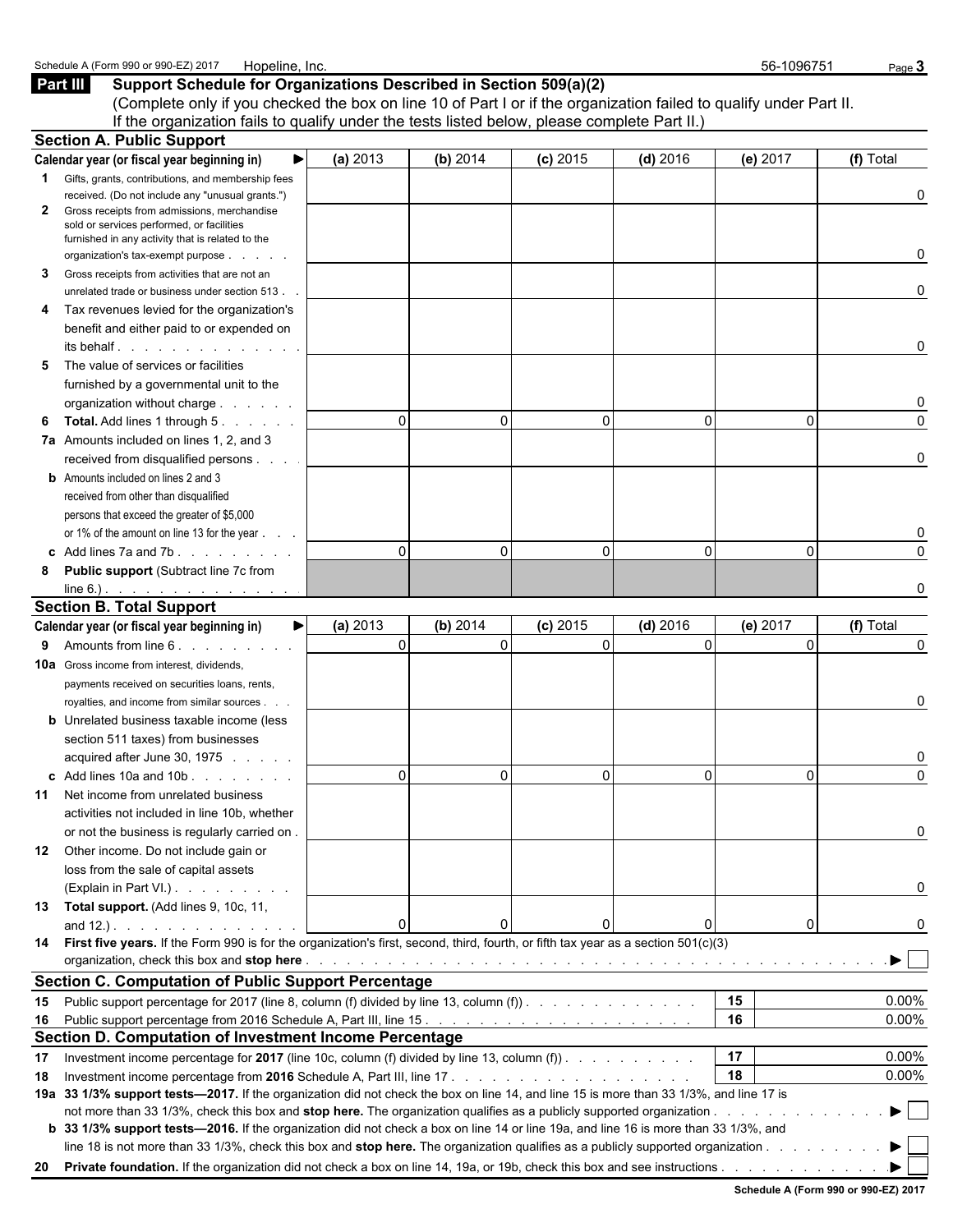#### **Part IV Supporting Organizations**

(Complete only if you checked a box in line 12 on Part I. If you checked 12a of Part I, complete Sections A and B. If you checked 12b of Part I, complete Sections A and C. If you checked 12c of Part I, complete Sections A, D, and E. If you checked 12d of Part I, complete Sections A and D, and complete Part V.)

#### **Section A. All Supporting Organizations**

- **1** Are all of the organization's supported organizations listed by name in the organization's governing documents? *If* "*No,*" *describe in Part VI how the supported organizations are designated. If designated by class or purpose, describe the designation. If historic and continuing relationship, explain.* **1**
- **2** Did the organization have any supported organization that does not have an IRS determination of status under section 509(a)(1) or (2)? *If* "*Yes,*" *explain in Part VI how the organization determined that the supported organization was described in section 509(a)(1) or (2).*
- **3a** Did the organization have a supported organization described in section 501(c)(4), (5), or (6)? *If* "*Yes,*" *answer (b) and (c) below.* **3a**
- **b** Did the organization confirm that each supported organization qualified under section 501(c)(4), (5), or (6) and satisfied the public support tests under section 509(a)(2)? *If* "*Yes,*" *describe in Part VI when and how the organization made the determination.* **3b**
- **c** Did the organization ensure that all support to such organizations was used exclusively for section 170(c)(2) (B) purposes? *If* "*Yes,*" *explain in Part VI what controls the organization put in place to ensure such use.* **3c**
- **4a** Was any supported organization not organized in the United States ("foreign supported organization")? *If "Yes," and if you checked 12a or 12b in Part I, answer (b) and (c) below.* **4a**
- **b** Did the organization have ultimate control and discretion in deciding whether to make grants to the foreign supported organization? *If* "*Yes,*" *describe in Part VI how the organization had such control and discretion despite being controlled or supervised by or in connection with its supported organizations.* **4b**
- **c** Did the organization support any foreign supported organization that does not have an IRS determination under sections 501(c)(3) and 509(a)(1) or (2)? *If* "*Yes,*" *explain in Part VI what controls the organization used to ensure that all support to the foreign supported organization was used exclusively for section 170(c)(2)(B) purposes.* **4c**
- **5a** Did the organization add, substitute, or remove any supported organizations during the tax year? *If* "*Yes,*" *answer (b) and (c) below (if applicable). Also, provide detail in Part VI, including (i) the names and EIN numbers of the supported organizations added, substituted, or removed; (ii) the reasons for each such action; (iii) the authority under the organization's organizing document authorizing such action; and (iv) how the action was accomplished (such as by amendment to the organizing document).* **5a**
- **b Type I or Type II only.** Was any added or substituted supported organization part of a class already designated in the organization's organizing document? **5b**
- **c Substitutions only.** Was the substitution the result of an event beyond the organization's control? **5c**
- **6** Did the organization provide support (whether in the form of grants or the provision of services or facilities) to anyone other than (i) its supported organizations, (ii) individuals that are part of the charitable class benefited by one or more of its supported organizations, or (iii) other supporting organizations that also support or benefit one or more of the filing organization's supported organizations? *If "Yes," provide detail in Part VI.* **6**
- **7** Did the organization provide a grant, loan, compensation, or other similar payment to a substantial contributor (defined in section 4958(c)(3)(C)), a family member of a substantial contributor, or a 35% controlled entity with regard to a substantial contributor? *If "Yes," complete Part I of Schedule L (Form 990 or 990-EZ).* **7**
- **8** Did the organization make a loan to a disqualified person (as defined in section 4958) not described in line 7? *If "Yes," complete Part I of Schedule L (Form 990 or 990-EZ).* **8**
- **9a** Was the organization controlled directly or indirectly at any time during the tax year by one or more disqualified persons as defined in section 4946 (other than foundation managers and organizations described in section 509(a)(1) or (2))? *If* "*Yes*," *provide detail in Part VI.*
- **b** Did one or more disqualified persons (as defined in line 9a) hold a controlling interest in any entity in which the supporting organization had an interest? *If* "*Yes,*" *provide detail in Part VI.* **9b**
- **c** Did a disqualified person (as defined in line 9a) have an ownership interest in, or derive any personal benefit from, assets in which the supporting organization also had an interest? *If* "*Yes,*" *provide detail in Part VI.* **9c**
- **10a** Was the organization subject to the excess business holdings rules of section 4943 because of section 4943(f) (regarding certain Type II supporting organizations, and all Type III non-functionally integrated supporting organizations)? If "Yes," answer 10b below.
	- **b** Did the organization have any excess business holdings in the tax year? *(Use Schedule C, Form 4720, to determine whether the organization had excess business holdings.)* **10b**

|                | Yes<br>$\overline{\phantom{a}}$ | <u>No</u> |
|----------------|---------------------------------|-----------|
|                |                                 |           |
| 1              |                                 |           |
|                |                                 |           |
| $\overline{2}$ |                                 |           |
|                |                                 |           |
| 3a             |                                 |           |
|                |                                 |           |
| 3 <sub>b</sub> |                                 |           |
|                |                                 |           |
| 3c             |                                 |           |
| 4a             |                                 |           |
|                |                                 |           |
|                |                                 |           |
| 4b             |                                 |           |
|                |                                 |           |
| 4c             |                                 |           |
|                |                                 |           |
| $\frac{5a}{2}$ |                                 |           |
|                |                                 |           |
| 5 <sub>b</sub> |                                 |           |
| 5 <u>c</u>     |                                 |           |
|                |                                 |           |
| 6              |                                 |           |
|                |                                 |           |
| j<br>7         |                                 |           |
| 8              |                                 |           |
|                |                                 |           |
| 9a             |                                 |           |
|                |                                 |           |
| 9b             |                                 |           |
|                |                                 |           |
| 9с             |                                 |           |
|                |                                 |           |
| 10a            |                                 |           |
| 0b<br>1        |                                 |           |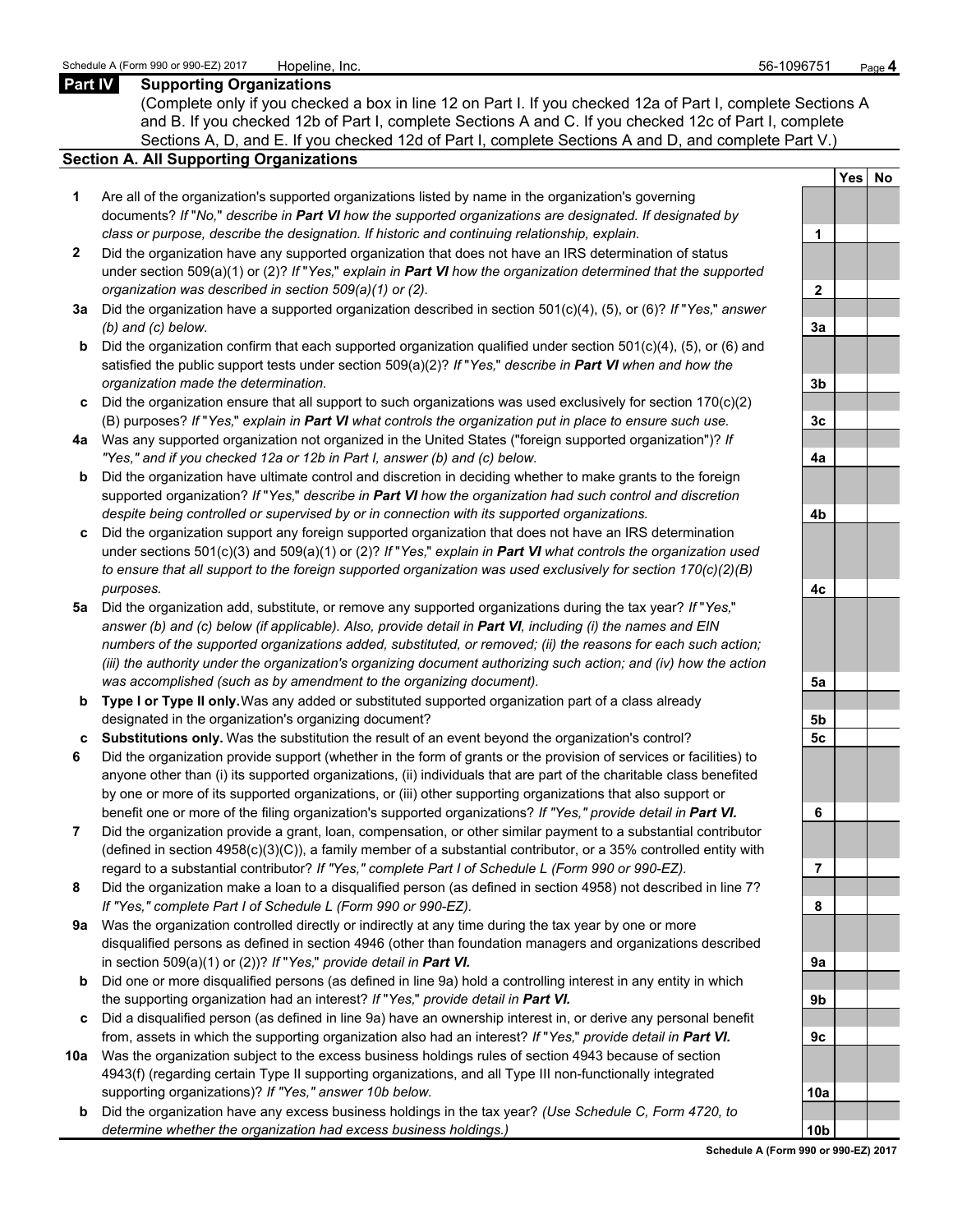|                | Schedule A (Form 990 or 990-EZ) 2017<br>Hopeline, Inc.                                                                                                                 | 56-1096751 |                        |            | Page $5$ |
|----------------|------------------------------------------------------------------------------------------------------------------------------------------------------------------------|------------|------------------------|------------|----------|
| <b>Part IV</b> | <b>Supporting Organizations (continued)</b>                                                                                                                            |            |                        |            |          |
|                |                                                                                                                                                                        |            |                        |            | Yes No   |
| 11             | Has the organization accepted a gift or contribution from any of the following persons?                                                                                |            |                        |            |          |
| а              | A person who directly or indirectly controls, either alone or together with persons described in (b) and (c)<br>below, the governing body of a supported organization? |            |                        |            |          |
|                | A family member of a person described in (a) above?                                                                                                                    |            | 11a<br>11 <sub>b</sub> |            |          |
| b<br>c         | A 35% controlled entity of a person described in (a) or (b) above? If "Yes" to a, b, or c, provide detail in Part VI.                                                  |            | 11c                    |            |          |
|                | <b>Section B. Type I Supporting Organizations</b>                                                                                                                      |            |                        |            |          |
|                |                                                                                                                                                                        |            |                        | Yes        | No       |
| 1              | Did the directors, trustees, or membership of one or more supported organizations have the power to                                                                    |            |                        |            |          |
|                | regularly appoint or elect at least a majority of the organization's directors or trustees at all times during the                                                     |            |                        |            |          |
|                | tax year? If "No," describe in Part VI how the supported organization(s) effectively operated, supervised, or                                                          |            |                        |            |          |
|                | controlled the organization's activities. If the organization had more than one supported organization,                                                                |            |                        |            |          |
|                | describe how the powers to appoint and/or remove directors or trustees were allocated among the supported                                                              |            |                        |            |          |
|                | organizations and what conditions or restrictions, if any, applied to such powers during the tax year.                                                                 |            | 1                      |            |          |
| 2              | Did the organization operate for the benefit of any supported organization other than the supported                                                                    |            |                        |            |          |
|                | organization(s) that operated, supervised, or controlled the supporting organization? If "Yes," explain in Part                                                        |            |                        |            |          |
|                | VI how providing such benefit carried out the purposes of the supported organization(s) that operated,                                                                 |            |                        |            |          |
|                | supervised, or controlled the supporting organization.                                                                                                                 |            | $\mathbf{2}$           |            |          |
|                | <b>Section C. Type II Supporting Organizations</b>                                                                                                                     |            |                        |            |          |
|                |                                                                                                                                                                        |            |                        | <b>Yes</b> | No       |
| 1              | Were a majority of the organization's directors or trustees during the tax year also a majority of the directors                                                       |            |                        |            |          |
|                | or trustees of each of the organization's supported organization(s)? If "No," describe in Part VI how control                                                          |            |                        |            |          |
|                | or management of the supporting organization was vested in the same persons that controlled or managed                                                                 |            |                        |            |          |
|                | the supported organization(s).<br><b>Section D. All Type III Supporting Organizations</b>                                                                              |            | 1                      |            |          |
|                |                                                                                                                                                                        |            |                        | <b>Yes</b> | No       |
| 1              | Did the organization provide to each of its supported organizations, by the last day of the fifth month of the                                                         |            |                        |            |          |
|                | organization's tax year, (i) a written notice describing the type and amount of support provided during the prior tax                                                  |            |                        |            |          |
|                | year, (ii) a copy of the Form 990 that was most recently filed as of the date of notification, and (iii) copies of the                                                 |            |                        |            |          |
|                | organization's governing documents in effect on the date of notification, to the extent not previously provided?                                                       |            | 1                      |            |          |
| 2              | Were any of the organization's officers, directors, or trustees either (i) appointed or elected by the supported                                                       |            |                        |            |          |
|                | organization(s) or (ii) serving on the governing body of a supported organization? If "No," explain in Part VI how                                                     |            |                        |            |          |
|                | the organization maintained a close and continuous working relationship with the supported organization(s).                                                            |            | $\mathbf{2}$           |            |          |
| 3              | By reason of the relationship described in (2), did the organization's supported organizations have a                                                                  |            |                        |            |          |
|                | significant voice in the organization's investment policies and in directing the use of the organization's                                                             |            |                        |            |          |
|                | income or assets at all times during the tax year? If "Yes," describe in Part VI the role the organization's                                                           |            |                        |            |          |
|                | supported organizations played in this regard.                                                                                                                         |            | 3                      |            |          |
|                | Section E. Type III Functionally Integrated Supporting Organizations                                                                                                   |            |                        |            |          |
| 1              | Check the box next to the method that the organization used to satisfy the Integral Part Test during the year (see instructions).                                      |            |                        |            |          |
| a              | The organization satisfied the Activities Test. Complete line 2 below.                                                                                                 |            |                        |            |          |
| b              | The organization is the parent of each of its supported organizations. Complete line 3 below.                                                                          |            |                        |            |          |
| c              | The organization supported a governmental entity. Describe in Part VI how you supported a government entity (see instructions).                                        |            |                        |            |          |
| 2              | Activities Test. Answer (a) and (b) below.                                                                                                                             |            |                        |            | Yes No   |
| а              | Did substantially all of the organization's activities during the tax year directly further the exempt purposes of                                                     |            |                        |            |          |
|                | the supported organization(s) to which the organization was responsive? If "Yes," then in Part VI identify                                                             |            |                        |            |          |
|                | those supported organizations and explain how these activities directly furthered their exempt purposes,                                                               |            |                        |            |          |
|                | how the organization was responsive to those supported organizations, and how the organization determined                                                              |            |                        |            |          |
|                | that these activities constituted substantially all of its activities.                                                                                                 |            | 2a                     |            |          |
| b              | Did the activities described in (a) constitute activities that, but for the organization's involvement, one or more                                                    |            |                        |            |          |
|                | of the organization's supported organization(s) would have been engaged in? If "Yes," explain in Part VI the                                                           |            |                        |            |          |
|                | reasons for the organization's position that its supported organization(s) would have engaged in these                                                                 |            |                        |            |          |
|                | activities but for the organization's involvement.                                                                                                                     |            | 2b                     |            |          |
| 3              | Parent of Supported Organizations. Answer (a) and (b) below.                                                                                                           |            |                        |            |          |
| а              | Did the organization have the power to regularly appoint or elect a majority of the officers, directors, or                                                            |            |                        |            |          |
|                | trustees of each of the supported organizations? Provide details in Part VI.                                                                                           |            | 3a                     |            |          |
| b              | Did the organization exercise a substantial degree of direction over the policies, programs, and activities of each                                                    |            |                        |            |          |
|                | of its supported organizations? If "Yes," describe in Part VI the role played by the organization in this regard.                                                      |            | 3b                     |            |          |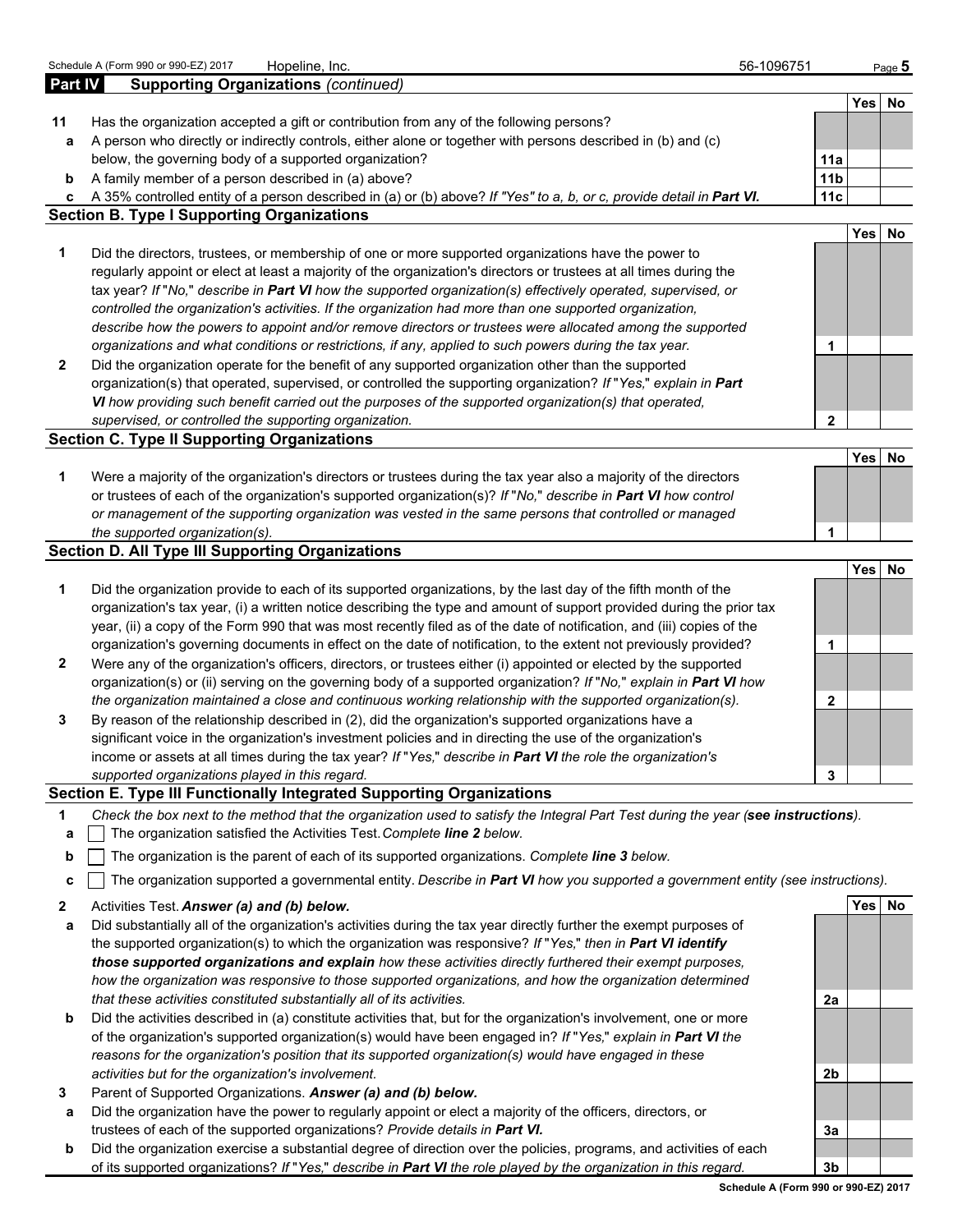| Schedule A (Form 990 or 990-EZ) 2017<br>Hopeline, Inc.                                                                                          |                         |                | 56-1096751<br>Page 6           |
|-------------------------------------------------------------------------------------------------------------------------------------------------|-------------------------|----------------|--------------------------------|
| Type III Non-Functionally Integrated 509(a)(3) Supporting Organizations<br><b>Part V</b>                                                        |                         |                |                                |
| Check here if the organization satisfied the Integral Part Test as a qualifying trust on Nov. 20, 1970 (explain in Part VI). See<br>$\mathbf 1$ |                         |                |                                |
| instructions. All other Type III non-functionally integrated supporting organizations must complete Sections A through E.                       |                         |                |                                |
| <b>Section A - Adjusted Net Income</b>                                                                                                          |                         | (A) Prior Year | (B) Current Year<br>(optional) |
| 1 Net short-term capital gain                                                                                                                   | $\mathbf{1}$            |                |                                |
| 2 Recoveries of prior-year distributions                                                                                                        | $\overline{2}$          |                |                                |
| 3 Other gross income (see instructions)                                                                                                         | 3                       |                |                                |
| 4 Add lines 1 through 3.                                                                                                                        | 4                       | 0              | 0                              |
| 5 Depreciation and depletion                                                                                                                    | 5                       |                |                                |
| 6 Portion of operating expenses paid or incurred for production or                                                                              |                         |                |                                |
| collection of gross income or for management, conservation, or                                                                                  |                         |                |                                |
| maintenance of property held for production of income (see instructions)                                                                        | 6                       |                |                                |
| 7 Other expenses (see instructions)                                                                                                             | $\overline{7}$          |                |                                |
| 8 Adjusted Net Income (subtract lines 5, 6, and 7 from line 4).                                                                                 | 8                       | $\Omega$       | 0                              |
| <b>Section B - Minimum Asset Amount</b>                                                                                                         |                         | (A) Prior Year | (B) Current Year<br>(optional) |
| 1 Aggregate fair market value of all non-exempt-use assets (see                                                                                 |                         |                |                                |
| instructions for short tax year or assets held for part of year):                                                                               |                         |                |                                |
| a Average monthly value of securities                                                                                                           | 1a                      |                |                                |
| <b>b</b> Average monthly cash balances                                                                                                          | 1 <sub>b</sub>          |                |                                |
| c Fair market value of other non-exempt-use assets                                                                                              | 1 <sub>c</sub>          |                |                                |
| d Total (add lines 1a, 1b, and 1c)                                                                                                              | 1 <sub>d</sub>          | 0              | 0                              |
| e Discount claimed for blockage or other                                                                                                        |                         |                |                                |
| factors (explain in detail in Part VI):                                                                                                         |                         |                |                                |
| 2 Acquisition indebtedness applicable to non-exempt-use assets                                                                                  | $\overline{\mathbf{2}}$ |                |                                |
| 3 Subtract line 2 from line 1d.                                                                                                                 | 3                       | 0              | 0                              |
| 4 Cash deemed held for exempt use. Enter 1-1/2% of line 3 (for greater amount,                                                                  |                         |                |                                |
| see instructions).                                                                                                                              | 4                       | 0              | 0                              |
| 5 Net value of non-exempt-use assets (subtract line 4 from line 3)                                                                              | 5                       | 0              | 0                              |
| 6 Multiply line 5 by .035.                                                                                                                      | 6                       | 0              | 0                              |
| 7 Recoveries of prior-year distributions                                                                                                        | $\overline{7}$          | $\mathbf 0$    | 0                              |
| 8 Minimum Asset Amount (add line 7 to line 6)                                                                                                   | 8                       | 0              | 0                              |
| <b>Section C - Distributable Amount</b><br>1 Adjusted net income for prior year (from Section A, line 8, Column A)                              |                         |                | <b>Current Year</b>            |
|                                                                                                                                                 | $\mathbf{1}$            |                | 0                              |
| 2 Enter 85% of line 1                                                                                                                           | $\overline{2}$          |                | 0                              |
| 3 Minimum asset amount for prior year (from Section B, line 8, Column A)                                                                        | 3                       |                | 0                              |
| 4 Enter greater of line 2 or line 3.                                                                                                            | 4                       |                | 0                              |
| 5 Income tax imposed in prior year                                                                                                              | 5                       |                |                                |
| 6 Distributable Amount. Subtract line 5 from line 4, unless subject to                                                                          |                         |                |                                |
| emergency temporary reduction (see instructions).                                                                                               | 6                       |                |                                |
| فمرزا والرابط والمستحقق والمستحدث والمستري والمستحدث والمراجع والمستحدث<br>Charles have if the composition and the                              |                         |                | - استفاد است                   |

**7** Check here if the current year is the organization's first as a non-functionally integrated Type III supporting organization (see instructions).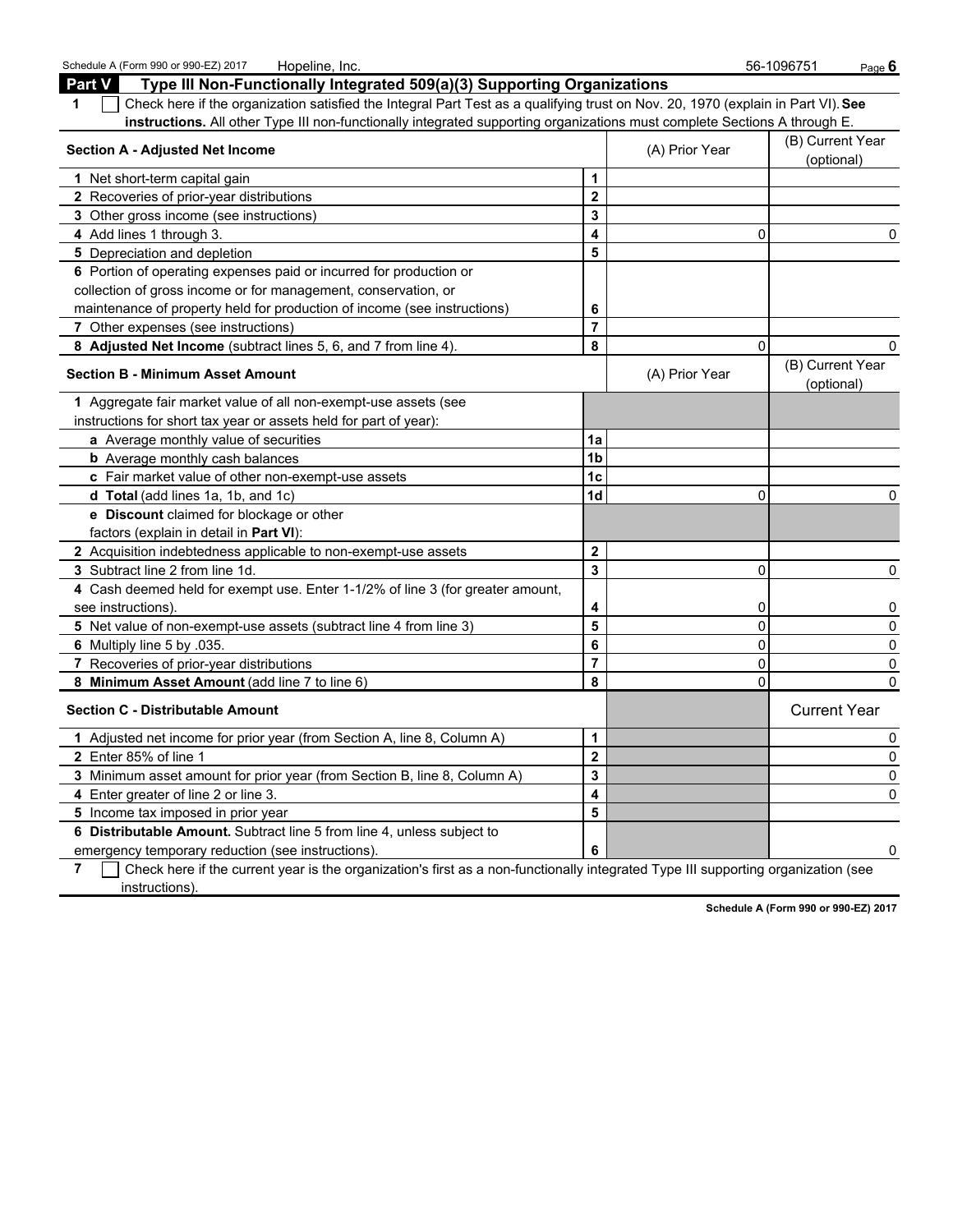|                | Schedule A (Form 990 or 990-EZ) 2017<br>Hopeline, Inc.                                     |                             |                                                      | 56-1096751<br>Page 7                                    |  |
|----------------|--------------------------------------------------------------------------------------------|-----------------------------|------------------------------------------------------|---------------------------------------------------------|--|
| <b>Part V</b>  | Type III Non-Functionally Integrated 509(a)(3) Supporting Organizations (continued)        |                             |                                                      |                                                         |  |
|                | <b>Section D - Distributions</b>                                                           |                             |                                                      | <b>Current Year</b>                                     |  |
| 1.             | Amounts paid to supported organizations to accomplish exempt purposes                      |                             |                                                      |                                                         |  |
|                | 2 Amounts paid to perform activity that directly furthers exempt purposes of supported     |                             |                                                      |                                                         |  |
|                | organizations, in excess of income from activity                                           |                             |                                                      |                                                         |  |
|                | 3 Administrative expenses paid to accomplish exempt purposes of supported organizations    |                             |                                                      |                                                         |  |
| 4              | Amounts paid to acquire exempt-use assets                                                  |                             |                                                      |                                                         |  |
| 5              | Qualified set-aside amounts (prior IRS approval required)                                  |                             |                                                      |                                                         |  |
| 6              | Other distributions (describe in Part VI). See instructions.                               |                             |                                                      |                                                         |  |
| 7              | Total annual distributions. Add lines 1 through 6.                                         |                             |                                                      |                                                         |  |
| 8              | Distributions to attentive supported organizations to which the organization is responsive |                             |                                                      |                                                         |  |
|                | (provide details in Part VI). See instructions.                                            |                             |                                                      |                                                         |  |
| 9              | Distributable amount for 2017 from Section C, line 6                                       |                             |                                                      |                                                         |  |
| 10             | Line 8 amount divided by line 9 amount                                                     |                             |                                                      | 0.000                                                   |  |
|                | <b>Section E - Distribution Allocations (see instructions)</b>                             | <b>Excess Distributions</b> | (ii)<br><b>Underdistributions</b><br><b>Pre-2017</b> | (iii)<br><b>Distributable</b><br><b>Amount for 2017</b> |  |
| 1              | Distributable amount for 2017 from Section C, line 6                                       |                             |                                                      |                                                         |  |
|                | Underdistributions, if any, for years prior to 2017                                        |                             |                                                      |                                                         |  |
| $\mathbf{2}$   | (reasonable cause required-explain in Part VI). See                                        |                             |                                                      |                                                         |  |
|                | instructions.                                                                              |                             |                                                      |                                                         |  |
| 3              | Excess distributions carryover, if any, to 2017                                            |                             |                                                      |                                                         |  |
| a              |                                                                                            |                             |                                                      |                                                         |  |
| b              | From 2013. $\ldots$<br>$\Omega$                                                            |                             |                                                      |                                                         |  |
| c              | From 2014. $\ldots$ $\ldots$ .                                                             |                             |                                                      |                                                         |  |
| d              | From 2015.                                                                                 |                             |                                                      |                                                         |  |
| е              | From 2016. $\ldots$                                                                        |                             |                                                      |                                                         |  |
| f              | Total of lines 3a through e                                                                | $\Omega$                    |                                                      |                                                         |  |
| a              | Applied to underdistributions of prior years                                               |                             | O                                                    |                                                         |  |
| h.             | Applied to 2017 distributable amount                                                       |                             |                                                      |                                                         |  |
| j.             | Carryover from 2012 not applied (see instructions)                                         |                             |                                                      |                                                         |  |
|                | Remainder. Subtract lines 3g, 3h, and 3i from 3f.                                          | 0                           |                                                      |                                                         |  |
| 4              | Distributions for 2017 from                                                                |                             |                                                      |                                                         |  |
|                | Section D, line 7:<br>\$                                                                   |                             |                                                      |                                                         |  |
| a              | Applied to underdistributions of prior years                                               |                             | O                                                    |                                                         |  |
| b              | Applied to 2017 distributable amount                                                       |                             |                                                      | 0                                                       |  |
|                | Remainder. Subtract lines 4a and 4b from 4.                                                | υ                           |                                                      |                                                         |  |
| 5              | Remaining underdistributions for years prior to 2017, if                                   |                             |                                                      |                                                         |  |
|                | any. Subtract lines 3g and 4a from line 2. For result                                      |                             |                                                      |                                                         |  |
|                | greater than zero, explain in Part VI. See instructions.                                   |                             |                                                      |                                                         |  |
| 6              | Remaining underdistributions for 2017. Subtract lines 3h                                   |                             |                                                      |                                                         |  |
|                | and 4b from line 1. For result greater than zero, explain in                               |                             |                                                      |                                                         |  |
|                | <b>Part VI.</b> See instructions.                                                          |                             |                                                      |                                                         |  |
| $\overline{7}$ | Excess distributions carryover to 2018. Add lines 3j                                       |                             |                                                      |                                                         |  |
|                | and 4c.                                                                                    | 0                           |                                                      |                                                         |  |
| 8              | Breakdown of line 7:                                                                       |                             |                                                      |                                                         |  |
| a              | Excess from 2013.<br>0<br>and the contract of                                              |                             |                                                      |                                                         |  |
| b              | Excess from 2014<br>0                                                                      |                             |                                                      |                                                         |  |
| c              | Excess from $2015$ .<br>$\Omega$                                                           |                             |                                                      |                                                         |  |
| d              | Excess from 2016.<br>0                                                                     |                             |                                                      |                                                         |  |
|                | e Excess from 2017                                                                         |                             |                                                      |                                                         |  |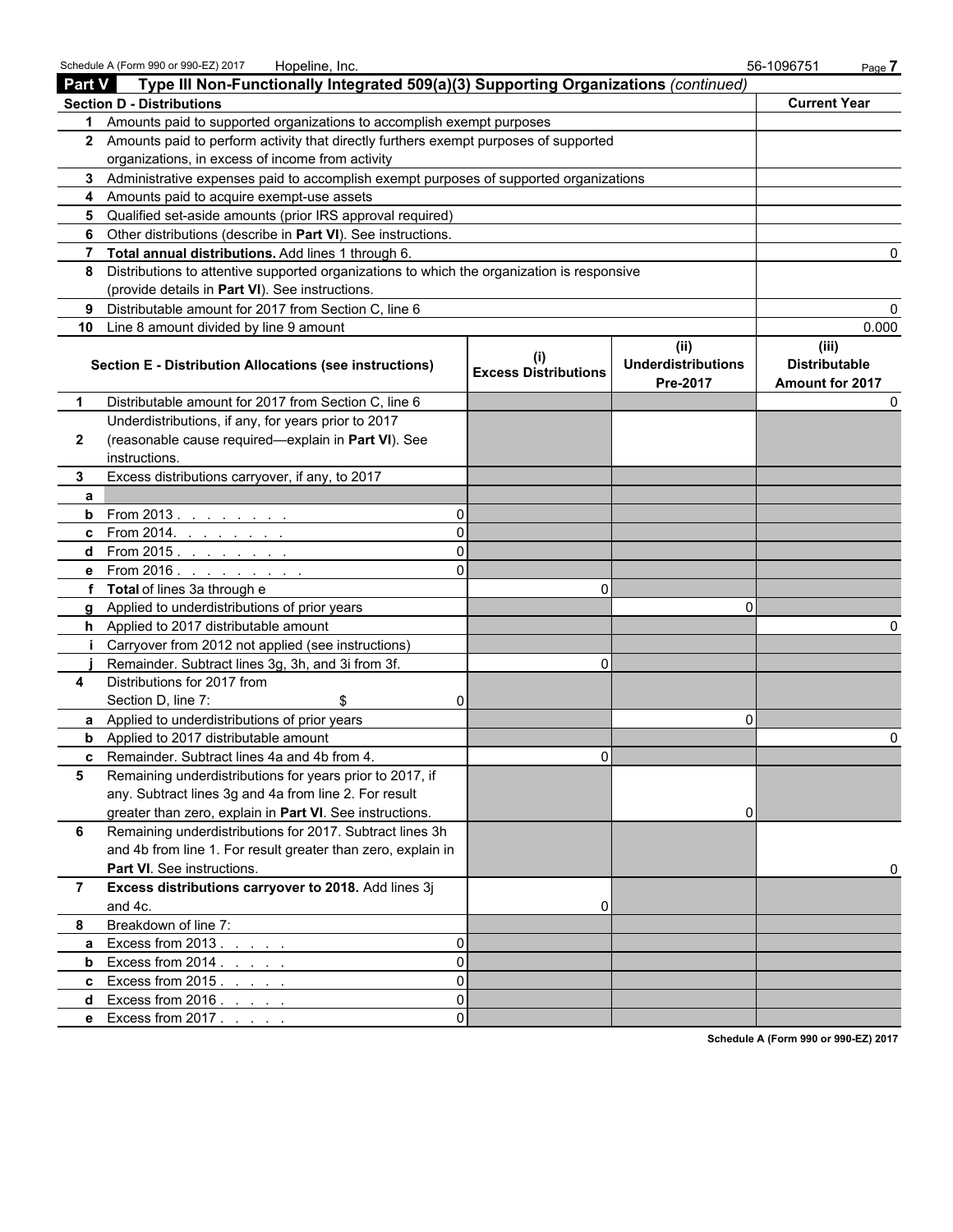|                | Schedule A (Form 990 or 990-EZ) 2017<br>Hopeline, Inc.                                                                                                                                                                                                                                                                                                                                                                                                                                                                                                                                      | 56-1096751 | Page 8 |
|----------------|---------------------------------------------------------------------------------------------------------------------------------------------------------------------------------------------------------------------------------------------------------------------------------------------------------------------------------------------------------------------------------------------------------------------------------------------------------------------------------------------------------------------------------------------------------------------------------------------|------------|--------|
| <b>Part VI</b> | Supplemental Information. Provide the explanations required by Part II, line 10; Part II, line 17a or 17b; Part<br>III, line 12; Part IV, Section A, lines 1, 2, 3b, 3c, 4b, 4c, 5a, 6, 9a, 9b, 9c, 11a, 11b, and 11c; Part IV, Section<br>B, lines 1 and 2; Part IV, Section C, line 1; Part IV, Section D, lines 2 and 3; Part IV, Section E, lines 1c, 2a, 2b,<br>3a, and 3b; Part V, line 1; Part V, Section B, line 1e; Part V, Section D, lines 5, 6, and 8; and Part V, Section E,<br>lines 2, 5, and 6. Also complete this part for any additional information. (See instructions.) |            |        |
|                |                                                                                                                                                                                                                                                                                                                                                                                                                                                                                                                                                                                             |            |        |
|                |                                                                                                                                                                                                                                                                                                                                                                                                                                                                                                                                                                                             |            |        |
|                |                                                                                                                                                                                                                                                                                                                                                                                                                                                                                                                                                                                             |            |        |
|                |                                                                                                                                                                                                                                                                                                                                                                                                                                                                                                                                                                                             |            |        |
|                |                                                                                                                                                                                                                                                                                                                                                                                                                                                                                                                                                                                             |            |        |
|                |                                                                                                                                                                                                                                                                                                                                                                                                                                                                                                                                                                                             |            |        |
|                |                                                                                                                                                                                                                                                                                                                                                                                                                                                                                                                                                                                             |            |        |
|                |                                                                                                                                                                                                                                                                                                                                                                                                                                                                                                                                                                                             |            |        |
|                |                                                                                                                                                                                                                                                                                                                                                                                                                                                                                                                                                                                             |            |        |
|                |                                                                                                                                                                                                                                                                                                                                                                                                                                                                                                                                                                                             |            |        |
|                |                                                                                                                                                                                                                                                                                                                                                                                                                                                                                                                                                                                             |            |        |
|                |                                                                                                                                                                                                                                                                                                                                                                                                                                                                                                                                                                                             |            |        |
|                |                                                                                                                                                                                                                                                                                                                                                                                                                                                                                                                                                                                             |            |        |
|                |                                                                                                                                                                                                                                                                                                                                                                                                                                                                                                                                                                                             |            |        |
|                |                                                                                                                                                                                                                                                                                                                                                                                                                                                                                                                                                                                             |            |        |
|                |                                                                                                                                                                                                                                                                                                                                                                                                                                                                                                                                                                                             |            |        |
|                |                                                                                                                                                                                                                                                                                                                                                                                                                                                                                                                                                                                             |            |        |
|                |                                                                                                                                                                                                                                                                                                                                                                                                                                                                                                                                                                                             |            |        |
|                |                                                                                                                                                                                                                                                                                                                                                                                                                                                                                                                                                                                             |            |        |
|                |                                                                                                                                                                                                                                                                                                                                                                                                                                                                                                                                                                                             |            |        |
|                |                                                                                                                                                                                                                                                                                                                                                                                                                                                                                                                                                                                             |            |        |
|                |                                                                                                                                                                                                                                                                                                                                                                                                                                                                                                                                                                                             |            |        |
|                |                                                                                                                                                                                                                                                                                                                                                                                                                                                                                                                                                                                             |            |        |
|                |                                                                                                                                                                                                                                                                                                                                                                                                                                                                                                                                                                                             |            |        |
|                |                                                                                                                                                                                                                                                                                                                                                                                                                                                                                                                                                                                             |            |        |
|                |                                                                                                                                                                                                                                                                                                                                                                                                                                                                                                                                                                                             |            |        |
|                |                                                                                                                                                                                                                                                                                                                                                                                                                                                                                                                                                                                             |            |        |
|                |                                                                                                                                                                                                                                                                                                                                                                                                                                                                                                                                                                                             |            |        |
|                |                                                                                                                                                                                                                                                                                                                                                                                                                                                                                                                                                                                             |            |        |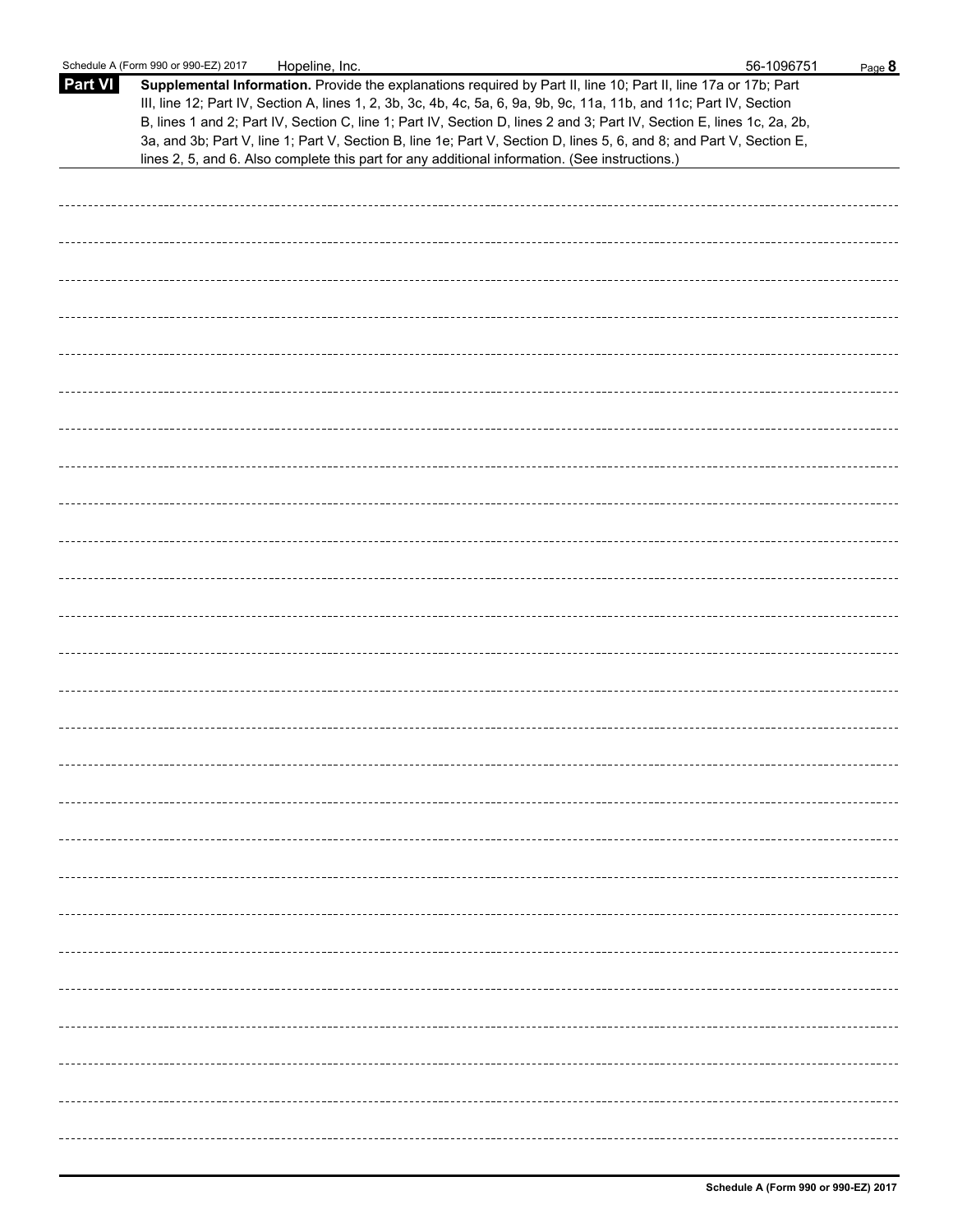**(Form 990, 990-EZ,**

**Internal Revenue Service** 

**or 990-PF)** Department of the Treasury

### **Schedule B Schedule of Contributors CONDING 1545-0047**

**Attach to Form 990, Form 990-EZ, or Form 990-PF.**

| ► Go to www.irs.gov/Form990 for the latest information. |
|---------------------------------------------------------|
|---------------------------------------------------------|

| Name of the organization | <b>Employer identification number</b> |
|--------------------------|---------------------------------------|
| Hopeline, Inc.           | 56-1096751                            |

**Organization type** (check one):

| Filers of:         | Section:                                                                    |
|--------------------|-----------------------------------------------------------------------------|
| Form 990 or 990-EZ | $X \mid 501(c)$ (3) (enter number) organization                             |
|                    | $4947(a)(1)$ nonexempt charitable trust not treated as a private foundation |
|                    | 527 political organization                                                  |
| Form 990-PF        | 501(c)(3) exempt private foundation                                         |
|                    | 4947(a)(1) nonexempt charitable trust treated as a private foundation       |
|                    | 501(c)(3) taxable private foundation                                        |

Check if your organization is covered by the **General Rule** or a **Special Rule.**

**Note:** Only a section 501(c)(7), (8), or (10) organization can check boxes for both the General Rule and a Special Rule. See instructions.

### **General Rule**

 For an organization filing Form 990, 990-EZ, or 990-PF that received, during the year, contributions totaling \$5,000 or more (in money or property) from any one contributor. Complete Parts I and II. See instructions for determining a contributor's total contributions.

### **Special Rules**

 For an organization described in section 501(c)(3) filing Form 990 or 990-EZ that met the 33 1/3 % support test of the regulations under sections 509(a)(1) and 170(b)(1)(A)(vi), that checked Schedule A (Form 990 or 990-EZ), Part II, line 13, 16a, or 16b, and that received from any one contributor, during the year, total contributions of the greater of **(1)** \$5,000; or **(2)** 2% of the amount on (i) Form 990, Part VIII, line 1h; or (ii) Form 990-EZ, line 1. Complete Parts I and II.

 For an organization described in section 501(c)(7), (8), or (10) filing Form 990 or 990-EZ that received from any one contributor, during the year, total contributions of more than \$1,000 *exclusively* for religious, charitable, scientific, literary, or educational purposes, or for the prevention of cruelty to children or animals. Complete Parts I, II, and III.

 For an organization described in section 501(c)(7), (8), or (10) filing Form 990 or 990-EZ that received from any one contributor, during the year, contributions *exclusively* for religious, charitable, etc., purposes, but no such contributions totaled more than \$1,000. If this box is checked, enter here the total contributions that were received during the year for an *exclusively* religious, charitable, etc., purpose. Don't complete any of the parts unless the **General Rule** applies to this organization because it received *nonexclusively* religious, charitable, etc., contributions totaling \$5,000 or more during the year . . . . . . . . . . . . . . . . . . . . . . . . . . . . . . . . . . . . . . . . . . . . . . . . . . . \$

**Caution:** An organization that isn't covered by the General Rule and/or the Special Rules doesn't file Schedule B (Form 990, 990-EZ, or 990-PF), but it **must** answer "No" on Part IV, line 2, of its Form 990; or check the box on line H of its Form 990-EZ or on its Form 990-PF, Part I, line 2, to certify that it doesn't meet the filing requirements of Schedule B (Form 990, 990-EZ, or 990-PF).

**For Paperwork Reduction Act Notice, see the instructions for Form 990, 990-EZ, or 990-PF. Schedule B (Form 990, 990-EZ, or 990-PF) (2017) HTA**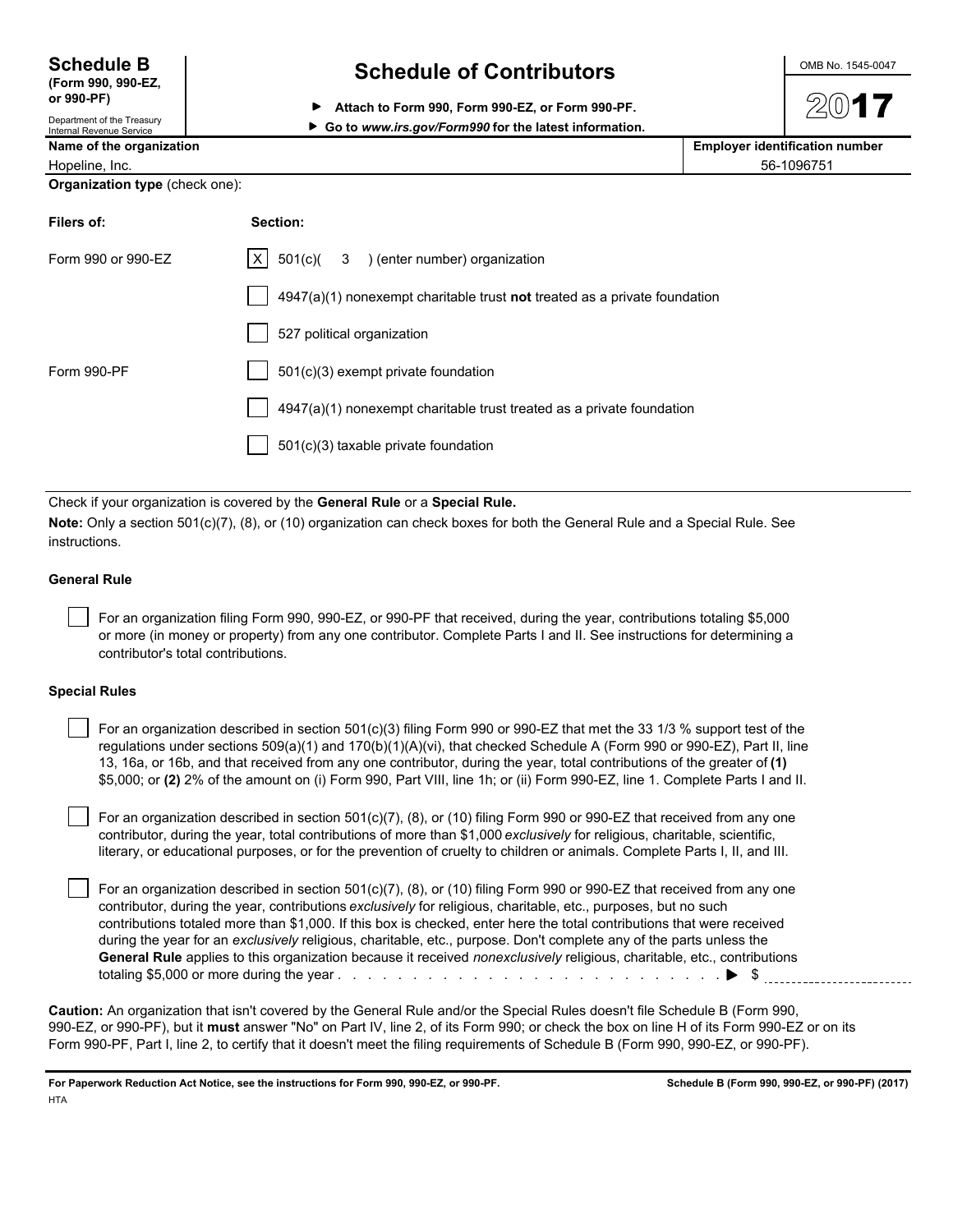| <b>Employer identification number</b> |  |
|---------------------------------------|--|
| $F^{\wedge}$ Annotation               |  |

# **Name of organization**

Hopeline, Inc. 56-1096751

| Part I         | Contributors (see instructions). Use duplicate copies of Part I if additional space is needed.                                        |                                        |                                                                                                |
|----------------|---------------------------------------------------------------------------------------------------------------------------------------|----------------------------------------|------------------------------------------------------------------------------------------------|
| (a)<br>No.     | (b)<br>Name, address, and ZIP + 4                                                                                                     | (c)<br><b>Total contributions</b>      | (d)<br>Type of contribution                                                                    |
| $\overline{1}$ | PO Box 110387<br>RTP___________________________NC______27709__________<br>Foreign State or Province: ________________________________ | $$$ $10,036$                           | Person<br>X<br>Payroll<br>Noncash<br>(Complete Part II for<br>noncash contributions.)          |
| (a)<br>No.     | (b)<br>Name, address, and ZIP + 4                                                                                                     | (c)<br><b>Total contributions</b>      | (d)<br>Type of contribution                                                                    |
|                |                                                                                                                                       | -------------------------------        | Person<br>Payroll<br><b>Noncash</b><br>(Complete Part II for<br>noncash contributions.)        |
| (a)<br>No.     | (b)<br>Name, address, and ZIP + 4                                                                                                     | (c)<br><b>Total contributions</b>      | (d)<br>Type of contribution                                                                    |
|                |                                                                                                                                       |                                        | Person<br>Payroll<br>Noncash<br>(Complete Part II for<br>noncash contributions.)               |
| (a)<br>No.     | (b)<br>Name, address, and ZIP + 4                                                                                                     | (c)<br><b>Total contributions</b>      | (d)<br>Type of contribution                                                                    |
|                | Foreign State or Province: _________________________________                                                                          | \$<br>-------------------------------- | Person<br>Payroll<br><b>Noncash</b><br>(Complete Part II for<br>noncash contributions.)        |
| (a)<br>No.     | (b)<br>Name, address, and ZIP + 4                                                                                                     | (c)<br><b>Total contributions</b>      | (d)<br>Type of contribution                                                                    |
|                | ---<br>Foreign State or Province: _______________________________                                                                     | -----------------------------          | Person<br><b>Payroll</b><br><b>Noncash</b><br>(Complete Part II for<br>noncash contributions.) |
| (a)<br>No.     | (b)<br>Name, address, and ZIP + 4                                                                                                     | (c)<br><b>Total contributions</b>      | (d)<br>Type of contribution                                                                    |
|                | Foreign State or Province: ________________________________                                                                           | ____________________________           | Person<br>Payroll<br>Noncash<br>(Complete Part II for<br>noncash contributions.)               |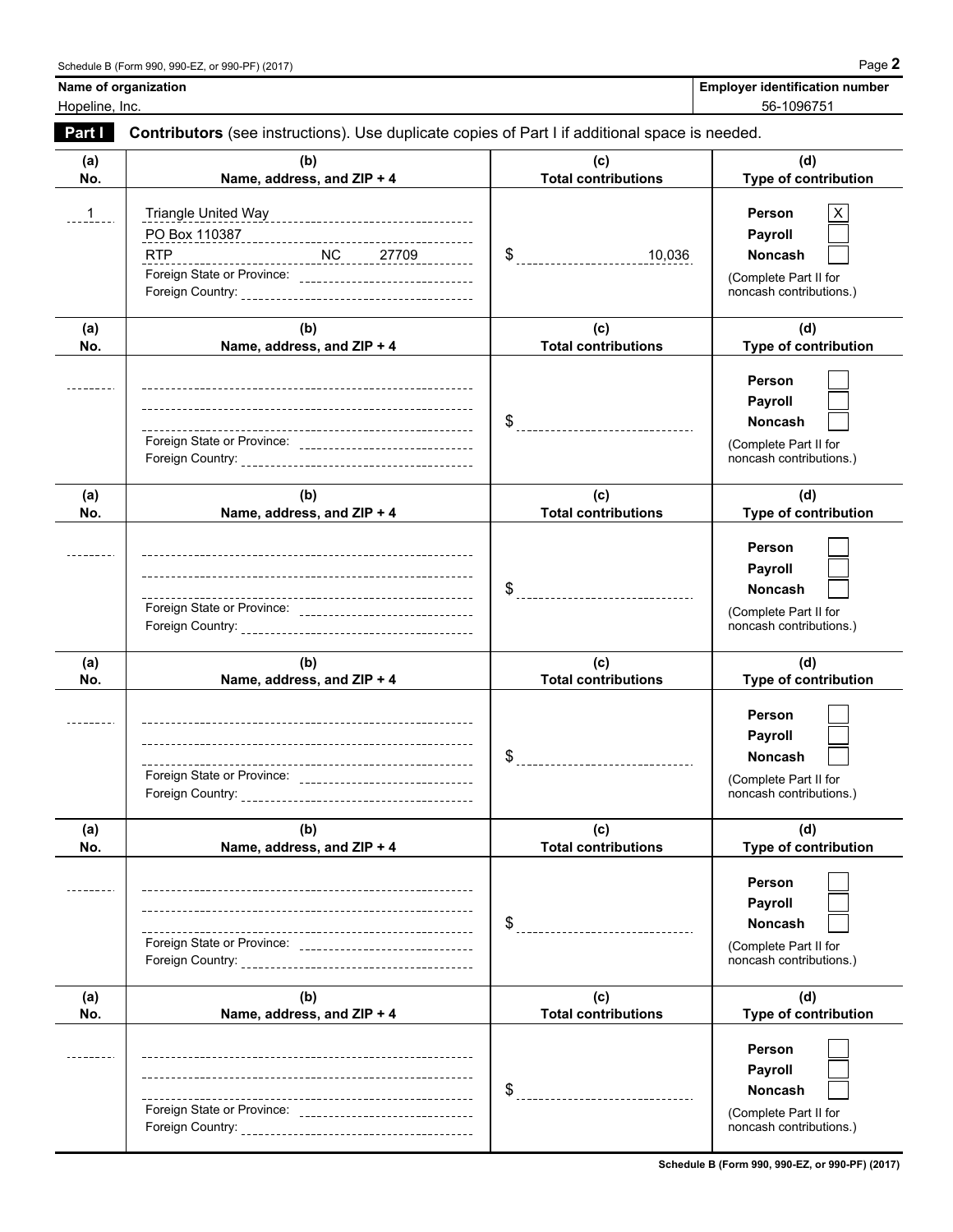**Name of organization** Hopeline, Inc.

| <b>Employer identification number</b> |
|---------------------------------------|
| 56-1096751                            |
|                                       |

| Part II                   | Noncash Property (see instructions). Use duplicate copies of Part II if additional space is needed. |                                                 |                      |
|---------------------------|-----------------------------------------------------------------------------------------------------|-------------------------------------------------|----------------------|
| (a) No.<br>from<br>Part I | (b)<br>Description of noncash property given                                                        | (c)<br>FMV (or estimate)<br>(See instructions.) | (d)<br>Date received |
|                           |                                                                                                     | \$                                              |                      |
| (a) No.<br>from<br>Part I | (b)<br>Description of noncash property given                                                        | (c)<br>FMV (or estimate)<br>(See instructions.) | (d)<br>Date received |
|                           |                                                                                                     | \$                                              |                      |
| (a) No.<br>from<br>Part I | (b)<br>Description of noncash property given                                                        | (c)<br>FMV (or estimate)<br>(See instructions.) | (d)<br>Date received |
|                           |                                                                                                     | \$                                              |                      |
| (a) No.<br>from<br>Part I | (b)<br>Description of noncash property given                                                        | (c)<br>FMV (or estimate)<br>(See instructions.) | (d)<br>Date received |
|                           |                                                                                                     | \$                                              |                      |
| (a) No.<br>from<br>Part I | (b)<br>Description of noncash property given                                                        | (c)<br>FMV (or estimate)<br>(See instructions.) | (d)<br>Date received |
|                           |                                                                                                     | \$                                              |                      |
| (a) No.<br>from<br>Part I | (b)<br>Description of noncash property given                                                        | (c)<br>FMV (or estimate)<br>(See instructions.) | (d)<br>Date received |
|                           |                                                                                                     |                                                 |                      |

**Schedule B (Form 990, 990-EZ, or 990-PF) (2017)**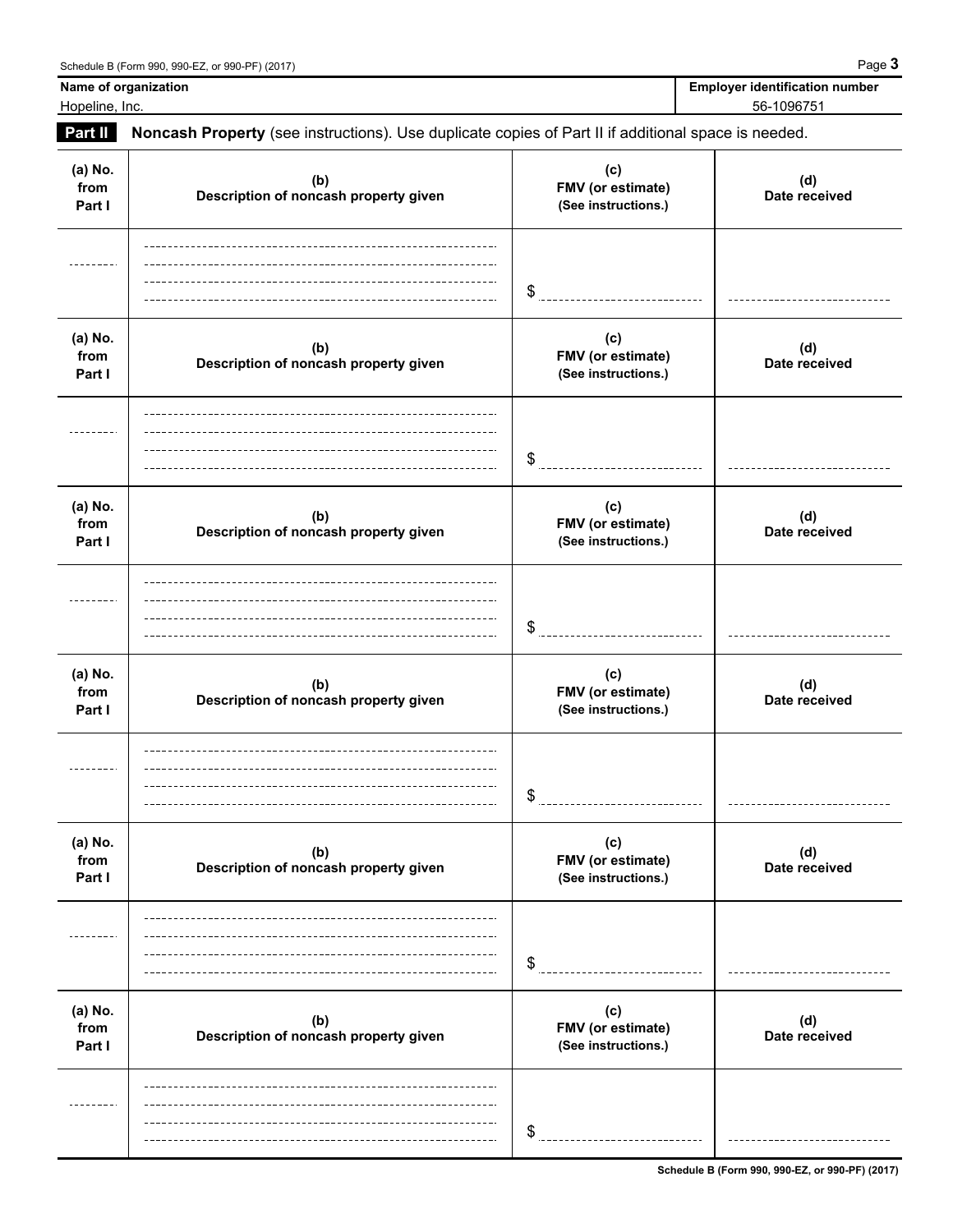| Name of organization<br>Hopeline, Inc. |                                                                                                                                                                                                                                                                                                                                                                                                                                                                                                                                        |                      | <b>Employer identification number</b><br>56-1096751 |
|----------------------------------------|----------------------------------------------------------------------------------------------------------------------------------------------------------------------------------------------------------------------------------------------------------------------------------------------------------------------------------------------------------------------------------------------------------------------------------------------------------------------------------------------------------------------------------------|----------------------|-----------------------------------------------------|
| Part III                               | Exclusively religious, charitable, etc., contributions to organizations described in section 501(c)(7), (8), or<br>(10) that total more than \$1,000 for the year from any one contributor. Complete columns (a) through (e) and<br>the following line entry. For organizations completing Part III, enter the total of exclusively religious, charitable, etc.,<br>contributions of \$1,000 or less for the year. (Enter this information once. See instructions.)<br>Use duplicate copies of Part III if additional space is needed. |                      | $\triangleright$ \$<br>10,036                       |
| $(a)$ No.<br>from                      | (b) Purpose of gift                                                                                                                                                                                                                                                                                                                                                                                                                                                                                                                    | (c) Use of gift      | (d) Description of how gift is held                 |
| Part I                                 |                                                                                                                                                                                                                                                                                                                                                                                                                                                                                                                                        |                      |                                                     |
|                                        |                                                                                                                                                                                                                                                                                                                                                                                                                                                                                                                                        |                      |                                                     |
|                                        |                                                                                                                                                                                                                                                                                                                                                                                                                                                                                                                                        | (e) Transfer of gift |                                                     |
|                                        | Transferee's name, address, and ZIP + 4                                                                                                                                                                                                                                                                                                                                                                                                                                                                                                |                      | Relationship of transferor to transferee            |
|                                        | For. Prov.<br>Country                                                                                                                                                                                                                                                                                                                                                                                                                                                                                                                  |                      |                                                     |
| (a) No.<br>from<br>Part I              | (b) Purpose of gift                                                                                                                                                                                                                                                                                                                                                                                                                                                                                                                    | (c) Use of gift      | (d) Description of how gift is held                 |
|                                        |                                                                                                                                                                                                                                                                                                                                                                                                                                                                                                                                        | (e) Transfer of gift |                                                     |
|                                        | Transferee's name, address, and ZIP + 4                                                                                                                                                                                                                                                                                                                                                                                                                                                                                                |                      | Relationship of transferor to transferee            |
|                                        |                                                                                                                                                                                                                                                                                                                                                                                                                                                                                                                                        |                      |                                                     |
| (a) No.<br>from<br>Part I              | For. Prov.<br>Country<br>(b) Purpose of gift                                                                                                                                                                                                                                                                                                                                                                                                                                                                                           | (c) Use of gift      | (d) Description of how gift is held                 |
|                                        |                                                                                                                                                                                                                                                                                                                                                                                                                                                                                                                                        |                      |                                                     |
|                                        | Transferee's name, address, and ZIP + 4                                                                                                                                                                                                                                                                                                                                                                                                                                                                                                | (e) Transfer of gift | Relationship of transferor to transferee            |
|                                        | For. Prov.<br>Country                                                                                                                                                                                                                                                                                                                                                                                                                                                                                                                  |                      |                                                     |
| $(a)$ No.<br>from<br>Part I            | (b) Purpose of gift                                                                                                                                                                                                                                                                                                                                                                                                                                                                                                                    | (c) Use of gift      | (d) Description of how gift is held                 |
|                                        |                                                                                                                                                                                                                                                                                                                                                                                                                                                                                                                                        |                      |                                                     |
|                                        |                                                                                                                                                                                                                                                                                                                                                                                                                                                                                                                                        | (e) Transfer of gift |                                                     |
|                                        | Transferee's name, address, and ZIP + 4                                                                                                                                                                                                                                                                                                                                                                                                                                                                                                |                      | Relationship of transferor to transferee            |
|                                        | For. Prov.<br>Country                                                                                                                                                                                                                                                                                                                                                                                                                                                                                                                  |                      |                                                     |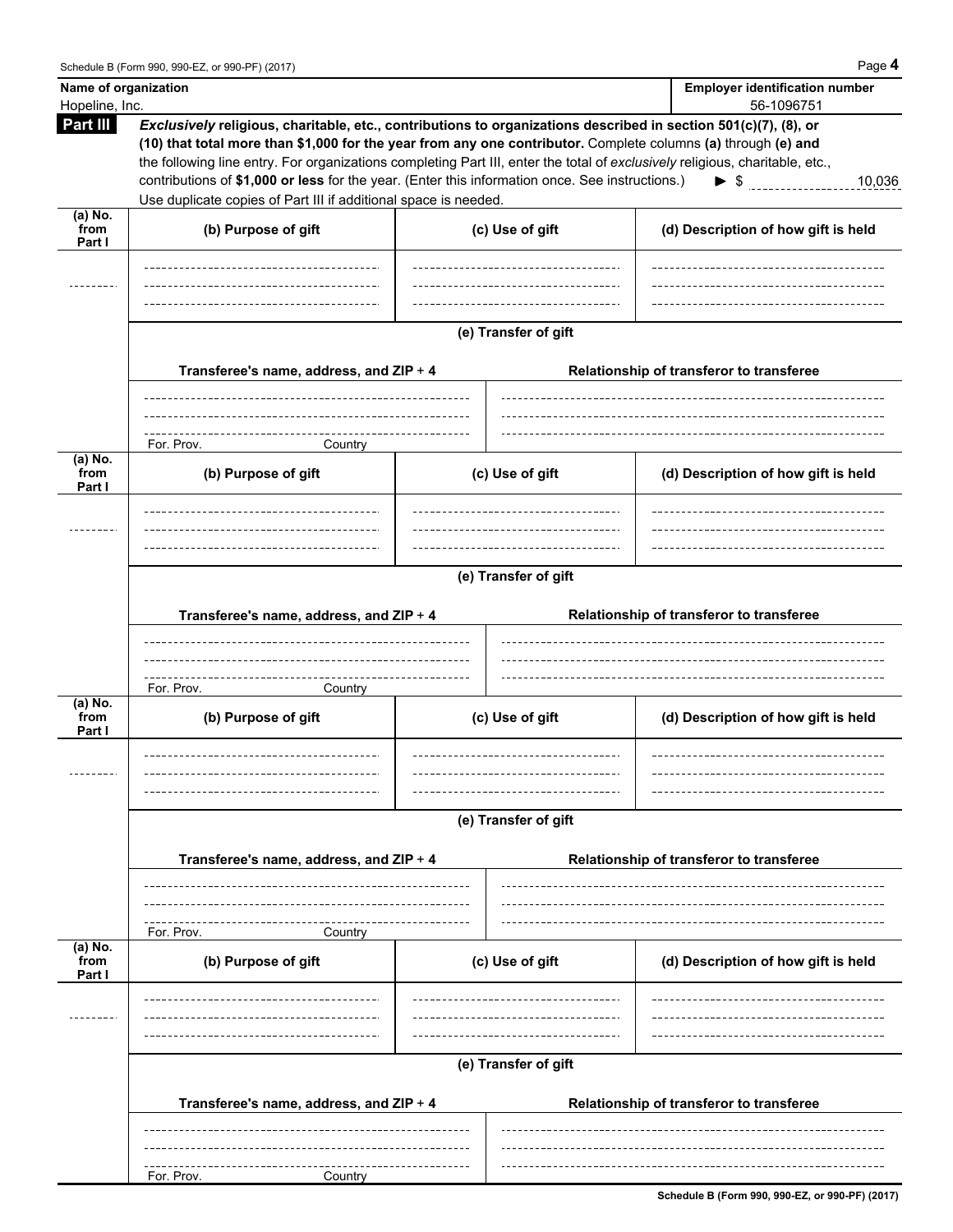**SCHEDULE D (Form 990)**

### **Supplemental Financial Statements**

**Complete if the organization answered "Yes" on Form 990, Part IV, line 6, 7, 8, 9, 10, 11a, 11b, 11c, 11d, 11e, 11f, 12a, or 12b. Open to Public Attach to Form 990.**

| OMB No. 1545-0047     |
|-----------------------|
| $2(0)$ 1              |
| <b>Open to Public</b> |
| Inspection            |

|                  | Department of the Treasury<br>Internal Revenue Service                                                                                                                    | ► Attach to Form 990.                                                  |                                                    | Inspection                      |
|------------------|---------------------------------------------------------------------------------------------------------------------------------------------------------------------------|------------------------------------------------------------------------|----------------------------------------------------|---------------------------------|
|                  | Name of the organization                                                                                                                                                  | Go to www.irs.gov/Form990 for instructions and the latest information. | <b>Employer identification number</b>              |                                 |
|                  | Hopeline, Inc.                                                                                                                                                            |                                                                        |                                                    | 56-1096751                      |
|                  | Organizations Maintaining Donor Advised Funds or Other Similar Funds or Accounts.<br>Part I                                                                               |                                                                        |                                                    |                                 |
|                  | Complete if the organization answered "Yes" on Form 990, Part IV, line 6.                                                                                                 |                                                                        |                                                    |                                 |
|                  |                                                                                                                                                                           | (a) Donor advised funds                                                |                                                    | (b) Funds and other accounts    |
| 1                | Total number at end of year                                                                                                                                               |                                                                        |                                                    |                                 |
| $\boldsymbol{2}$ | Aggregate value of contributions to (during year).                                                                                                                        |                                                                        |                                                    |                                 |
| 3                | Aggregate value of grants from (during year)                                                                                                                              |                                                                        |                                                    |                                 |
| 4                | Aggregate value at end of year                                                                                                                                            |                                                                        |                                                    |                                 |
| 5                | Did the organization inform all donors and donor advisors in writing that the assets held in donor advised                                                                |                                                                        |                                                    |                                 |
|                  | funds are the organization's property, subject to the organization's exclusive legal control?                                                                             |                                                                        |                                                    | <b>Yes</b><br>No                |
| 6                | Did the organization inform all grantees, donors, and donor advisors in writing that grant funds can be                                                                   |                                                                        |                                                    |                                 |
|                  | used only for charitable purposes and not for the benefit of the donor or donor advisor, or for any other                                                                 |                                                                        |                                                    | <b>Yes</b><br>No.               |
|                  |                                                                                                                                                                           |                                                                        |                                                    |                                 |
|                  | <b>Part II</b> Conservation Easements.                                                                                                                                    |                                                                        |                                                    |                                 |
|                  | Complete if the organization answered "Yes" on Form 990, Part IV, line 7.<br>Purpose(s) of conservation easements held by the organization (check all that apply).        |                                                                        |                                                    |                                 |
| $\mathbf 1$      | Preservation of land for public use (e.g., recreation or education)                                                                                                       |                                                                        | Preservation of a historically important land area |                                 |
|                  |                                                                                                                                                                           |                                                                        |                                                    |                                 |
|                  | Protection of natural habitat                                                                                                                                             |                                                                        | Preservation of a certified historic structure     |                                 |
|                  | Preservation of open space                                                                                                                                                |                                                                        |                                                    |                                 |
| $\mathbf{2}$     | Complete lines 2a through 2d if the organization held a qualified conservation contribution in the form of a conservation                                                 |                                                                        |                                                    |                                 |
|                  | easement on the last day of the tax year.                                                                                                                                 |                                                                        |                                                    | Held at the End of the Tax Year |
| a                |                                                                                                                                                                           |                                                                        | 2a<br>2 <sub>b</sub>                               |                                 |
| b<br>C           | Number of conservation easements on a certified historic structure included in (a)                                                                                        |                                                                        | 2c                                                 |                                 |
| d                | Number of conservation easements included in (c) acquired after 7/25/06, and not on a                                                                                     |                                                                        |                                                    |                                 |
|                  |                                                                                                                                                                           |                                                                        | 2d                                                 |                                 |
| 3                | Number of conservation easements modified, transferred, released, extinguished, or terminated by the organization during                                                  |                                                                        |                                                    |                                 |
|                  | the tax year $\blacktriangleright$                                                                                                                                        |                                                                        |                                                    |                                 |
| 4                | Number of states where property subject to conservation easement is located                                                                                               |                                                                        |                                                    |                                 |
| 5                | Does the organization have a written policy regarding the periodic monitoring, inspection, handling of                                                                    |                                                                        |                                                    |                                 |
|                  |                                                                                                                                                                           |                                                                        |                                                    | No<br>Yes                       |
| 6                | Staff and volunteer hours devoted to monitoring, inspecting, handling of violations, and enforcing conservation easements during the year                                 |                                                                        |                                                    |                                 |
|                  |                                                                                                                                                                           |                                                                        |                                                    |                                 |
| $\overline{7}$   | Amount of expenses incurred in monitoring, inspecting, handling of violations, and enforcing conservation easements during the year                                       |                                                                        |                                                    |                                 |
|                  |                                                                                                                                                                           |                                                                        |                                                    |                                 |
| 8                | Does each conservation easement reported on line 2(d) above satisfy the requirements of section 170(h)(4)(B)(i)                                                           |                                                                        |                                                    |                                 |
|                  |                                                                                                                                                                           |                                                                        |                                                    | Yes<br>No                       |
| 9                | In Part XIII, describe how the organization reports conservation easements in its revenue and expense statement, and                                                      |                                                                        |                                                    |                                 |
|                  | balance sheet, and include, if applicable, the text of the footnote to the organization's financial statements that describes                                             |                                                                        |                                                    |                                 |
|                  | the organization's accounting for conservation easements.<br><b>Part III</b> Organizations Maintaining Collections of Art, Historical Treasures, or Other Similar Assets. |                                                                        |                                                    |                                 |
|                  | Complete if the organization answered "Yes" on Form 990, Part IV, line 8.                                                                                                 |                                                                        |                                                    |                                 |
|                  | 1a If the organization elected, as permitted under SFAS 116 (ASC 958), not to report in its revenue statement and balance sheet                                           |                                                                        |                                                    |                                 |
|                  | works of art, historical treasures, or other similar assets held for public exhibition, education, or research in furtherance                                             |                                                                        |                                                    |                                 |
|                  | of public service, provide, in Part XIII, the text of the footnote to its financial statements that describes these items.                                                |                                                                        |                                                    |                                 |
| b                | If the organization elected, as permitted under SFAS 116 (ASC 958), to report in its revenue statement and balance sheet                                                  |                                                                        |                                                    |                                 |
|                  | works of art, historical treasures, or other similar assets held for public exhibition, education, or research in furtherance                                             |                                                                        |                                                    |                                 |
|                  | of public service, provide the following amounts relating to these items:                                                                                                 |                                                                        |                                                    |                                 |
|                  |                                                                                                                                                                           |                                                                        |                                                    |                                 |
|                  |                                                                                                                                                                           |                                                                        | $\triangleright$ s                                 |                                 |
| $\mathbf{2}$     | If the organization received or held works of art, historical treasures, or other similar assets for financial gain, provide the                                          |                                                                        |                                                    |                                 |
|                  | following amounts required to be reported under SFAS 116 (ASC 958) relating to these items:                                                                               |                                                                        |                                                    |                                 |
| а                |                                                                                                                                                                           |                                                                        |                                                    |                                 |
| b                |                                                                                                                                                                           |                                                                        |                                                    |                                 |

HTA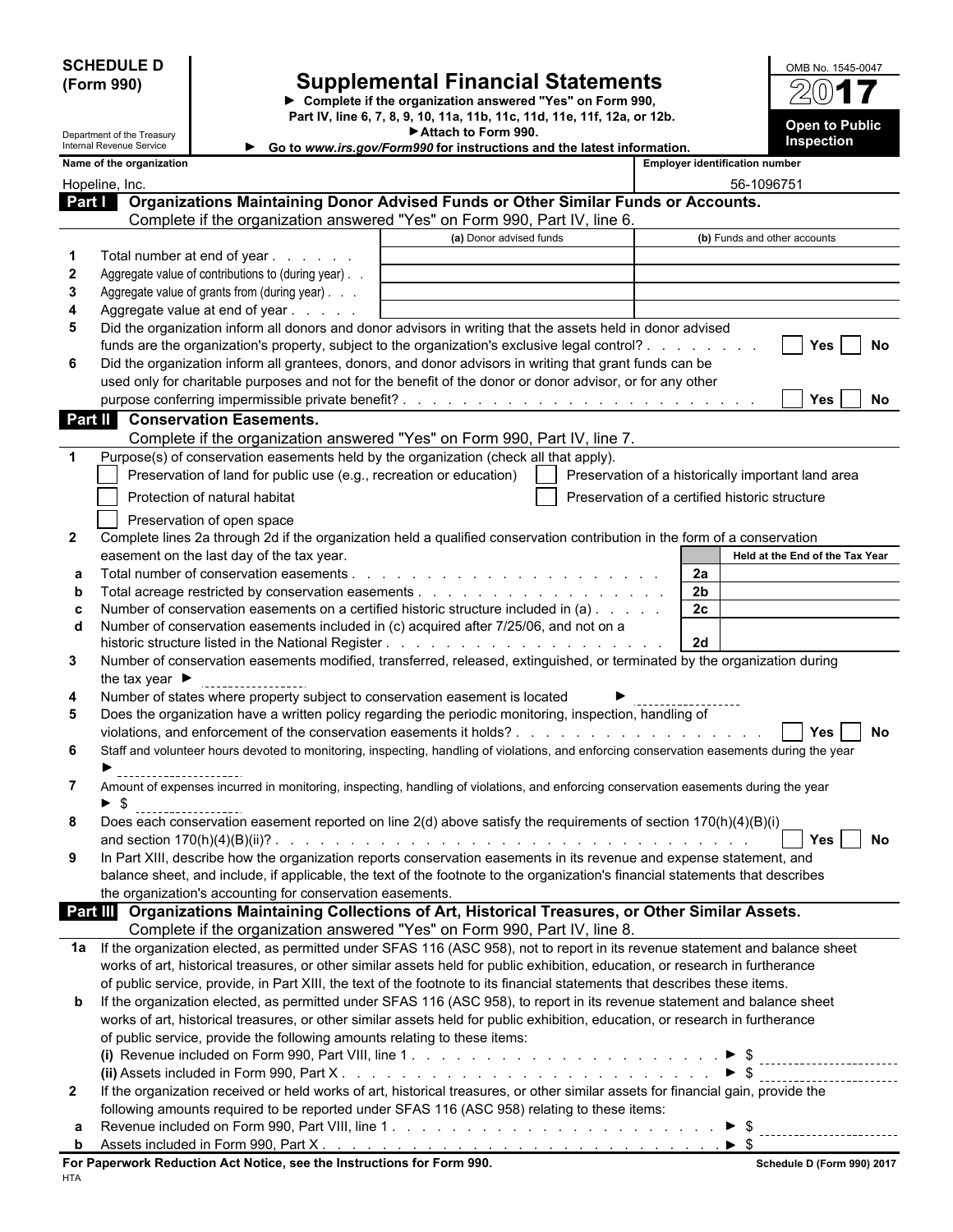|                | Schedule D (Form 990) 2017   Hopeline, Inc.                                                                                                                                                                                  |               |                         |                |          |                           |          |                | 56-1096751           |                |                     | Page $2$     |
|----------------|------------------------------------------------------------------------------------------------------------------------------------------------------------------------------------------------------------------------------|---------------|-------------------------|----------------|----------|---------------------------|----------|----------------|----------------------|----------------|---------------------|--------------|
|                | Part III Organizations Maintaining Collections of Art, Historical Treasures, or Other Similar Assets (continued)                                                                                                             |               |                         |                |          |                           |          |                |                      |                |                     |              |
| 3              | Using the organization's acquisition, accession, and other records, check any of the following that are a significant use of its                                                                                             |               |                         |                |          |                           |          |                |                      |                |                     |              |
|                | collection items (check all that apply):                                                                                                                                                                                     |               |                         |                |          |                           |          |                |                      |                |                     |              |
| а              | Public exhibition                                                                                                                                                                                                            |               |                         |                |          | Loan or exchange programs |          |                |                      |                |                     |              |
| b              | Scholarly research                                                                                                                                                                                                           |               |                         |                | Other    |                           |          |                |                      |                |                     |              |
|                | Preservation for future generations                                                                                                                                                                                          |               |                         |                |          |                           |          |                |                      |                |                     |              |
| c<br>4         | Provide a description of the organization's collections and explain how they further the organization's exempt purpose in Part                                                                                               |               |                         |                |          |                           |          |                |                      |                |                     |              |
|                | XIII.                                                                                                                                                                                                                        |               |                         |                |          |                           |          |                |                      |                |                     |              |
| 5              | During the year, did the organization solicit or receive donations of art, historical treasures, or other similar<br>assets to be sold to raise funds rather than to be maintained as part of the organization's collection? |               |                         |                |          |                           |          |                |                      |                | Yes $ $             | No           |
|                | Part IV Escrow and Custodial Arrangements.                                                                                                                                                                                   |               |                         |                |          |                           |          |                |                      |                |                     |              |
|                | Complete if the organization answered "Yes" on Form 990, Part IV, line 9, or reported an amount on Form                                                                                                                      |               |                         |                |          |                           |          |                |                      |                |                     |              |
|                | 990, Part X, line 21                                                                                                                                                                                                         |               |                         |                |          |                           |          |                |                      |                |                     |              |
| 1a             | Is the organization an agent, trustee, custodian or other intermediary for contributions or other assets not                                                                                                                 |               |                         |                |          |                           |          |                |                      |                |                     |              |
|                |                                                                                                                                                                                                                              |               |                         |                |          |                           |          |                |                      |                | <b>Yes</b>          | No           |
|                | If "Yes," explain the arrangement in Part XIII and complete the following table:                                                                                                                                             |               |                         |                |          |                           |          |                |                      |                |                     |              |
|                |                                                                                                                                                                                                                              |               |                         |                |          |                           |          |                |                      | Amount         |                     |              |
| c              |                                                                                                                                                                                                                              |               |                         |                |          |                           |          | 1c             |                      |                |                     |              |
|                |                                                                                                                                                                                                                              |               |                         |                |          |                           |          | 1 <sub>d</sub> |                      |                |                     |              |
|                |                                                                                                                                                                                                                              |               |                         |                |          |                           |          | 1e             |                      |                |                     |              |
|                |                                                                                                                                                                                                                              |               |                         |                |          |                           |          | 1f             |                      |                |                     |              |
| 2a             | Did the organization include an amount on Form 990, Part X, line 21, for escrow or custodial account liability?                                                                                                              |               |                         |                |          |                           |          |                |                      |                | Yes $ X $           | No           |
| b              | If "Yes," explain the arrangement in Part XIII. Check here if the explanation has been provided on Part XIII.                                                                                                                |               |                         |                |          |                           |          |                |                      |                |                     |              |
| Part V         | <b>Endowment Funds.</b>                                                                                                                                                                                                      |               |                         |                |          |                           |          |                |                      |                |                     |              |
|                | Complete if the organization answered "Yes" on Form 990, Part IV, line 10.                                                                                                                                                   |               |                         |                |          |                           |          |                |                      |                |                     |              |
|                |                                                                                                                                                                                                                              |               | (a) Current year        | (b) Prior year |          | (c) Two years back        |          |                | (d) Three years back |                | (e) Four years back |              |
| 1a             | Beginning of year balance                                                                                                                                                                                                    |               |                         |                |          |                           |          |                |                      |                |                     |              |
|                | Contributions                                                                                                                                                                                                                |               |                         |                |          |                           |          |                |                      |                |                     |              |
| c              | Net investment earnings, gains,                                                                                                                                                                                              |               |                         |                |          |                           |          |                |                      |                |                     |              |
|                | and losses                                                                                                                                                                                                                   |               |                         |                |          |                           |          |                |                      |                |                     |              |
|                | Grants or scholarships                                                                                                                                                                                                       |               |                         |                |          |                           |          |                |                      |                |                     |              |
| е              | Other expenditures for facilities                                                                                                                                                                                            |               |                         |                |          |                           |          |                |                      |                |                     |              |
|                | and programs                                                                                                                                                                                                                 |               |                         |                |          |                           |          |                |                      |                |                     |              |
|                | Administrative expenses                                                                                                                                                                                                      |               |                         |                |          |                           |          |                |                      |                |                     |              |
| g              | End of year balance                                                                                                                                                                                                          |               | $\Omega$                |                | $\Omega$ |                           | $\Omega$ |                |                      | $\Omega$       |                     | <sup>n</sup> |
| $\mathbf{2}$   | Provide the estimated percentage of the current year end balance (line 1g, column (a)) held as:                                                                                                                              |               |                         |                |          |                           |          |                |                      |                |                     |              |
| а              | Board designated or quasi-endowment                                                                                                                                                                                          |               | ▶.                      |                |          |                           |          |                |                      |                |                     |              |
| b              | Permanent endowment                                                                                                                                                                                                          |               | ℅                       |                |          |                           |          |                |                      |                |                     |              |
| C              | Temporarily restricted endowment                                                                                                                                                                                             | $\rightarrow$ | %                       |                |          |                           |          |                |                      |                |                     |              |
|                | The percentages on lines 2a, 2b, and 2c should equal 100%.                                                                                                                                                                   |               |                         |                |          |                           |          |                |                      |                |                     |              |
| За             | Are there endowment funds not in the possession of the organization that are held and administered for the                                                                                                                   |               |                         |                |          |                           |          |                |                      |                |                     |              |
|                | organization by:                                                                                                                                                                                                             |               |                         |                |          |                           |          |                |                      |                | Yes                 | No           |
|                | (i)                                                                                                                                                                                                                          |               |                         |                |          |                           |          |                |                      | 3a(i)          |                     |              |
|                | (ii)                                                                                                                                                                                                                         |               |                         |                |          |                           |          |                |                      | 3a(ii)         |                     |              |
| $\mathbf b$    | If "Yes" on line 3a(ii), are the related organizations listed as required on Schedule R?                                                                                                                                     |               |                         |                |          |                           |          |                |                      | 3 <sub>b</sub> |                     |              |
| 4              | Describe in Part XIII the intended uses of the organization's endowment funds.                                                                                                                                               |               |                         |                |          |                           |          |                |                      |                |                     |              |
| <b>Part VI</b> | Land, Buildings, and Equipment.                                                                                                                                                                                              |               |                         |                |          |                           |          |                |                      |                |                     |              |
|                | Complete if the organization answered "Yes" on Form 990, Part IV, line 11a. See Form 990, Part X, line 10.                                                                                                                   |               |                         |                |          |                           |          |                |                      |                |                     |              |
|                | Description of property                                                                                                                                                                                                      |               | (a) Cost or other basis |                |          | (b) Cost or other         |          |                | (c) Accumulated      |                | (d) Book value      |              |
|                |                                                                                                                                                                                                                              |               | (investment)            |                |          | basis (other)             |          | depreciation   |                      |                |                     |              |
| 1a             | $Land.$                                                                                                                                                                                                                      |               |                         | $\mathbf{0}$   |          | $\overline{0}$            |          |                |                      |                |                     | 0            |
| b              | Buildings                                                                                                                                                                                                                    |               |                         | $\Omega$       |          | $\mathbf 0$               |          |                | 0                    |                |                     | $\Omega$     |
| С              | Leasehold improvements                                                                                                                                                                                                       |               |                         | $\mathbf{0}$   |          | $\mathbf 0$               |          |                | 0                    |                |                     | $\Omega$     |
| d              | Equipment.                                                                                                                                                                                                                   |               |                         | 1,251          |          | $\mathbf 0$               |          |                | 0                    |                |                     | 1,251        |
| е              | Other $\ldots$ $\ldots$ $\ldots$ $\ldots$ $\ldots$ $\ldots$                                                                                                                                                                  |               |                         | $\Omega$       |          | $\Omega$                  |          |                | 0                    |                |                     |              |
|                | Total. Add lines 1a through 1e. (Column (d) must equal Form 990, Part X, column (B), line 10c.).                                                                                                                             |               |                         |                |          |                           |          |                | ▶                    |                |                     | 1,251        |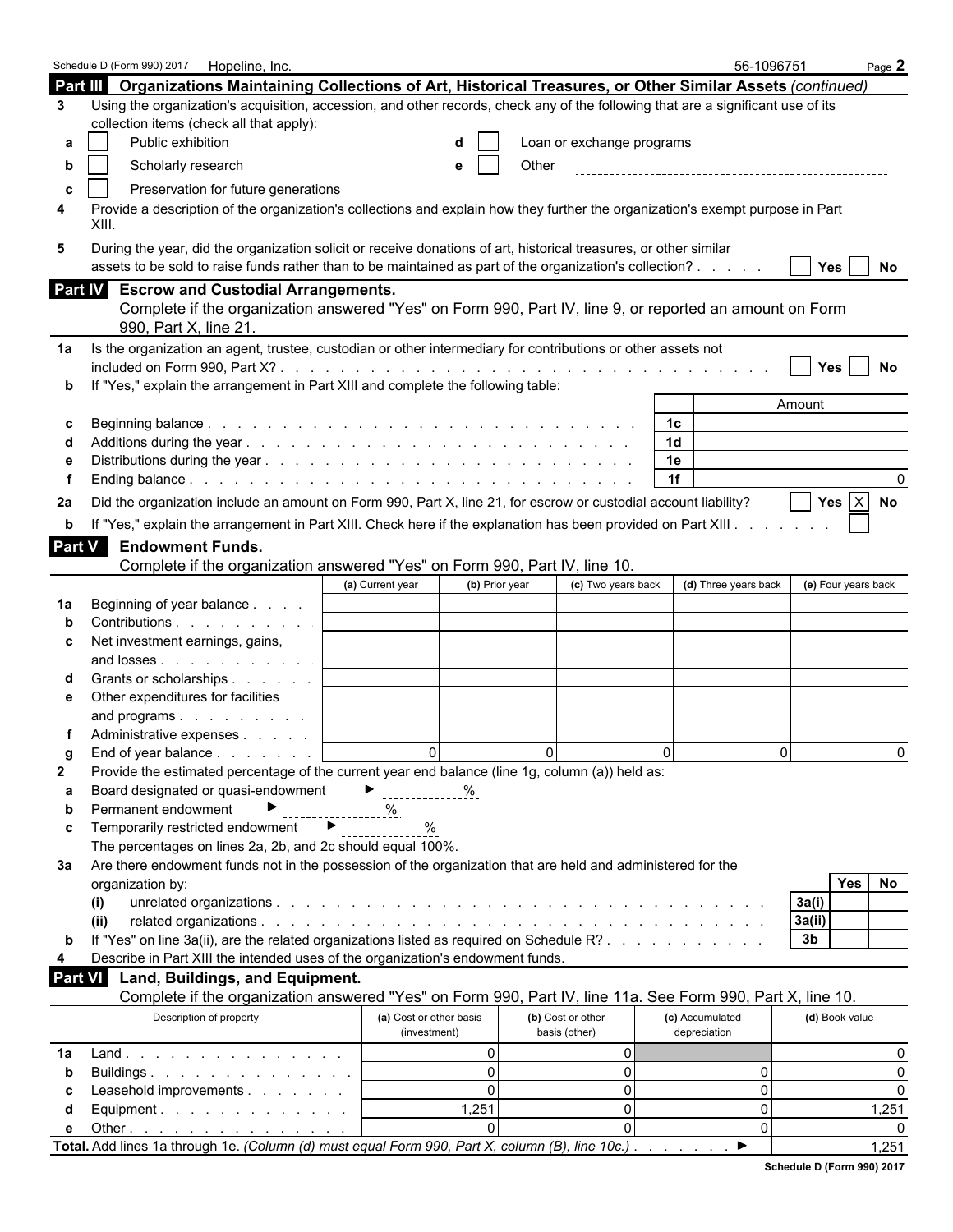(8) (9)

| <b>Part VII</b><br><b>Investments-Other Securities.</b><br>Complete if the organization answered "Yes" on Form 990, Part IV, line 11b. See Form 990, Part X, line 12. |                 |                                                              |                |
|-----------------------------------------------------------------------------------------------------------------------------------------------------------------------|-----------------|--------------------------------------------------------------|----------------|
| (a) Description of security or category<br>(including name of security)                                                                                               | (b) Book value  | (c) Method of valuation:<br>Cost or end-of-year market value |                |
| (1) Financial derivatives                                                                                                                                             | 0               |                                                              |                |
| (2) Closely-held equity interests                                                                                                                                     | $\mathbf 0$     |                                                              |                |
| $(3)$ Other                                                                                                                                                           |                 |                                                              |                |
| (A)                                                                                                                                                                   |                 |                                                              |                |
| (L)                                                                                                                                                                   |                 |                                                              |                |
| (C)                                                                                                                                                                   |                 |                                                              |                |
| (D)                                                                                                                                                                   |                 |                                                              |                |
| (E)                                                                                                                                                                   |                 |                                                              |                |
| $(-1)^{F}$                                                                                                                                                            |                 |                                                              |                |
| (G)                                                                                                                                                                   |                 |                                                              |                |
| (H)<br>Total. (Column (b) must equal Form 990, Part X, col. (B) line 12.)                                                                                             | $\mathbf 0$     |                                                              |                |
| <b>Part VIII</b><br>Investments-Program Related.                                                                                                                      |                 |                                                              |                |
| Complete if the organization answered "Yes" on Form 990, Part IV, line 11c. See Form 990, Part X, line 13.                                                            |                 |                                                              |                |
| (a) Description of investment                                                                                                                                         | (b) Book value  | (c) Method of valuation:<br>Cost or end-of-year market value |                |
| (1)                                                                                                                                                                   |                 |                                                              |                |
| (2)                                                                                                                                                                   |                 |                                                              |                |
| (3)                                                                                                                                                                   |                 |                                                              |                |
| (4)                                                                                                                                                                   |                 |                                                              |                |
| (5)                                                                                                                                                                   |                 |                                                              |                |
| (6)                                                                                                                                                                   |                 |                                                              |                |
| (7)                                                                                                                                                                   |                 |                                                              |                |
| (8)                                                                                                                                                                   |                 |                                                              |                |
| (9)                                                                                                                                                                   |                 |                                                              |                |
| Total. (Column (b) must equal Form 990, Part X, col. (B) line 13.) $\blacktriangleright$                                                                              | $\Omega$        |                                                              |                |
| Part IX<br><b>Other Assets.</b>                                                                                                                                       |                 |                                                              |                |
| Complete if the organization answered "Yes" on Form 990, Part IV, line 11d. See Form 990, Part X, line 15.                                                            |                 |                                                              |                |
|                                                                                                                                                                       | (a) Description |                                                              | (b) Book value |
| (1)                                                                                                                                                                   |                 |                                                              |                |
| (2)<br>(3)                                                                                                                                                            |                 |                                                              |                |
| (4)                                                                                                                                                                   |                 |                                                              |                |
| (5)                                                                                                                                                                   |                 |                                                              |                |
| (6)                                                                                                                                                                   |                 |                                                              |                |
| (7)                                                                                                                                                                   |                 |                                                              |                |
| (8)                                                                                                                                                                   |                 |                                                              |                |
| (9)                                                                                                                                                                   |                 |                                                              |                |
| Total. (Column (b) must equal Form 990, Part X, col. (B) line 15.).                                                                                                   |                 |                                                              | 0              |
| Part X<br><b>Other Liabilities.</b>                                                                                                                                   |                 |                                                              |                |
| Complete if the organization answered "Yes" on Form 990, Part IV, line 11e or 11f. See Form 990, Part X,                                                              |                 |                                                              |                |
| line 25.                                                                                                                                                              |                 |                                                              |                |
| (a) Description of liability<br>1.                                                                                                                                    | (b) Book value  |                                                              |                |
| (1) Federal income taxes                                                                                                                                              | 0               |                                                              |                |
| (2)                                                                                                                                                                   |                 |                                                              |                |
| (3)                                                                                                                                                                   |                 |                                                              |                |
| (4)                                                                                                                                                                   |                 |                                                              |                |
| (5)                                                                                                                                                                   |                 |                                                              |                |
| (6)                                                                                                                                                                   |                 |                                                              |                |
| (7)                                                                                                                                                                   |                 |                                                              |                |

**Total.** *(Column (b) must equal Form 990, Part X, col. (B) line 25.)* 0

**2.** Liability for uncertain tax positions. In Part XIII, provide the text of the footnote to the organization's financial statements that reports the organization's liability for uncertain tax positions under FIN 48 (ASC 740). Check here if the text of the footnote has been provided in Part XIII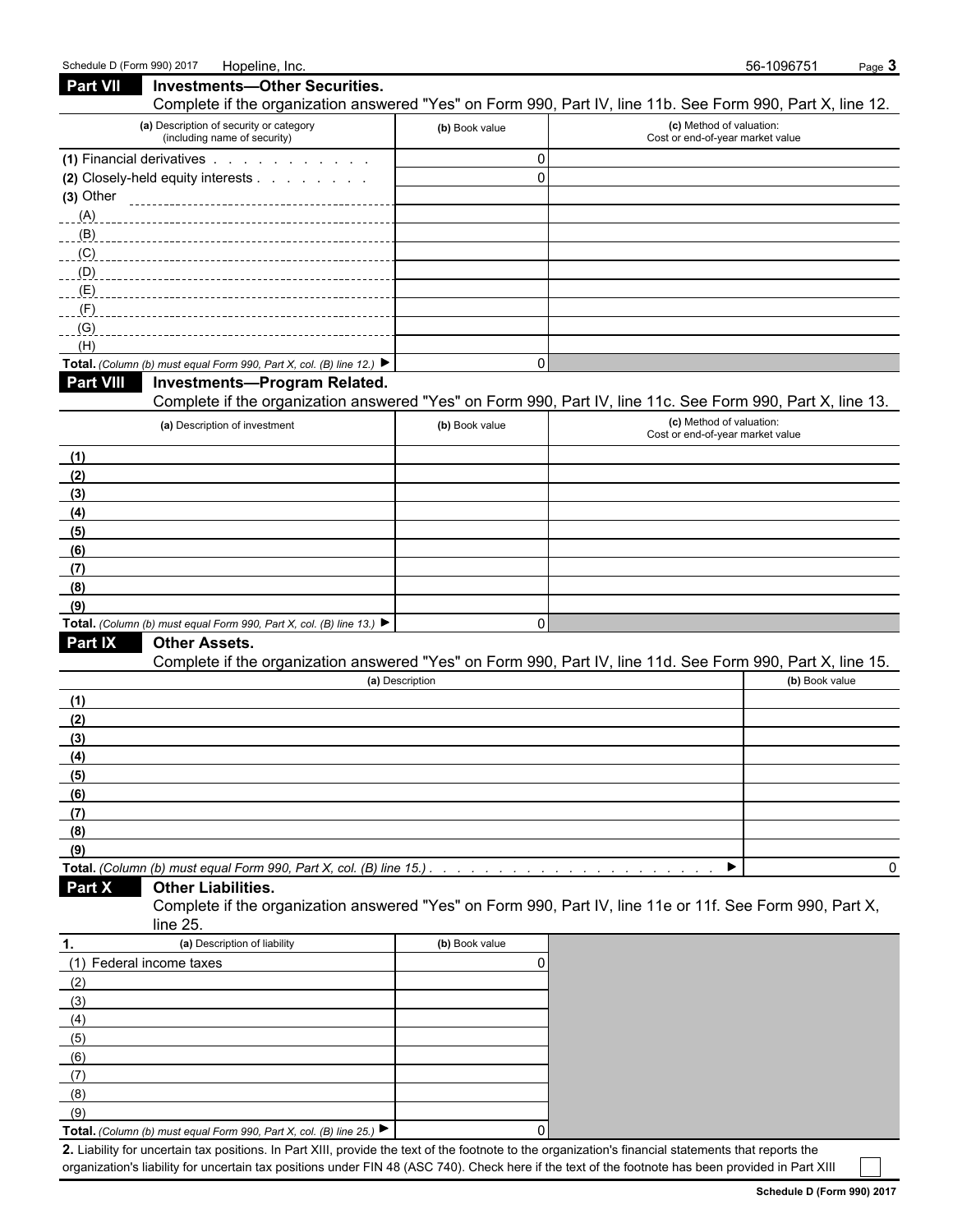|              | Schedule D (Form 990) 2017<br>Hopeline, Inc.                         |                                                                                                                                                    | 56-1096751           | Page 4       |
|--------------|----------------------------------------------------------------------|----------------------------------------------------------------------------------------------------------------------------------------------------|----------------------|--------------|
|              | Part XI                                                              | Reconciliation of Revenue per Audited Financial Statements With Revenue per Return.                                                                |                      |              |
|              |                                                                      | Complete if the organization answered "Yes" on Form 990, Part IV, line 12a.                                                                        |                      |              |
|              |                                                                      | Total revenue, gains, and other support per audited financial statements                                                                           | $\mathbf 1$          |              |
| $\mathbf{2}$ | Amounts included on line 1 but not on Form 990, Part VIII, line 12:  |                                                                                                                                                    |                      |              |
| a            | Net unrealized gains (losses) on investments                         | 2a                                                                                                                                                 |                      |              |
| b            |                                                                      | 2 <sub>b</sub>                                                                                                                                     |                      |              |
| C            |                                                                      | 2c                                                                                                                                                 |                      |              |
| d            |                                                                      | 2d                                                                                                                                                 |                      |              |
| e            |                                                                      |                                                                                                                                                    | 2e                   |              |
| 3            |                                                                      |                                                                                                                                                    | 3                    |              |
|              | Amounts included on Form 990, Part VIII, line 12, but not on line 1: |                                                                                                                                                    |                      |              |
| a            | Investment expenses not included on Form 990, Part VIII, line 7b     | 4a                                                                                                                                                 |                      |              |
| b            |                                                                      | 4 <sub>b</sub>                                                                                                                                     |                      |              |
| C            |                                                                      |                                                                                                                                                    | 4c                   |              |
| 5            |                                                                      | Total revenue. Add lines 3 and 4c. (This must equal Form 990, Part I, line 12.)                                                                    | 5                    |              |
|              | Part XII                                                             | Reconciliation of Expenses per Audited Financial Statements With Expenses per Return.                                                              |                      |              |
|              |                                                                      | Complete if the organization answered "Yes" on Form 990, Part IV, line 12a.                                                                        |                      |              |
|              |                                                                      |                                                                                                                                                    | $\blacktriangleleft$ |              |
| $\mathbf{2}$ | Amounts included on line 1 but not on Form 990, Part IX, line 25:    |                                                                                                                                                    |                      |              |
| a            |                                                                      | 2a                                                                                                                                                 |                      |              |
| b            |                                                                      | 2 <sub>b</sub>                                                                                                                                     |                      |              |
| C            |                                                                      | 2 <sub>c</sub>                                                                                                                                     |                      |              |
| d            |                                                                      | 2d                                                                                                                                                 |                      |              |
| e            |                                                                      |                                                                                                                                                    | 2e                   |              |
| 3            |                                                                      |                                                                                                                                                    | 3                    | <sup>0</sup> |
|              | Amounts included on Form 990, Part IX, line 25, but not on line 1:   |                                                                                                                                                    |                      |              |
| a            | Investment expenses not included on Form 990, Part VIII, line 7b     | 4a                                                                                                                                                 |                      |              |
| b            |                                                                      | 4 <sub>b</sub>                                                                                                                                     |                      |              |
| C            |                                                                      |                                                                                                                                                    | 4c<br>5              |              |
| 5            | <b>Part XIII</b><br>Supplemental Information.                        | Total expenses. Add lines 3 and 4c. (This must equal Form 990, Part I, line 18.)                                                                   |                      |              |
|              |                                                                      | Provide the descriptions required for Part II, lines 3, 5, and 9; Part III, lines 1a and 4; Part IV, lines 1b and 2b; Part V, line 4; Part X, line |                      |              |
|              |                                                                      | 2; Part XI, lines 2d and 4b; and Part XII, lines 2d and 4b. Also complete this part to provide any additional information.                         |                      |              |
|              |                                                                      |                                                                                                                                                    |                      |              |
|              |                                                                      |                                                                                                                                                    |                      |              |
|              |                                                                      |                                                                                                                                                    |                      |              |
|              |                                                                      |                                                                                                                                                    |                      |              |
|              |                                                                      |                                                                                                                                                    |                      |              |
|              |                                                                      |                                                                                                                                                    |                      |              |
|              |                                                                      |                                                                                                                                                    |                      |              |
|              |                                                                      |                                                                                                                                                    |                      |              |
|              |                                                                      |                                                                                                                                                    |                      |              |
|              |                                                                      |                                                                                                                                                    |                      |              |
|              |                                                                      |                                                                                                                                                    |                      |              |
|              |                                                                      |                                                                                                                                                    |                      |              |
|              |                                                                      |                                                                                                                                                    |                      |              |
|              |                                                                      |                                                                                                                                                    |                      |              |
|              |                                                                      |                                                                                                                                                    |                      |              |
|              |                                                                      |                                                                                                                                                    |                      |              |
|              |                                                                      |                                                                                                                                                    |                      |              |
|              |                                                                      |                                                                                                                                                    |                      |              |
|              |                                                                      |                                                                                                                                                    |                      |              |
|              |                                                                      |                                                                                                                                                    |                      |              |
|              |                                                                      |                                                                                                                                                    |                      |              |
|              |                                                                      |                                                                                                                                                    |                      |              |
|              |                                                                      |                                                                                                                                                    |                      |              |
|              |                                                                      |                                                                                                                                                    |                      |              |
|              |                                                                      |                                                                                                                                                    |                      |              |
|              |                                                                      |                                                                                                                                                    |                      |              |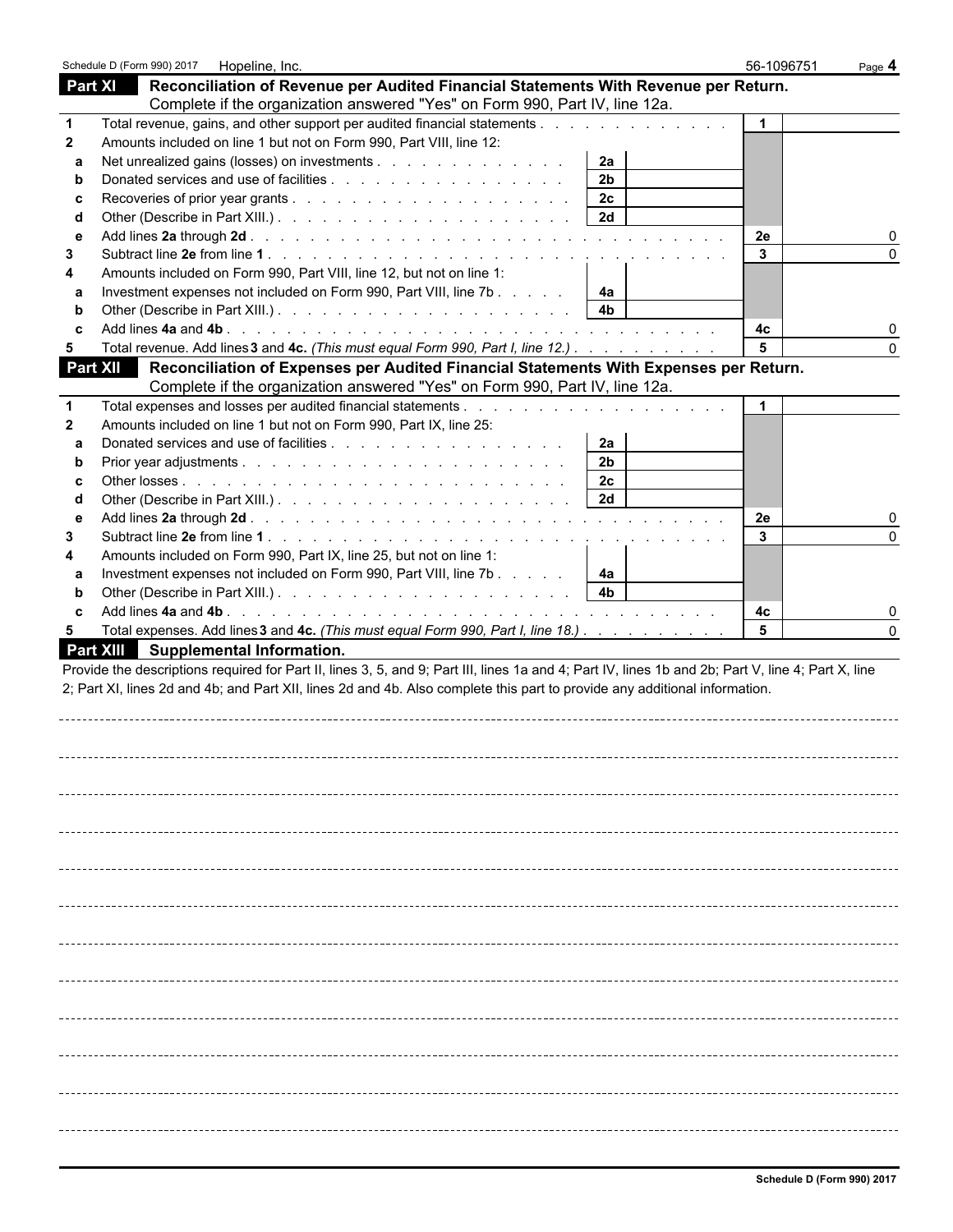**Part XIII Supplemental Information** *(continued)*

|  |  | . - - - - - - - - - - - - - - - - - |
|--|--|-------------------------------------|
|  |  |                                     |
|  |  |                                     |
|  |  |                                     |
|  |  | ---------                           |
|  |  |                                     |
|  |  |                                     |
|  |  | --------                            |
|  |  |                                     |
|  |  | --------                            |
|  |  |                                     |
|  |  | .                                   |
|  |  |                                     |
|  |  |                                     |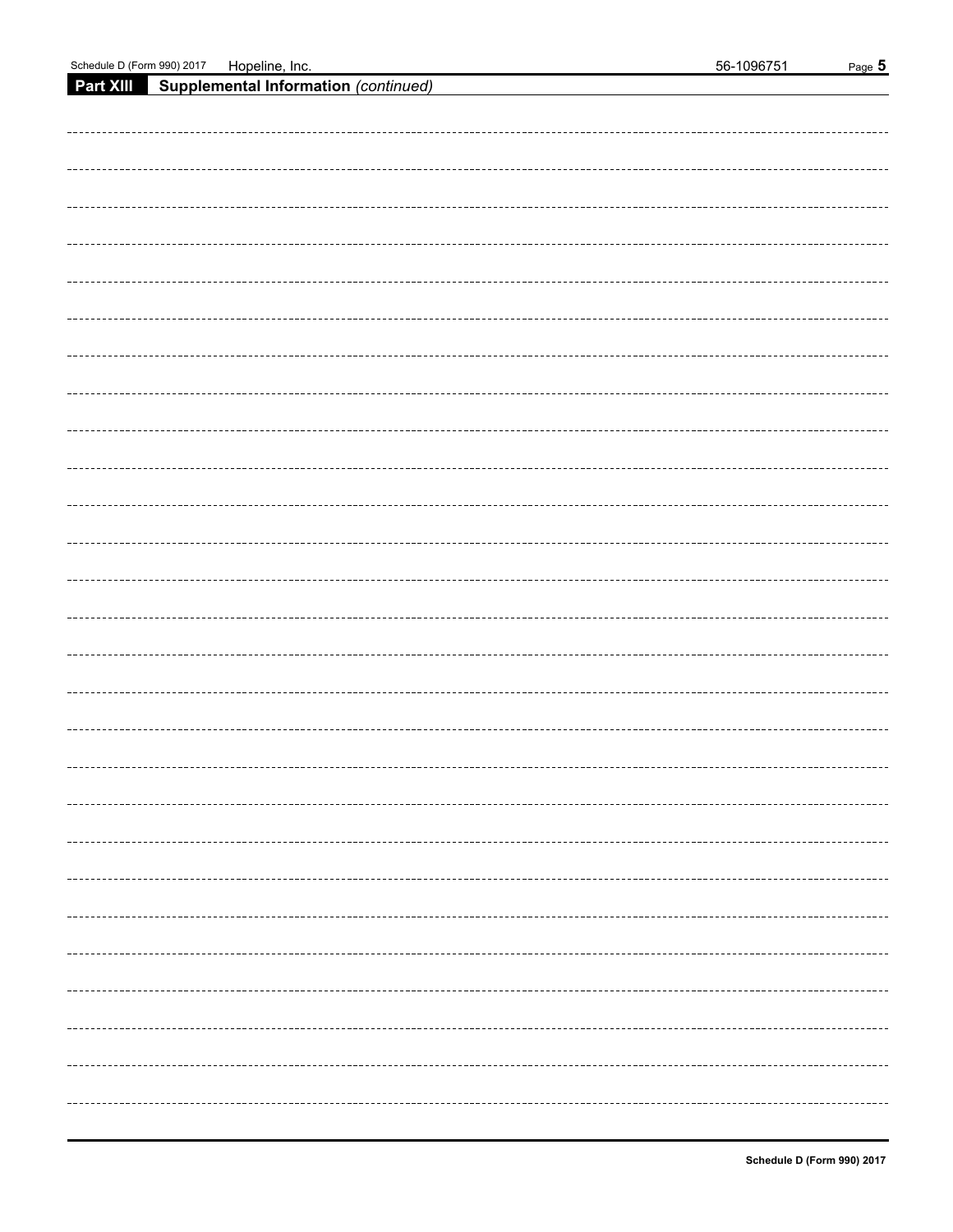| <b>SCHEDULE O</b>                                    | Supplemental Information to Form 990 or 990-EZ                                                                                                                               |            | OMB No. 1545-0047                                   |
|------------------------------------------------------|------------------------------------------------------------------------------------------------------------------------------------------------------------------------------|------------|-----------------------------------------------------|
| (Form 990 or 990-EZ)<br>Department of the Treasury   | Complete to provide information for responses to specific questions on<br>Form 990 or 990-EZ or to provide any additional information.<br>Attach to Form 990 or 990-EZ.<br>▶ |            | $\mathcal{Z}$<br>017<br><b>Open to Public</b>       |
| Internal Revenue Service<br>Name of the organization | Go to www.irs.gov/Form990 for the latest information.                                                                                                                        |            | Inspection<br><b>Employer identification number</b> |
| Hopeline, Inc.                                       |                                                                                                                                                                              | 56-1096751 |                                                     |
|                                                      |                                                                                                                                                                              |            |                                                     |
| Form 990, None Noted                                 |                                                                                                                                                                              |            |                                                     |
|                                                      |                                                                                                                                                                              |            |                                                     |
|                                                      |                                                                                                                                                                              |            |                                                     |
|                                                      |                                                                                                                                                                              |            |                                                     |
|                                                      |                                                                                                                                                                              |            |                                                     |
|                                                      |                                                                                                                                                                              |            |                                                     |
|                                                      |                                                                                                                                                                              |            |                                                     |
|                                                      |                                                                                                                                                                              |            |                                                     |
|                                                      |                                                                                                                                                                              |            |                                                     |
|                                                      |                                                                                                                                                                              |            |                                                     |
|                                                      |                                                                                                                                                                              |            |                                                     |
|                                                      |                                                                                                                                                                              |            |                                                     |
|                                                      |                                                                                                                                                                              |            |                                                     |
|                                                      |                                                                                                                                                                              |            |                                                     |
|                                                      |                                                                                                                                                                              |            |                                                     |
|                                                      |                                                                                                                                                                              |            |                                                     |
|                                                      |                                                                                                                                                                              |            |                                                     |
|                                                      |                                                                                                                                                                              |            |                                                     |
|                                                      |                                                                                                                                                                              |            |                                                     |
|                                                      |                                                                                                                                                                              |            |                                                     |
|                                                      |                                                                                                                                                                              |            |                                                     |
|                                                      |                                                                                                                                                                              |            |                                                     |
|                                                      |                                                                                                                                                                              |            |                                                     |
|                                                      |                                                                                                                                                                              |            |                                                     |
|                                                      |                                                                                                                                                                              |            |                                                     |
|                                                      |                                                                                                                                                                              |            |                                                     |
|                                                      |                                                                                                                                                                              |            |                                                     |
|                                                      |                                                                                                                                                                              |            |                                                     |
|                                                      |                                                                                                                                                                              |            |                                                     |
|                                                      |                                                                                                                                                                              |            |                                                     |
|                                                      |                                                                                                                                                                              |            |                                                     |
|                                                      |                                                                                                                                                                              |            |                                                     |
|                                                      |                                                                                                                                                                              |            |                                                     |
|                                                      |                                                                                                                                                                              |            |                                                     |
|                                                      |                                                                                                                                                                              |            |                                                     |
|                                                      |                                                                                                                                                                              |            |                                                     |
|                                                      |                                                                                                                                                                              |            |                                                     |
|                                                      |                                                                                                                                                                              |            |                                                     |
|                                                      |                                                                                                                                                                              |            |                                                     |
|                                                      |                                                                                                                                                                              |            |                                                     |
|                                                      |                                                                                                                                                                              |            |                                                     |
|                                                      |                                                                                                                                                                              |            |                                                     |